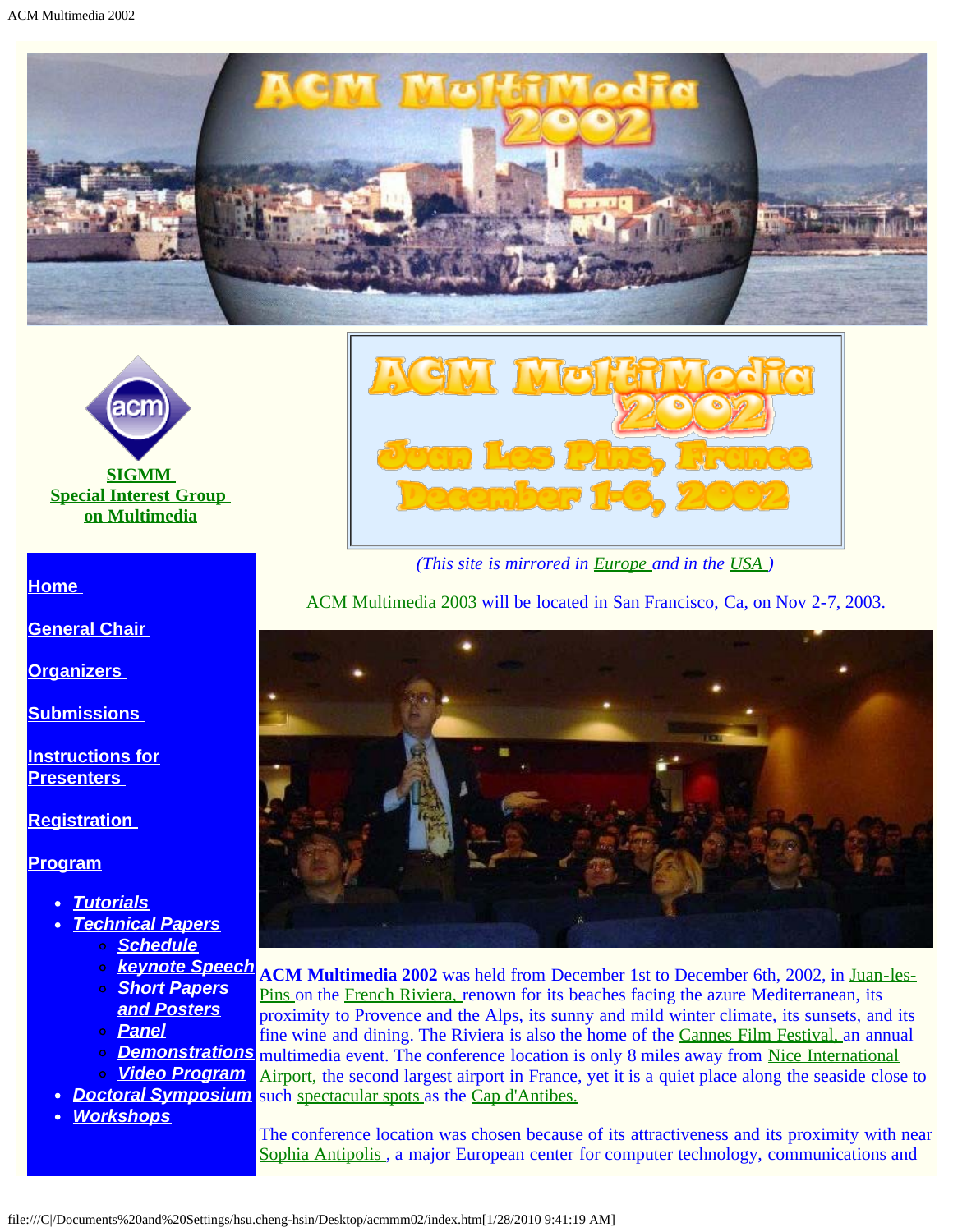ACM Multimedia 2002

| <b>Travel and</b><br><b>Accomodations</b>                                                                   | multimedia, which includes major research organizations such as INRIA, EURECOM and<br>the W3C, as well as major industrial employers such as Amadeus, IBM, Motorola, Siemens,<br>France Telecom, and Texas Instruments.                                                                              |
|-------------------------------------------------------------------------------------------------------------|------------------------------------------------------------------------------------------------------------------------------------------------------------------------------------------------------------------------------------------------------------------------------------------------------|
| <b>Sponsors</b><br><b>SIGMM</b>                                                                             | The conference complemented this setting by presenting and exploring technological<br>advancements in multimedia. Technical issues, theory and practice, as well as artistic and<br>consumer innovations will bring together researchers, developers, educators, and<br>practitioners of multimedia. |
| <b>Related Conferences:</b><br><b>MM 2003</b><br><b>MM 2001</b><br>$\bullet$<br>• MM 2000<br><b>MM 1999</b> | Participate in ACM Multimedia Conferences and define the future of multimedia.                                                                                                                                                                                                                       |

*If you wish to receive further announcements for the ACM Multimedia conferences, you can register by sending a mail to [mm02-info@eurecom.fr](mailto:mm02-info@eurecom.fr) with SUBSCRIBE in the subject line.*

*This page was last updated on January 20, 2003.*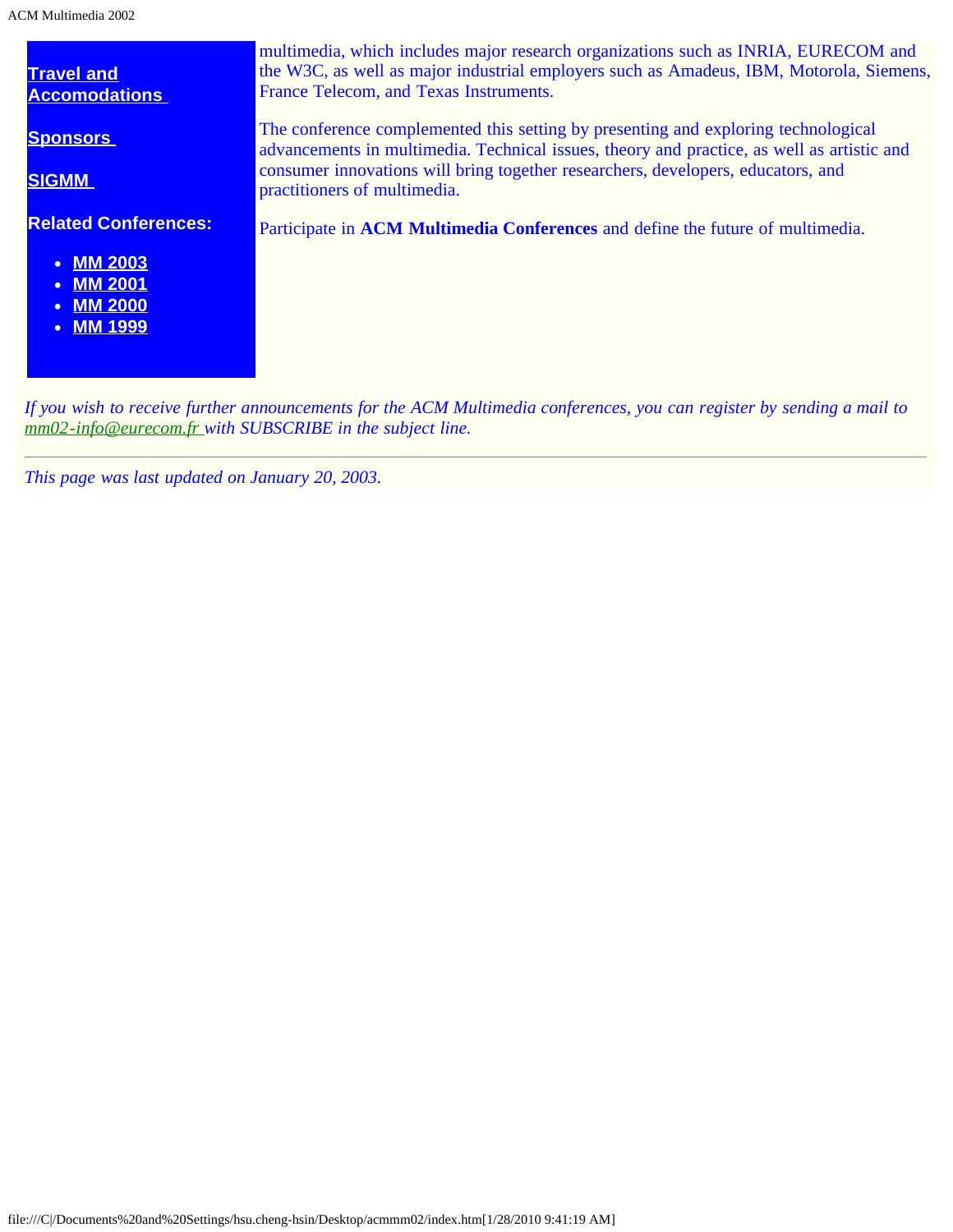<span id="page-2-0"></span>



#### **[Home](#page-2-0)**

**[General Chair](javascript:if(confirm()** 

**[Organizers](#page-4-0)** 

**[Submissions](#page-6-0)** 

**[Instructions for](#page-8-0) [Presenters](#page-8-0)** 

**[Registration](#page-10-0)** 

**[Program](#page-12-0)**

- *[Tutorials](#page-13-0)*
- *[Technical Papers](#page-14-0)*
	- *[Schedule](javascript:if(confirm()*
	- *[Short Papers](javascript:if(confirm()*
	- *[and Posters](javascript:if(confirm() [Panel](javascript:if(confirm()*
	-
	-
	- *[Video Program](#page-17-0)*
- 
- *[Workshops](#page-20-0)*



*(This site is mirrored in [Europe a](#page-0-0)nd in the [USA \)](javascript:if(confirm()*

[ACM Multimedia 2003 w](javascript:if(confirm()ill be located in San Francisco, Ca, on Nov 2-7, 2003.



*[keynote Speech](javascript:if(confirm()* **ACM Multimedia 2002** was held from December 1st to December 6th, 2002, in [Juan-les-](javascript:if(confirm()**[Demonstrations](javascript:if(confirm()** multimedia event. The conference location is only 8 miles away from [Nice International](javascript:if(confirm() *[Doctoral Symposium](#page-18-0)* such [spectacular spots a](javascript:if(confirm()s the [Cap d'Antibes.](javascript:if(confirm() [Pins o](javascript:if(confirm()n the [French Riviera,](javascript:if(confirm() renown for its beaches facing the azure Mediterranean, its proximity to Provence and the Alps, its sunny and mild winter climate, its sunsets, and its fine wine and dining. The Riviera is also the home of the [Cannes Film Festival,](javascript:if(confirm() an annual [Airport,](javascript:if(confirm() the second largest airport in France, yet it is a quiet place along the seaside close to

> The conference location was chosen because of its attractiveness and its proximity with near [Sophia Antipolis ,](javascript:if(confirm() a major European center for computer technology, communications and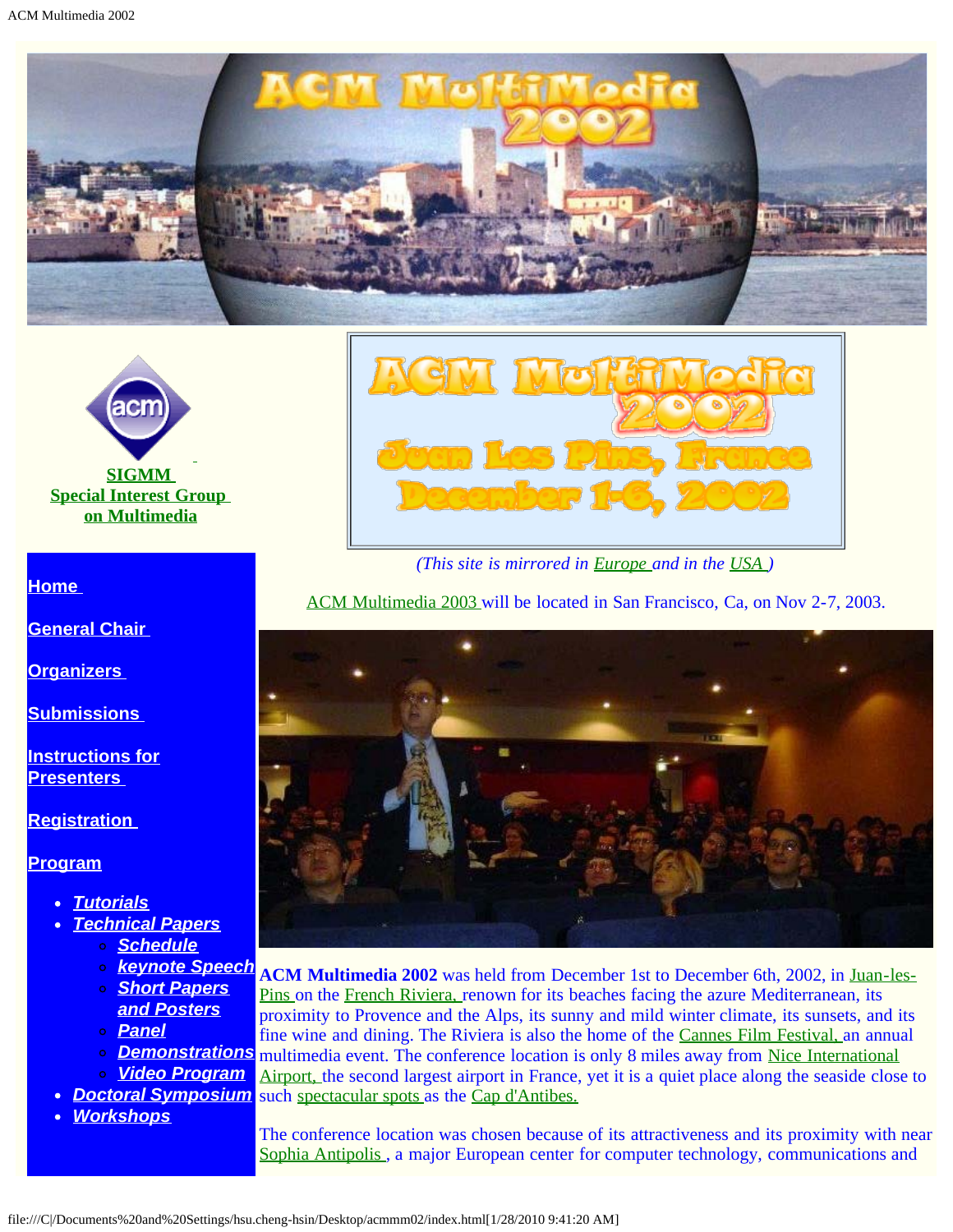ACM Multimedia 2002

| <b>Travel and</b><br><b>Accomodations</b>                                                                                | multimedia, which includes major research organizations such as INRIA, EURECOM and<br>the W3C, as well as major industrial employers such as Amadeus, IBM, Motorola, Siemens,<br>France Telecom, and Texas Instruments.                                                                              |
|--------------------------------------------------------------------------------------------------------------------------|------------------------------------------------------------------------------------------------------------------------------------------------------------------------------------------------------------------------------------------------------------------------------------------------------|
| <b>Sponsors</b><br><b>SIGMM</b>                                                                                          | The conference complemented this setting by presenting and exploring technological<br>advancements in multimedia. Technical issues, theory and practice, as well as artistic and<br>consumer innovations will bring together researchers, developers, educators, and<br>practitioners of multimedia. |
| <b>Related Conferences:</b><br><b>MM 2003</b><br><b>MM 2001</b><br>$\bullet$<br>• MM 2000<br><b>MM 1999</b><br>$\bullet$ | Participate in ACM Multimedia Conferences and define the future of multimedia.                                                                                                                                                                                                                       |

*If you wish to receive further announcements for the ACM Multimedia conferences, you can register by sending a mail to [mm02-info@eurecom.fr](mailto:mm02-info@eurecom.fr) with SUBSCRIBE in the subject line.*

*This page was last updated on January 20, 2003.*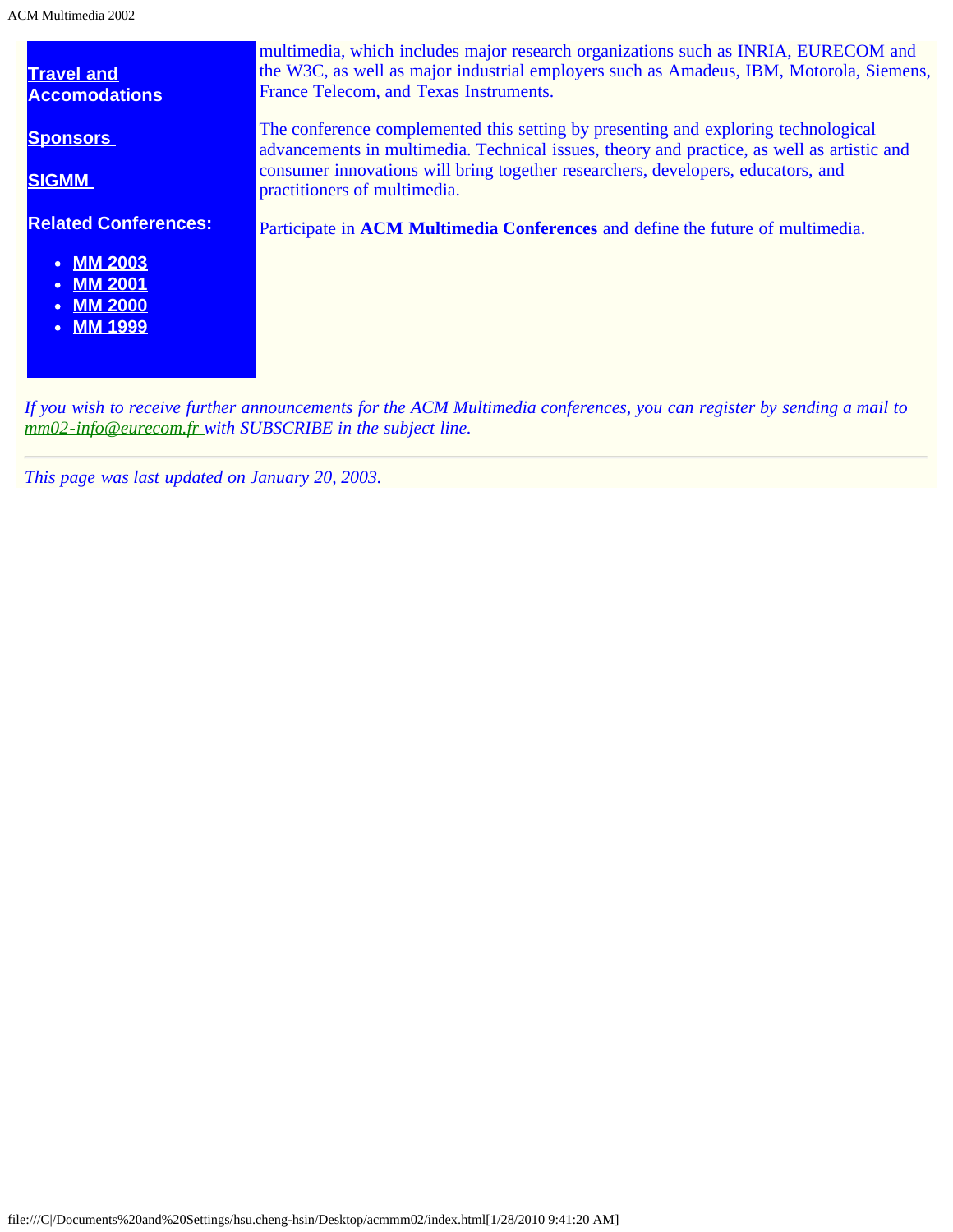<span id="page-4-0"></span>



| <b>General Chair</b>                                      | <b>Bernard Merialdo</b>              |
|-----------------------------------------------------------|--------------------------------------|
|                                                           | <b>Institut EURECOM</b>              |
|                                                           | Bernard.Merialdo@eurecom.fr          |
| <b>ACM SIG Multimedia Chair</b>                           | <b>Lawrence Rowe</b>                 |
|                                                           | <b>UC</b> Berkeley                   |
|                                                           | Rowe@bmrc.berkeley.edu               |
| <b>Program Co-Chairs</b>                                  | <b>Max Muhlhauser</b>                |
|                                                           | <b>TU Darmstadt</b>                  |
|                                                           | max@informatik.tu-darmstadt.de       |
|                                                           | <b>Keith Ross</b>                    |
|                                                           | <b>Institut EURECOM</b>              |
|                                                           | Keith.Ross@eurecom.fr                |
|                                                           | Nevenka Dimitrova                    |
|                                                           | <b>Phillips Research</b>             |
|                                                           | nevenka.dimitrova@philips.com        |
| <b>Local Arrangements Chair and Treasurer</b> Benoit Huet |                                      |
|                                                           | <b>Institut EURECOM</b>              |
|                                                           | Benoit.Huet@eurecom.fr               |
| <b>Poster Chair</b>                                       | <b>Stephane Marchand-Maillet</b>     |
|                                                           | <b>Univ Geneva</b>                   |
|                                                           | marchand@cui.unige.ch                |
| <b>Print Proceedings Chair</b>                            | Philippe Joly                        |
|                                                           | <b>IRIT</b>                          |
|                                                           | Philippe.Joly@irit.fr                |
| <b>Publicity Chairs</b>                                   | <b>Andrejz Duda</b>                  |
|                                                           | <b>IMAG</b>                          |
|                                                           | Andrzej.Duda@imag.fr                 |
|                                                           | <b>Michael Vernick</b>               |
|                                                           | <b>Bell Labs</b>                     |
|                                                           | vernick@bell-labs.com                |
| <b>Panel Chair</b>                                        | <b>Ralf Steinmetz</b>                |
|                                                           | <b>TU Darmstardt</b>                 |
|                                                           | Ralf.Steinmetz@KOM.tu-darmstadt.de   |
| <b>Technical Demo Chairs</b>                              | Jean-Claude Moissinac                |
|                                                           | <b>ENST</b>                          |
|                                                           | <u>jean-claude.moissinac@enst.fr</u> |
|                                                           | Jean-Luc Dugelay                     |
|                                                           | <b>Institut EURECOM</b>              |
|                                                           |                                      |

file:///C|/Documents%20and%20Settings/hsu.cheng-hsin/Desktop/acmmm02/organizers.html[1/28/2010 9:41:21 AM]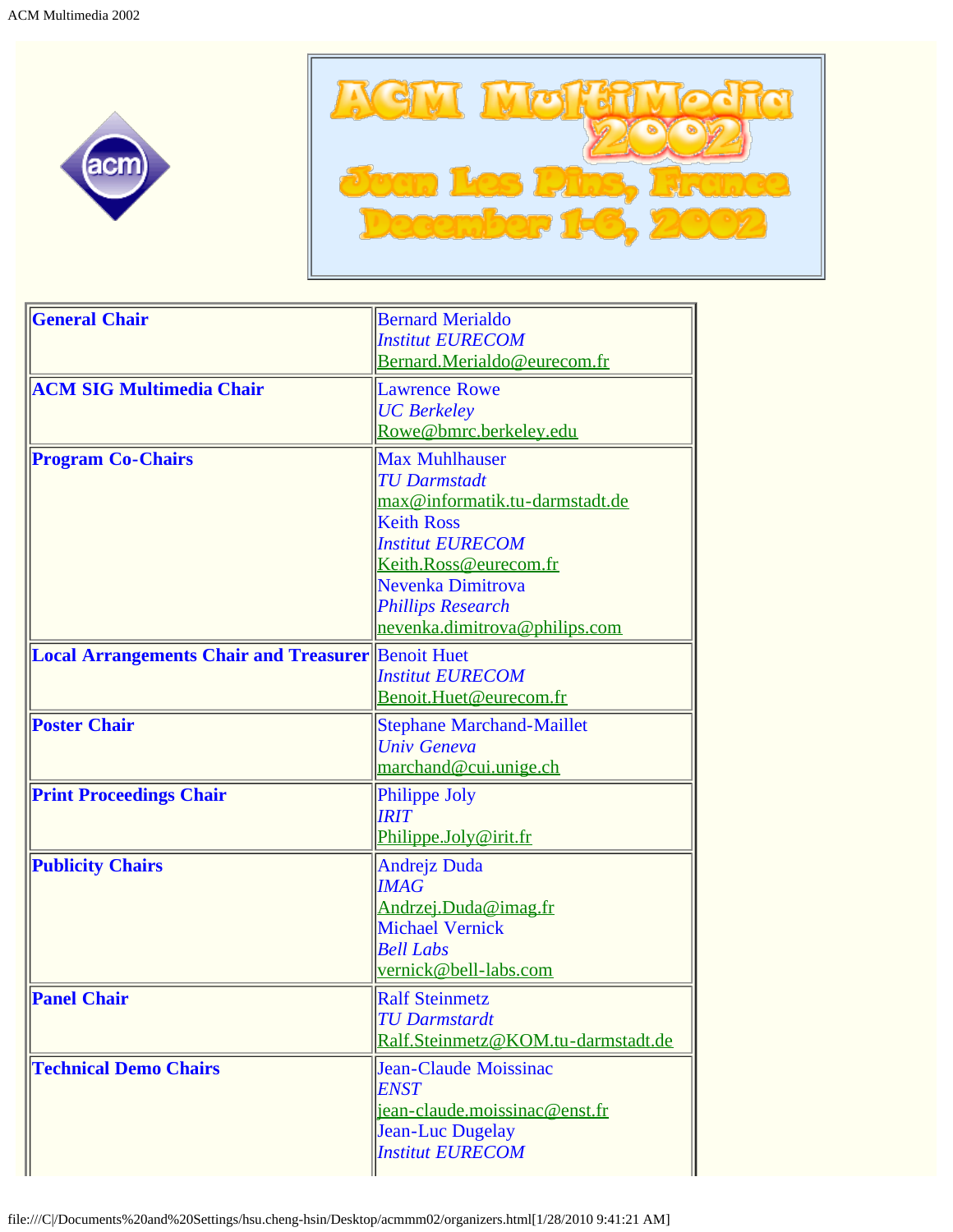|                                 | Jean-Luc.Dugelay@eurecom.fr           |
|---------------------------------|---------------------------------------|
| <b>Doctoral Symposium Chair</b> | <b>Thierry Turletti</b>               |
|                                 | INRIA                                 |
|                                 | Thierry.Turletti@sophia.inria.fr      |
| <b>Tutorial Chairs</b>          | <b>Wolfgang Effelsberg</b>            |
|                                 | <b>Univ Mannheim</b>                  |
|                                 | effelsberg@informatik.uni-mannheim.de |
|                                 | Jean-Luc Dugelay                      |
|                                 | <b>Institut EURECOM</b>               |
|                                 | Jean-Luc.Dugelay@eurecom.fr           |
| <b>Video Program Chair</b>      | Lynn Wilcox                           |
|                                 | <b>FX</b> Palo Alto Lab               |
|                                 | <u>wilcox@pal.xerox.com</u>           |
| <b>Workshop Chair</b>           | Nozha Boujemaa                        |
|                                 | <b>INRIA</b>                          |
|                                 | Nozha.Boujemaa@inria.fr               |

*This page was last updated on November 7, 2001.*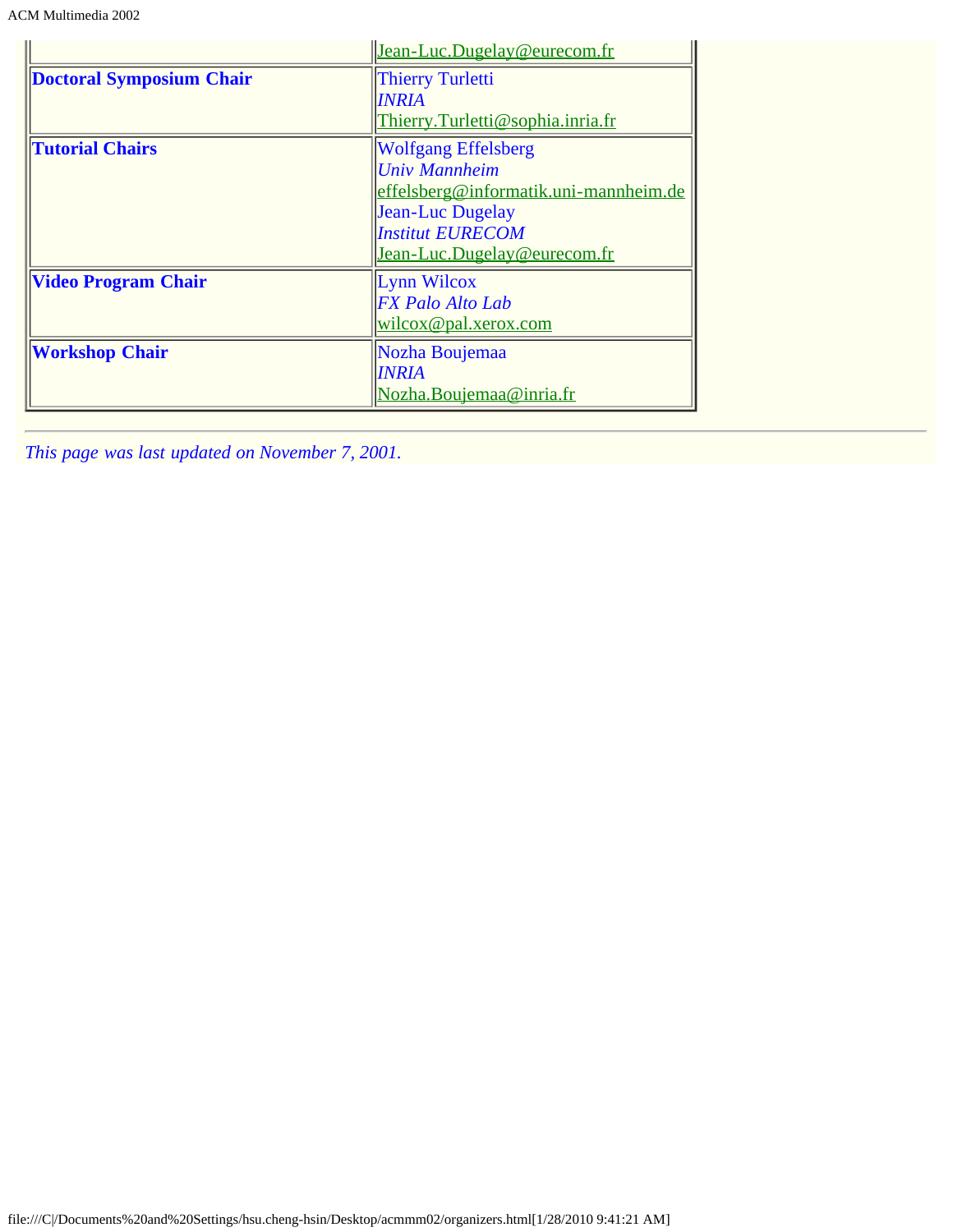<span id="page-6-0"></span>



# **SUBMISSION PROCEDURES**

The deadline for [video submission](#page-7-0) (which is a new item this year) has been extended to **August 9th, 2002.** All other submissions to the ACM Multimedia 2002 Conference are now closed.

### **Papers submission**

Submissions are closed. Authors will be notified regarding acceptance on or around July 7th, and will be required to return the revised camera-ready copy and complete the registration form (at least one author per paper), by August 31st, 2002.

### **Tutorials submission**

Submissions are closed. Authors will be notified regarding acceptance on or around July 7th.

### **Workshops submission**

Submissions are closed. Authors will be notified regarding acceptance on or around July 7th.

### **Panels submission**

Submissions are closed. Authors will be notified regarding acceptance on or around July 7th.

### **Short papers and Posters submission**

Submissions are closed. Authors will be notified regarding acceptance on or around August 31st. Authors of accepted demonstrations will be required to return the final form, copyright transfer form and complete the registration form (at least one author per demonstration), by September 30th, 2002.

## **Doctoral Symposium submission**

file:///C|/Documents%20and%20Settings/hsu.cheng-hsin/Desktop/acmmm02/submissions.html[1/28/2010 9:41:21 AM]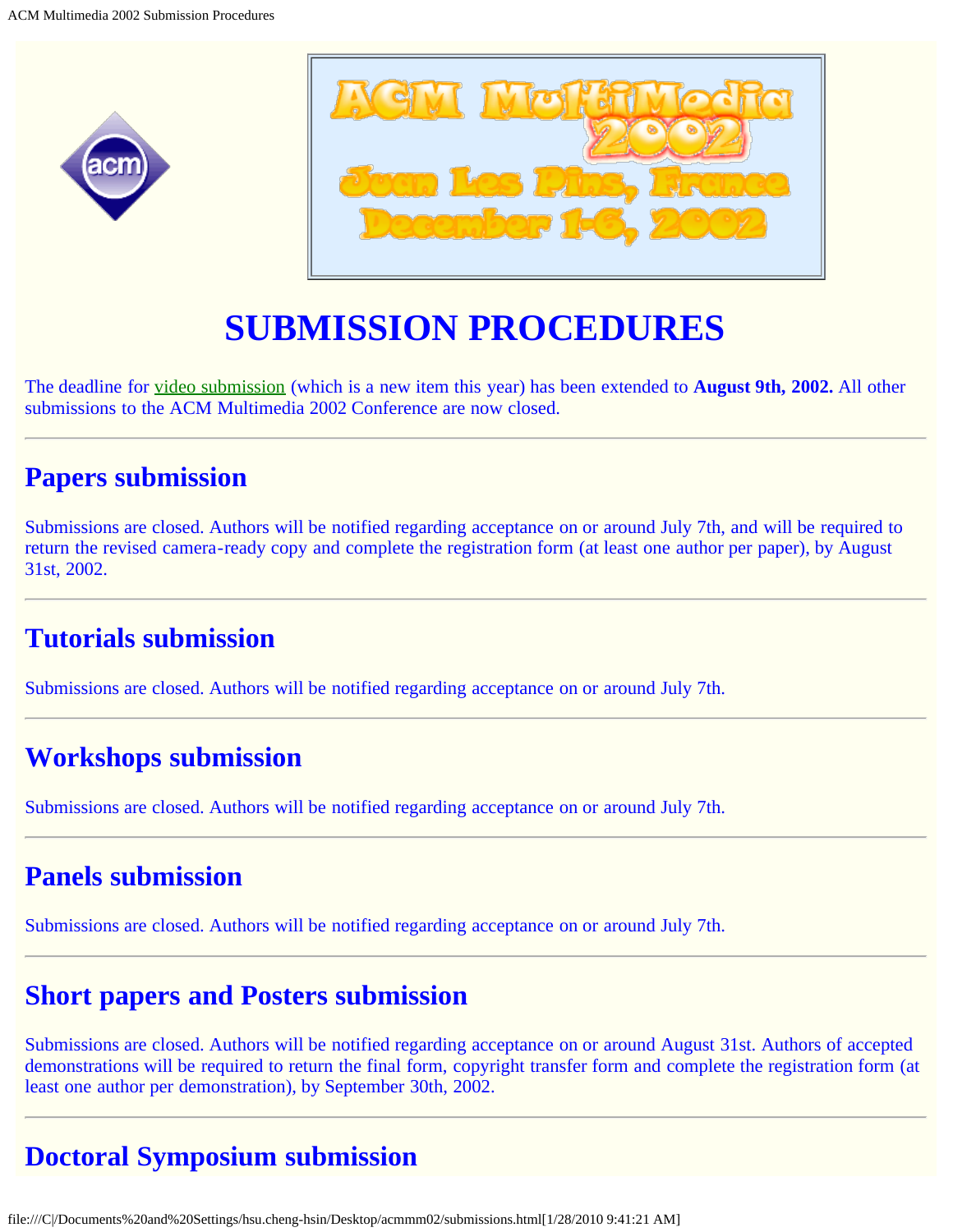Submissions are closed. Authors will be notified regarding acceptance on or around August 31st. Authors of accepted doctoral presentations will be required to return the final form, copyright transfer form and complete the registration form (at least one author per presentation), by September 30th, 2002.

(Authors of accepted doctoral presentations will be offered a free admission for one of the tutorials of the conference).

### **Video submission** *\*\* extended to August 9th \*\**

Videos are invited that illustrate original multimedia tools, systems, or applications. Accepted videos will be published on CDROM and displayed during the conference, the associated paper descriptions (for video demonstrations) will be published in the Video section of the Proceedings.

There are two categories of video submissions for ACM Multimedia:

- **Video Figures** serve as an illustration for a regular or short paper submission, and should be less than 3 minutes in length. Acceptance of the video submission will be based on the quality of the video and the acceptance of the related paper submission.
- **Video Demonstrations** show a tool, system, or application in detail. It should be self-explanatory, and should be a maximum of 8 minutes in length. A 2-page paper explaining the demonstration must accompany video demonstrations and will be published in the Video section of the Proceedings.

Submission instructions:

- Prepare video for review on a CD in MPEG-1 format (preferred) or on VHS tape
- Prepare a cover sheet with title, authors, affiliations, address, and primary contact. Indicate the type of submission (video figure or demonstration). For video figures, indentify the related paper or short paper submission.
- For video demonstrations, prepare a 2-page description (using the ACM template)
- Mail video, cover sheet and eventual 2-page description to:

```
Lynn Wilcox
FX Palo Alto Lab
3400 Hillview Ave. Bldg. 4
Palo Alto, CA 94306
wilcox@pal.xerox.com
```
The new submission deadline is **August 9th, 2002**

Authors will be notified of acceptance by **August 31st, 2002**. Authors of accepted videos will be required to sign copyright to ACM. An author who embeds an object such as an art image, copyrighted by third party, is expected to obtain that party's permission to include the object with the understanding that the entire work may be distributed as a unity to ACM members and others.

Final versions of the video and electronic version of associated 2-page paper (for Video Demonstrations) will be due by **September 30th, 2002.**

<span id="page-7-0"></span>*This page was last modified on July 8th, 2002.*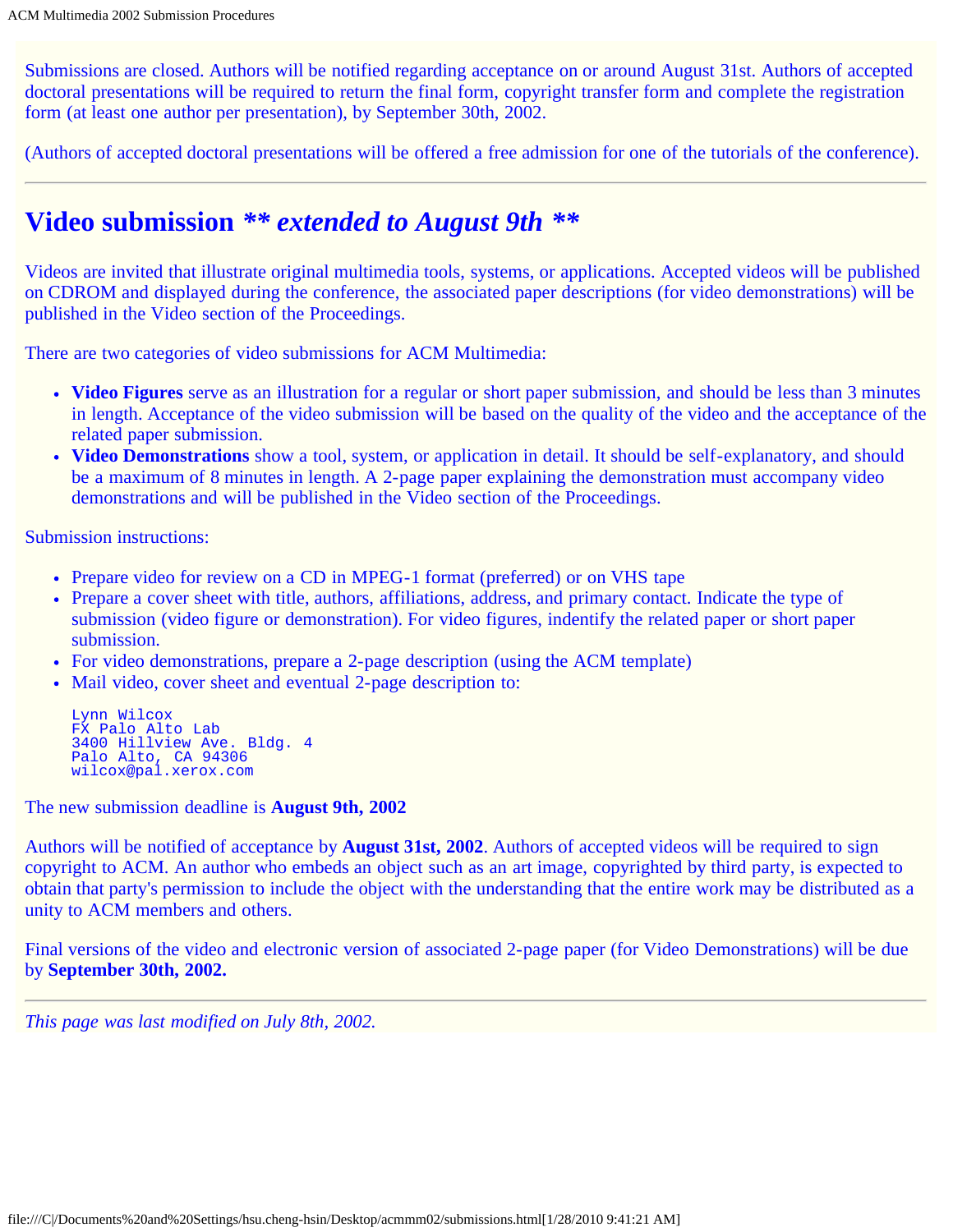<span id="page-8-0"></span>



# **INSTRUCTIONS FOR PRESENTERS**

Authors of accepted contributions to the ACM Multimedia 2002 Conference should follow the following guidelines to prepare their presentations.

Always check the notice board near the registration desk for last minute notifications.

### **Full Papers**

Presentations will last 30 minutes for each paper, questions included. Please allow a few minutes to change speakers.

An overhead projector and a video projector will be available in each room. You have to bring your own PC. Please be present in the room 30 minutes before the beginning of the session to coordinate with the session chairman and to check the connections of your material with the projector.

### **Posters**

The poster session is scheduled on Tuesday, December 3rd, 2002, from 18:00 to 20:00, together with the reception. It is located in the room CEZANNE (level 0 at the Hotel Ambassadeur).

The panels are 1m wide and 2m high, two posters will share three panels, so that each poster will have an available area of about 1.5mx1.5m. If your poster is not more than 1m, it will fit on a single panel. Pins and scotch band to fix the posters will be provided.

Panels will be numbered. Check the number of your poster at the entrance of the room to use the proper location.

For any question, ask the poster chair [Stephane Marchand-Maillet](javascript:if(confirm()

### **Demonstrations**

Demonstrations will take place in rooms MONET-RENOIR. There will be two demonstration sessions, one on Tuesday, December 3, one on Wednesday, December 4. Each session lasts from 13:00 to 18:00. Demonstrators are **invited** to be present near their demo during the time of the technical sessions, and **required** to be present during pauses and breaks.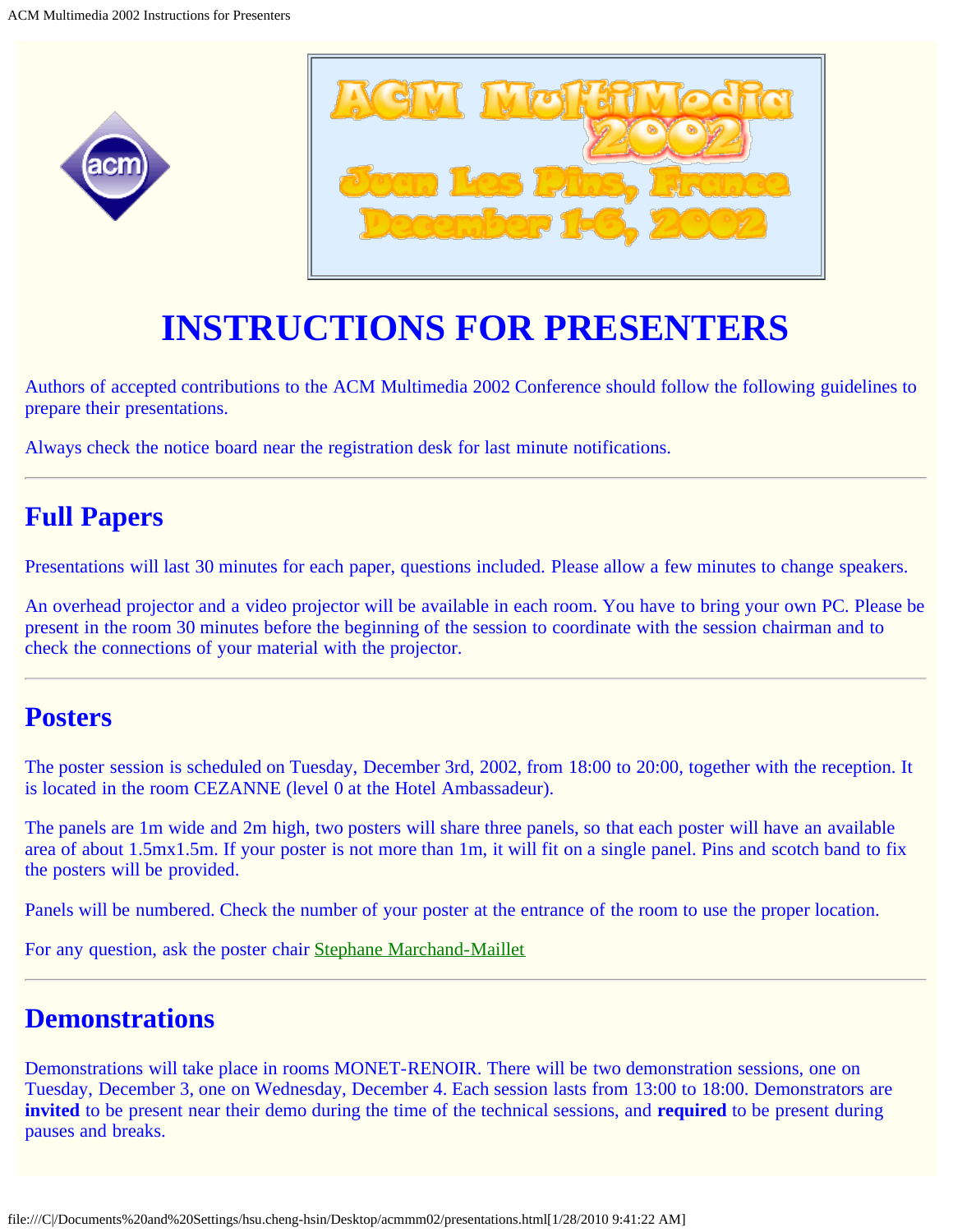Each demo will be provided with one table (enough to fit one PC plus some papers), two chairs, power supply and one panel (1m wide) for posting.

If you have questions, please ask the local demo chair **[Jean-Luc Dugelay](javascript:if(confirm()** 

### **Doctoral Symposium**

The Doctoral Symposium will take place on Thursday, 5 December, 2002, in the afternoon. Each selected student will have a time slot of approximately 45 minutes to explain the motivation, results, research difficulties and issues, of his/her work. The audience will participate in the discussion of those issues.

The environment available for presentation is the same as for the full papers.

*This page was last modified on November 14th, 2002.*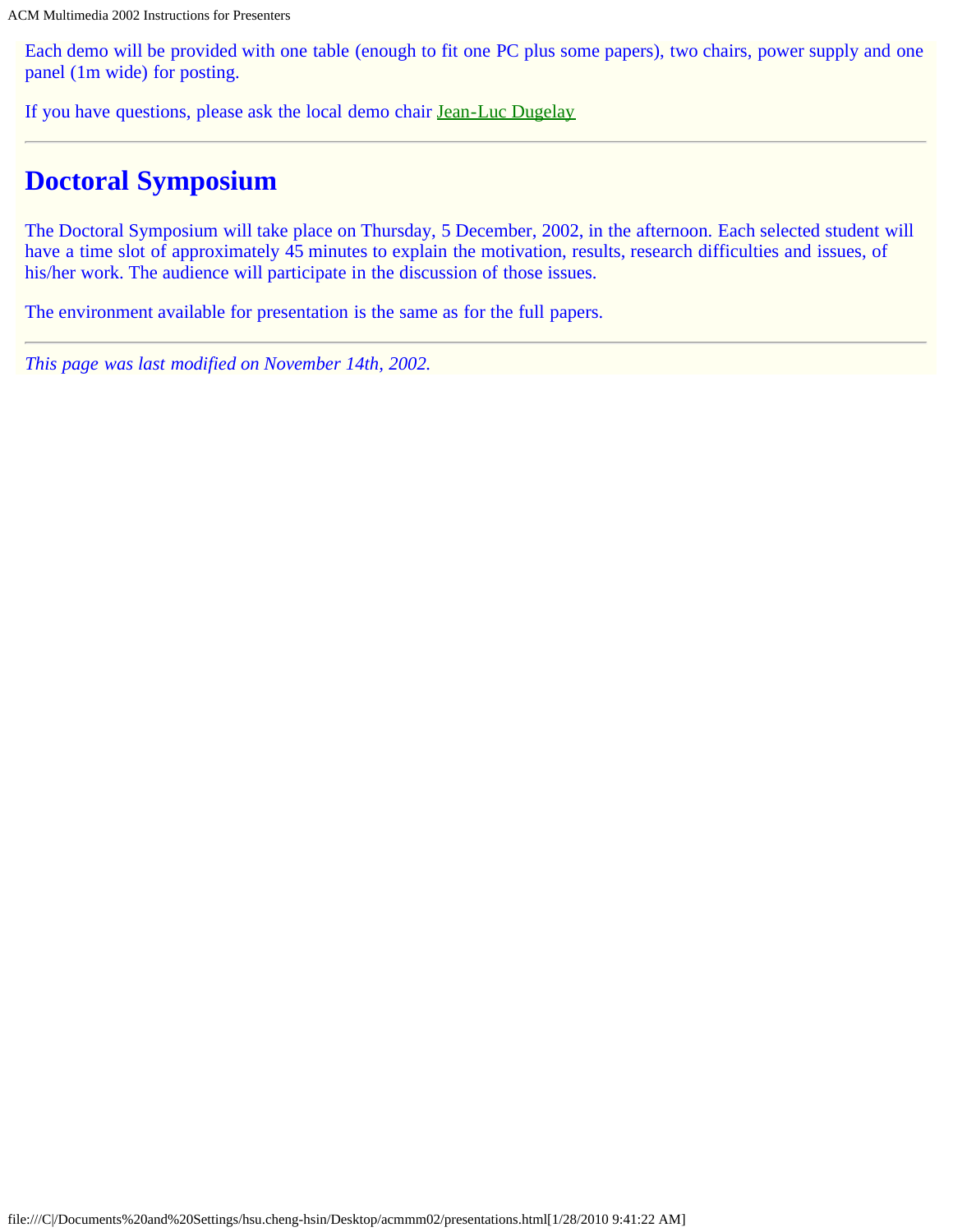<span id="page-10-0"></span>



# **REGISTRATION**

# **Conference Registration**

**Note: From now on, only onsite registration is possible. Registration forms are no longer processed.**

The conference contains several events:

- $\bullet$  the tutorial program (December 1-2, 2002),
- $\bullet$  the technical program (December 3-5, 2002),
- the workshops (December 6, 2002).

You can register to one or more of those events. There is no quota on the number of participants.

The conference registration fee covers:

- the access to the technical program (presentation of papers, posters),
- the access to the technical demonstrations,
- the access to the reception on December 3rd, 2002,
- the access to the conference banquet on December 4th, 2002,
- a printed copy of the conference proceedings,
- a CD with the electronic proceedings.

#### **REGISTRATION FEES IN EUROS:**

| <b>Conference fees</b>                 |     |
|----------------------------------------|-----|
| <b>ACM</b> Member                      | 580 |
| Non ACM Member                         | 740 |
| Student                                | 310 |
| <b>Tutorials</b>                       |     |
| <b>ACM Member - Full day tutorial</b>  | 510 |
| <b>ACM Member - Half day tutorial</b>  | 320 |
| Non ACM Member - Full day tutorial     | 630 |
| Non ACM Member - Half day tutorial 370 |     |
| <b>Workshops</b>                       |     |
| <b>ACM Member</b>                      |     |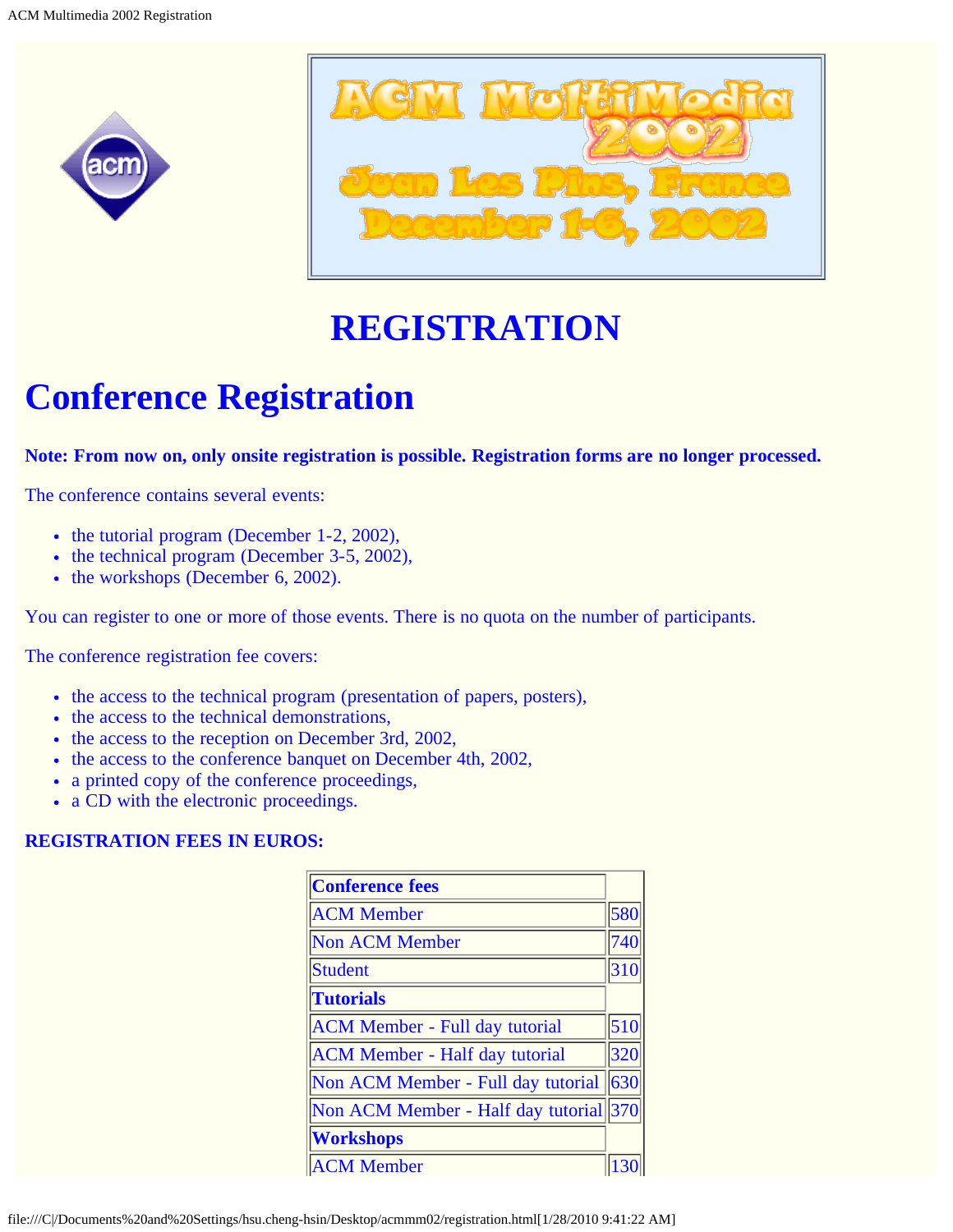| <b>Non ACM Member</b> | 1160 |
|-----------------------|------|
| <b>Student</b>        |      |

#### **REGISTRATION DESK SCHEDULE:**

| $\ 8:00 - 17:00\ $                |
|-----------------------------------|
| $\ 8:00 - 19:00\ $                |
| $\ 7:30 - 17:00\ $                |
| Wednesday, Dec 4th $8:00 - 17:00$ |
| $\ 8:00 - 17:00\ $                |
| $\ 8:00 - 12:00\ $                |
|                                   |

For any question about conference registration, please contact the [ACM Multimedia registration office](mailto:mm02-registration@eurecom.fr) .

## **Hotel Information**

The conference will take place at the [Hotel Ambassadeur i](javascript:if(confirm()n [Juan-les-Pins, France,](javascript:if(confirm() and in the adjacent Palais des Congrès (Convention Center).

A block of rooms have been reserved in the hotel at a discount rate of 110 euros per room per night (single occupancy), including breakfast. To take advantage of this rate, you should fill the following [reservation form \(PDF\)](#page-28-0) (also available in [Postscript format](javascript:if(confirm() ), and fax it to the hotel:

```
Hôtel Ambassadeur
Attention: Catherine Jenoudet
50-52, chemin des Sables
B.P. 49
06161 Juan-Les-Pins Cedex
FRANCE
Fax : +33 (0) 4 93 67 79 85
```
For any question about hotel reservation, please contact the [hotel representative .](mailto:cjenoudet@hotel-ambassadeur.com)

*This page was last modified on November 26th, 2002.*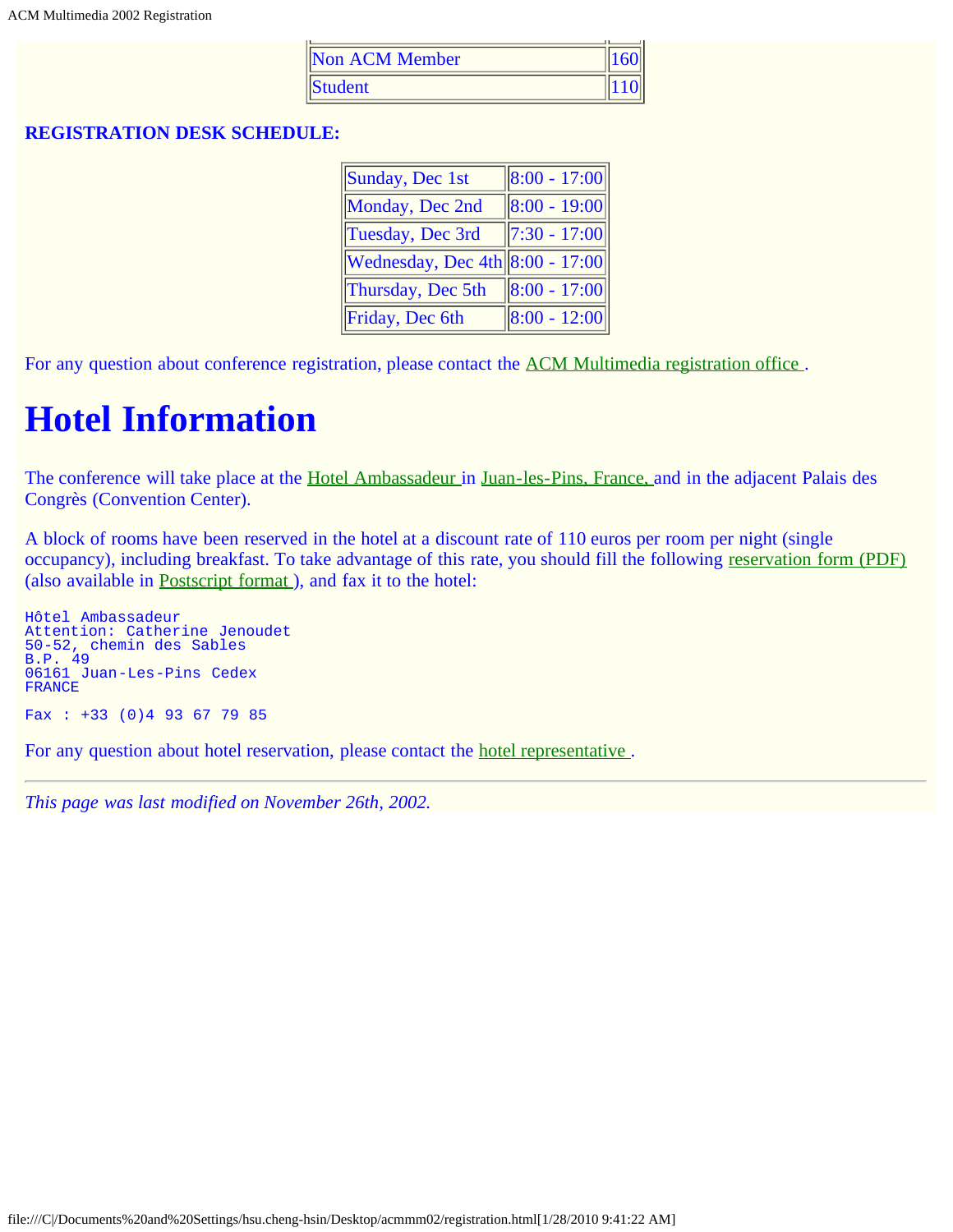<span id="page-12-0"></span>



# **ACM MULTIMEDIA 2002 PROGRAM**

The schedule of the ACM Multimedia 2002 conference is the following:



The conference will be held in Juan-les-Pins, France, at the [Hotel Ambassadeur](javascript:if(confirm() and [Palais des Congrès.](javascript:if(confirm()

#### $\mathbf{P}$

*This page was last modified on September 30th, 2002.*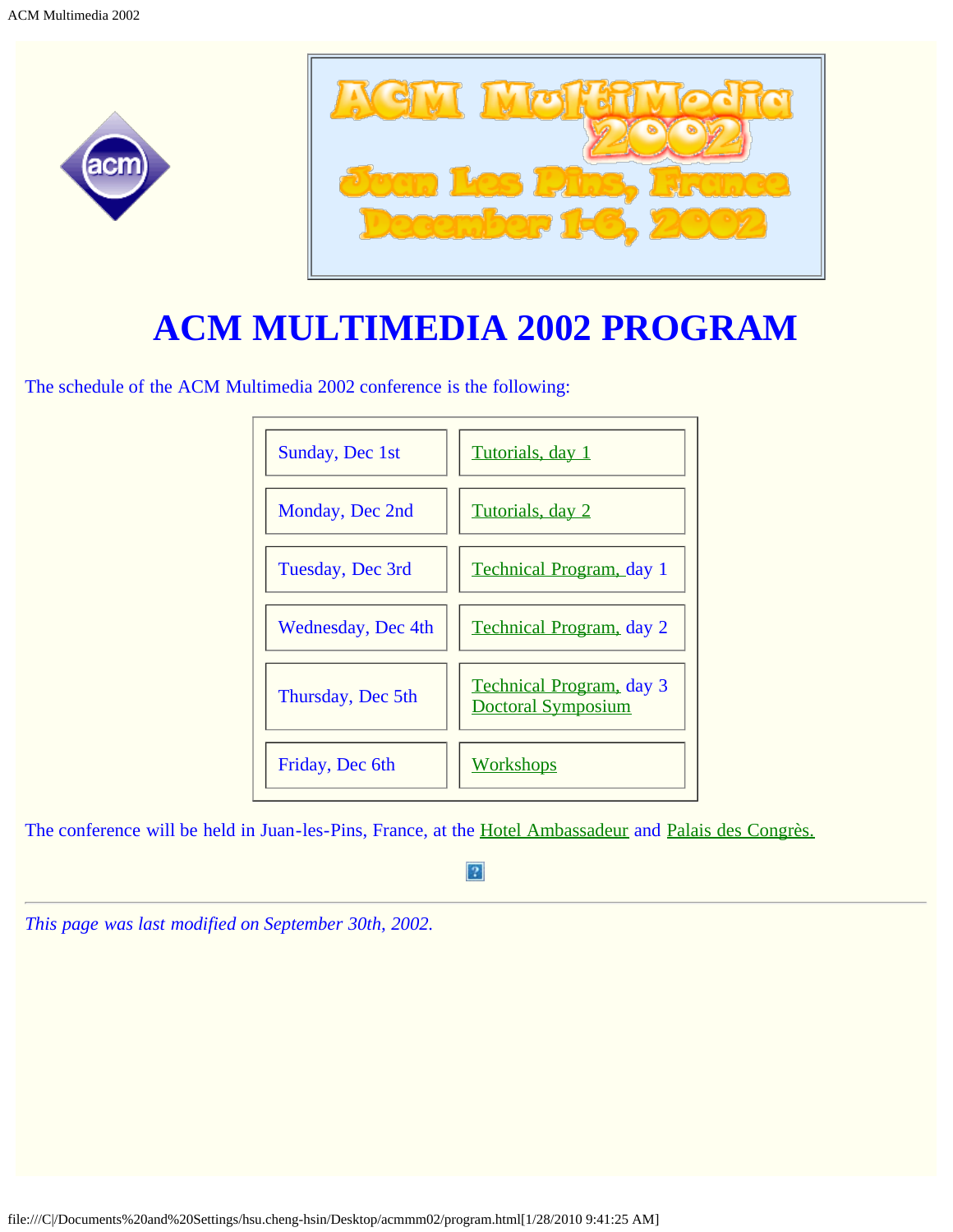<span id="page-13-0"></span>



# **Tutorial Program**

The tutorial program of the ACM Multimedia 2002 conference is an opportunity to get information on the latest developments of the field, exposed by leading experts.

Please refer to the appropriate tutorial ID for your subscription to an event.

| <b>Sunday, December 1st, 2002</b>   |                                                                                                                                                                                          |                                                                                                                                                                                                       |                                                                                                                                                                           |
|-------------------------------------|------------------------------------------------------------------------------------------------------------------------------------------------------------------------------------------|-------------------------------------------------------------------------------------------------------------------------------------------------------------------------------------------------------|---------------------------------------------------------------------------------------------------------------------------------------------------------------------------|
| <b>Morning</b><br>$9:00 - 12:30$    | TS1 (full day) Multimedia<br>Technologies and<br><b>Applications in the New</b><br>Internet World<br>Nicolas Georganas (University                                                       | <b>TS2</b> Methodologies and<br>Software Systems for e-<br>Learning<br>Timothy Shih (Tamkang<br>University, Taiwan)                                                                                   | <b>TS3</b> Data Compression for<br>Multimedia<br>Jean-Luc Dugelay (Institut<br><b>EURECOM, France)</b>                                                                    |
| <b>Afternoon</b><br>$14:00 - 17:30$ | of Ottawa, Canada)                                                                                                                                                                       | <b>TS4</b> Learning Object<br><b>Metadata: Supporting Share</b><br>and Reuse Through<br><b>Standardized Metadata</b><br>Maciej Macowicz (Ecole<br>Polytechnique Federale de<br>Lausanne, Switzerland) |                                                                                                                                                                           |
|                                     |                                                                                                                                                                                          |                                                                                                                                                                                                       |                                                                                                                                                                           |
|                                     |                                                                                                                                                                                          | <b>Monday, December 2nd, 2002</b>                                                                                                                                                                     |                                                                                                                                                                           |
| <b>Morning</b><br>$9:00 - 12:30$    | <b>TM1</b> Wireless Multimedia<br><b>Borko Furht (Florida Atlantic</b><br>University, Boca Raton, USA)                                                                                   |                                                                                                                                                                                                       | <b>TM3</b> SMIL 2.0: Interactive<br>Multimedia on the Web<br>Lloyd Rutledge (CWI,<br>Amsterdam)                                                                           |
| <b>Afternoon</b><br>$14:00 - 17:30$ | <b>TM4</b> The Evolution of<br><b>Networking Protocols to Meet</b><br>the Requirements of UMTS<br>and 3G Services<br><b>Ibrahim Haddad, Samer</b><br>Hawwa (Ericsson Research<br>Canada) | <b>TM5</b> Multimedia Content<br>Protection in the Digital<br>World<br><b>Ahmet Eskicioglu</b> (City<br>University of New York, NY,<br>USA)                                                           | <b>TM6</b> Content Networking -<br>Architecture, Protocols and<br>Practice<br>Markus Hofmann (Bell Labs<br><b>Research / Lucent</b><br>Technologies, Holmdel, NJ,<br>USA) |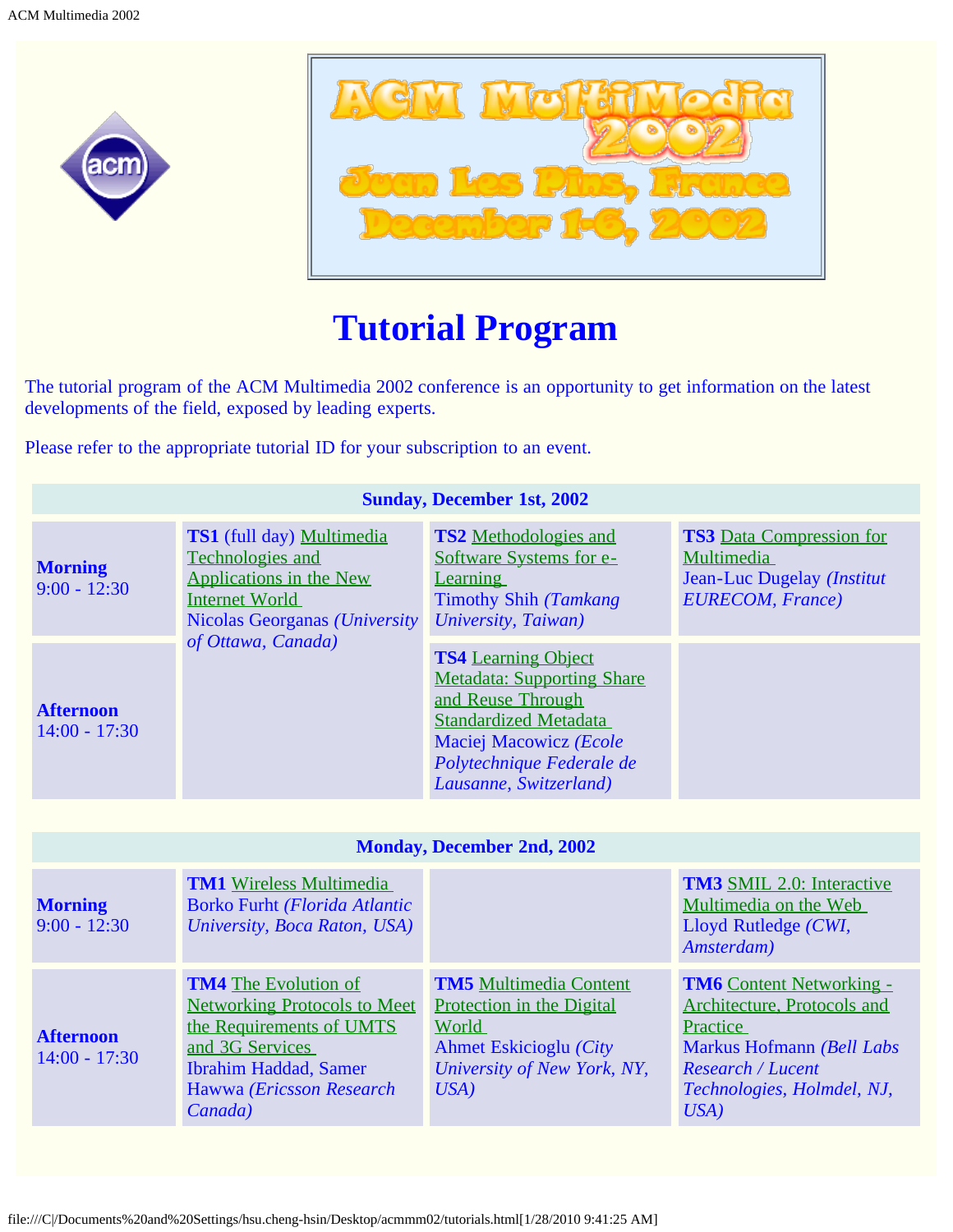<span id="page-14-0"></span>



# **ACM Multimedia 2002 Technical Program**

The Technical Program will take place from Tuesday, December 3rd, 2002 to Thursday, December 5th, 2002. A [preliminary version of the schedule i](javascript:if(confirm()s available.



The core of the ACM Multimedia 2002 Technical Program are the technical sessions where **technical papers** are presented by their authors. Those papers have been selected by the Conference Program Committee among the (very) large number of submissions that have been received. This drastic selection was operated after a very detailed review of the submissions, with the objective of giving to the conference attendants the most interesting information on the current status of Research and Development in Multimedia.

Beside the oral presentations, the technical program also includes:

- **[short papers and posters](javascript:if(confirm()** [,](javascript:if(confirm() which contain the latest innovations of the domain and will be presented in a poster sessions, to allow a strong interaction between the authors and the conference attendants.
- **[technical demonstrations](javascript:if(confirm()**, where researchers and companies will display some of their most significant prototypes and recent products.
- **[videos of the video program](#page-17-0)** [,](#page-17-0) which either illustrate the work described in some technical papers (video figures) or present complete systems (video demonstrations). A CD-ROM containing the videos will be distributed to the participants of the conference.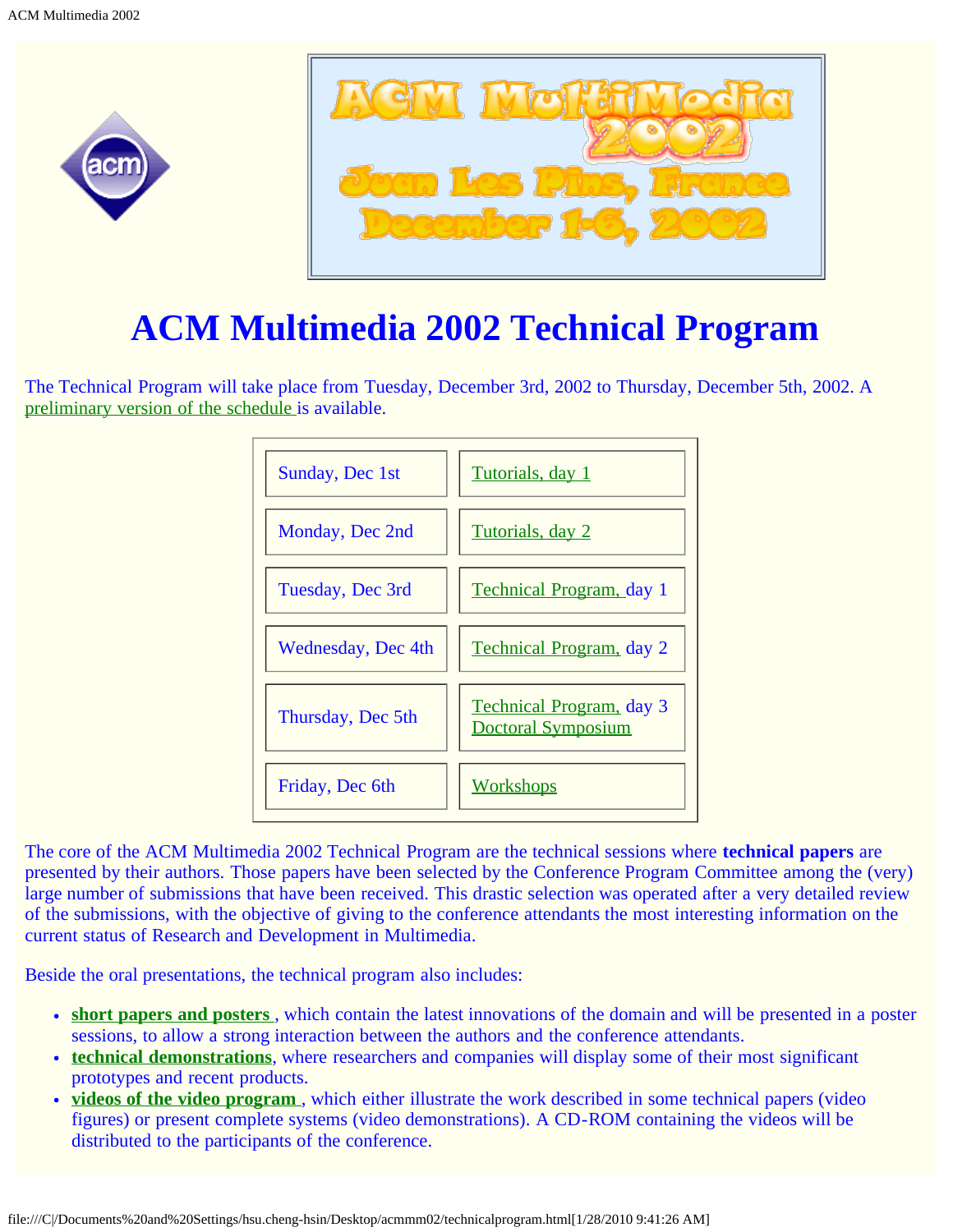The following technical papers have been selected for oral presentation in the technical sessions of the conference:

- 1. **Rate Adaptation Transcoding for Precoded Video Streams** *"Zhijun Lei; Nicolas Georganas"*
- 2. **Experiences with Building Middleware for Audio and Visual Networked Home Appliances on Commodity Software** *Tatsuo Nakajima*
- 3. **Learning-based Linguistic Indexing of Pictures with 2-D MHMMs** *"James Wang; Jia Li"*
- 4. **Embedded Audio Coding (EAC) With Implicit Auditory Masking** *Jin Li*
- 5. **Cost-Effective Streaming Server Implementation Using Hi-Tactix** *Damien Le Moal*
- 6. **Temporal-Axis Personalization Techniques for Streaming Advertisement Delivery** *"Takashi Oshiba; Yuichi Koike; Masahiro Tabuchi; Tomonari Kamba"*
- 7. **Achieving Effective Floor Control with a Low-Bandwidth Gesture-Sensitive Videoconferencing System** *Milton Chen*
- 8. **PicToon: A Personalized Image-based Cartoon System** *"Hong Chen; Lin Liang; Yan Li; Yingqing Xu; Heung-Yeung Shum"*
- 9. **Speaker Change Detection and Tracking in Real-Time News Broadcasting Analysis** *"Lie Lu; Hong-Jiang Zhang"*
- 10. **Multimedia Content Screening using a Dual Watermarking and Fingerprinting System** *"Darko Kirovski; Henrique Malvar; Yacov Yacobi"*
- 11. **In-Home Access to Multimedia Content** *"Dario Teixeira; Yassine Faihe"*
- 12. **Creating Music Videos using Automatic Media Analysis** *"Jon Foote; Matt Cooper; Andreas Girgensohn"*
- 13. **Collages as Dynamic Summaries for News Video** *"Michael G. Christel; Alexander Hauptmann; Howard Wactlar; Tobun Ng"*
- 14. **Efficient Acoustic Index for Music Retrieval with various Degrees of Similarity** *Cheng Yang*
- 15. **Pixie: A Jukebox Architecture to Support Efficient Peer Content Exchange** *"Sami Rollins; Kevin Almeroth"*
- 16. **FLYSPEC: A Multi-User Video Camera System with Hybrid Human and Automatic Control** *"Qiong Liu; Don Kimber; Jon Foote; Lynn Wilcox; John Borezcky"*
- 17. **Digital Image Watermarking for Joint Ownership** *"Huiping Guo; Nicolas Georganas"*
- 18. **Detection and Removal of Lighting & Shaking Artifacts in Home Videos** *"Weiqi Yan; Mohan Kankanhalli"*
- 19. **Cross-Media Correlation: A Case Study of Navigated Hypermedia Documents** *"Herng-Yow Chen; Wei-Ta Chu"*
- 20. **Interaction with Broadcast Video** *"Mounir Tantaoui; Kien Hua; Simon Sheu"*
- 21. **IRW: An Incremental Representation for Image-Based Walkthroughs** *"David Gotz; Ketan Mayer-Patel; Dinesh Manocha"*
- 22. **A Case for a Multi-key Secure Video Proxy: Theory, Design and Implementation** *"Siu Fung Yeung; John C. S. Lui; David K. Y. Yau"*
- 23. **An MPEG Performance Model And Its Application To Adaptive Forward Error Correction** *"Ketan Mayer-Patel; Long Le; Georg Carle"*
- 24. **Content-based Organization and Visualization of Music Archives** *"Elias Pampalk; Andreas Rauber; Dieter Merkl"*
- 25. **A Teaching System of Japanese Sign Language Using Sign Language Recognition and Generation** *"Hirohiko Sagawa; Masaru Takeuchi"*
- 26. **Painting with Looks: Photographic images from video using quantimetric processing** *"Steve Mann; Corey Manders; James Fung"*
- 27. **Experiences in the design of the well, a group communication device for teleconviviality** *Nicolas Roussel*
- 28. **A Pluggable Service-to-Service Communication Mechanism for Home Multimedia Networks** *"Jin Nakazawa; Hideyuki Tokuda"*
- 29. **Multiple video object tracking in complex scenes** *"Andrea Cavallaro; Olivier Steiger; Touradj Ebrahimi"*
- 30. **An Effective Region-Based Image Retrieval Framework** *"Feng Jing; Mingjing Li; Hong-Jiang Zhang; Bo Zhang"*
- 31. **Multi-party Distributed Audio Service with TCP-fairness** *"Milena Radenkovic; Chris Greenhalg"*
- 32. **Missing data correction in still images and image sequences** *Raphael Bornard*
- 33. **Optimizing Hypervideo Navigation using a Markov Decision Process Approach** *"Romulus Grigoras; Vincent Charvillat; Matthijs Douze"*
- 34. **An Attention Model for Video Summarization** *"Yu-Fei Ma; Lie Lu; Hong-Jiang Zhang; Mingjing Li"*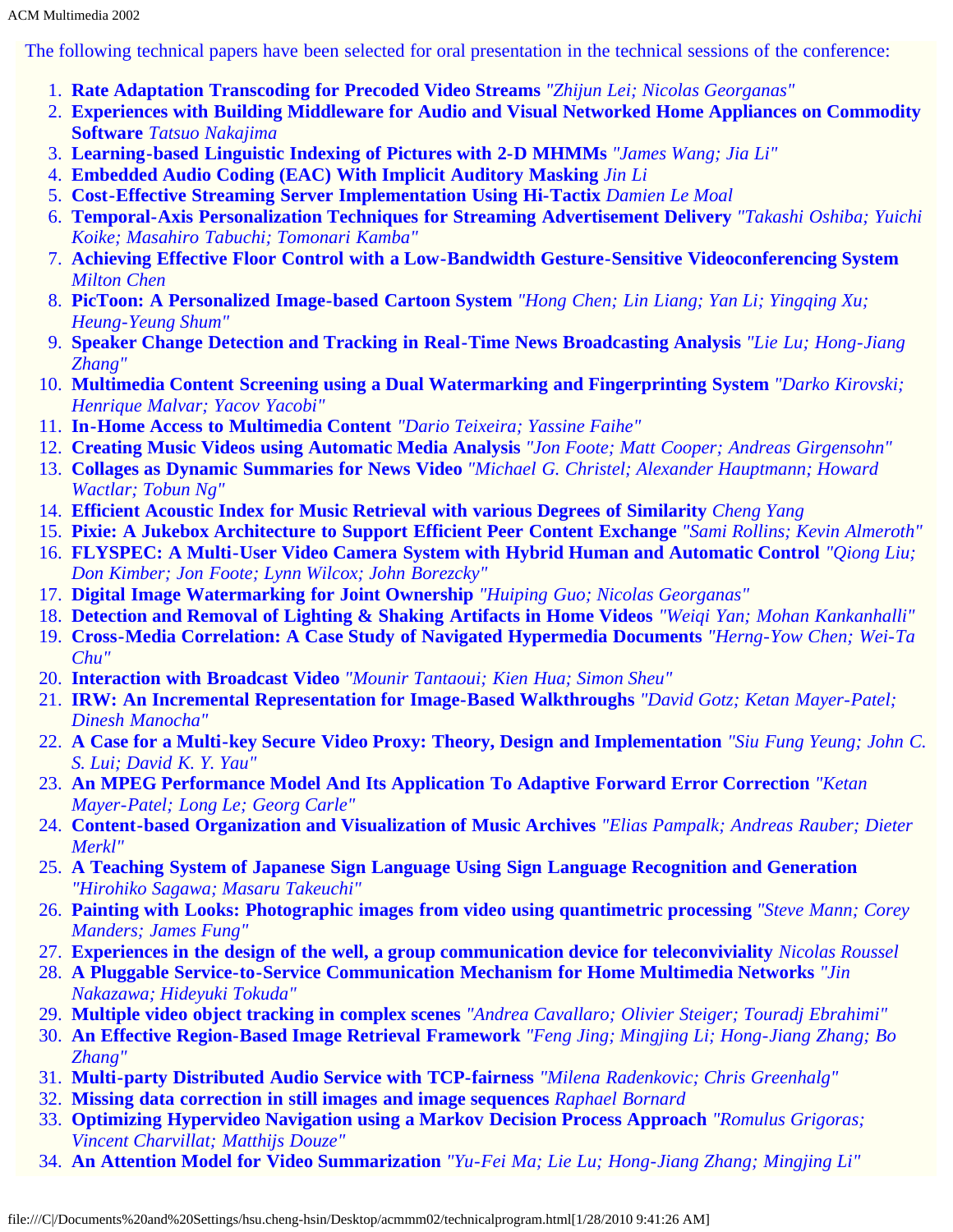- 35. **Retrieving actions embedded in video** *Tanveer Syeda-Mahmood*
- 36. **Tangible Viewpoints: A Physical Approach to Multimedia Stories** *"Ali Mazalek; Glorianna Davenport; Hiroshi Ishii"*
- 37. **Tile Size Transformation Algorithms for Wavelet Image Transcoding Gateway** *"Masayuki Hashimoto; Kenji Matsuo; Atsushi Koike; Yasuyuki Nakajima"*
- 38. **On the Choice of Similarity Measures for Image Retrieval by Example** *"Jean-Philippe Tarel; Sabri Boughorbel"*
- 39. **VQ-Index: An Index Structure for Similarity Searching in Multimedia Databases** *"Ertem Tuncel; Hakan Ferhatosmanoglu; Kenneth Rose"*
- 40. **DynDex: A Dynamic & Non-metric Space Indexer** *"Kingshy Goh; Beitao Li; Edward Chang"*
- 41. **Cooperative Run-time Management of Adaptive Applications and Distributed Resources** *"Christian Poellabauer; Hasan Abbasi; Karsten Schwan"*
- 42. **MAUI: A Multimodal Affective User Interface** *"Christine Lisetti; Fatma Nasoz"*
- 43. **Portable Meeting Recorder** *"Dar-Shyang Lee; Berna Erol; Jamey Graham; Jonathan Hull; Norihiko Murata"*
- 44. **A Utility Framework for the Automatic Generation of Audio-Visual Skims** *"Hari Sundaram; Lexing Xie; Shih-Fu Chang"*
- 45. **Distributed Meetings: A Meeting Capture and Broadcasting System** *Ross Cutler*
- 46. **A Programming Framework for Quality-Aware Ubiquitous Multimedia Applications** *"Duangdao Wichadakul; Xiaohui Gu; Klara Nahrstedt"*

*This page was last modified on October 13, 2002.*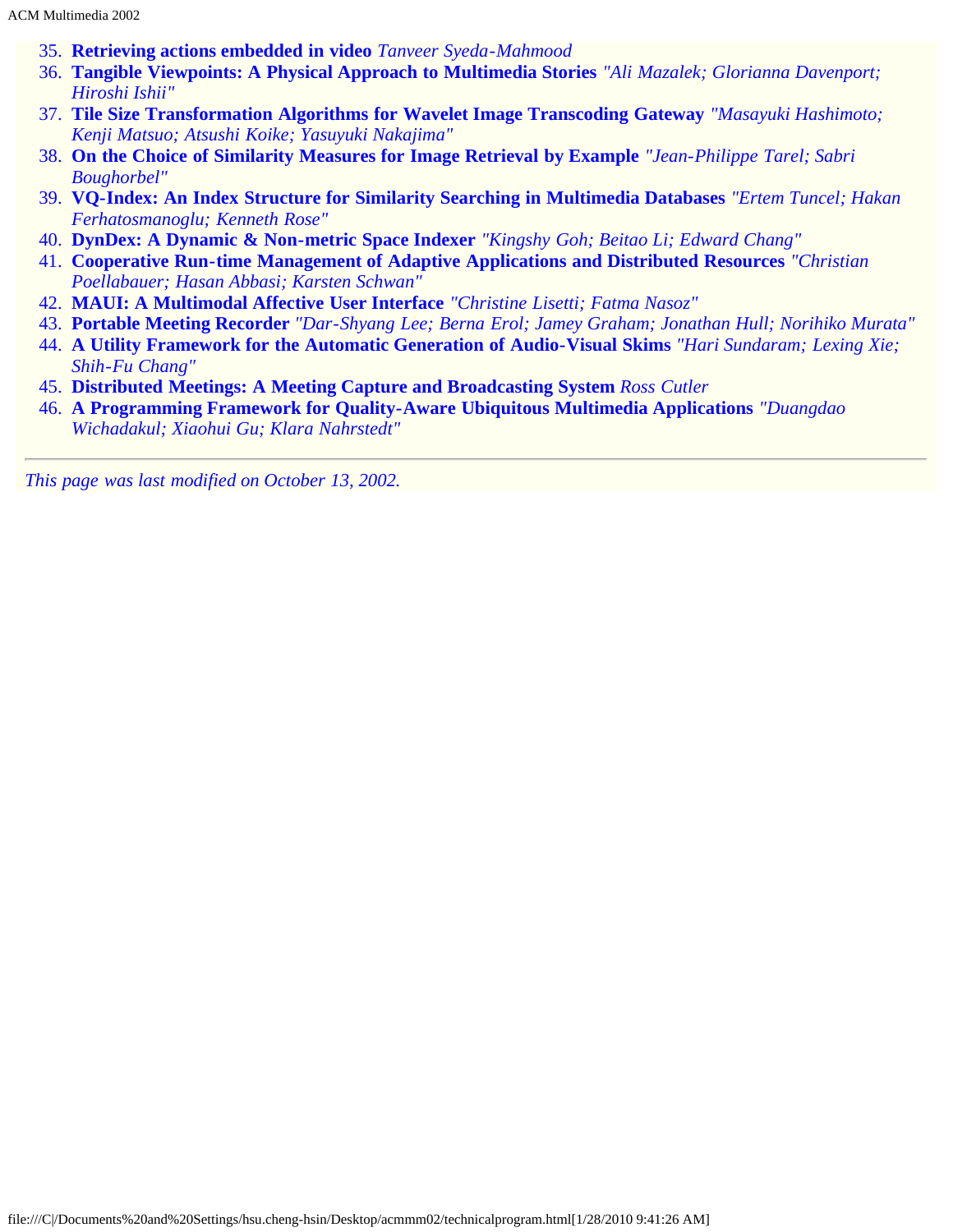<span id="page-17-0"></span>



## **ACM Multimedia 2002 Video Program**

The ACM Multimedia 2002 Conference also includes a video program. Two types of videos have been selected:

- **Video Demonstrations** show a tool, system, or application in detail. They are self-explanatory, with a maximum of 8 minutes in length. They are described by a 2-page paper which is included in the proceedings.
- **Video Figures** serve as an illustration for a regular or short paper submission, and are typically less than 3 minutes in length.

A CD-ROM containing the Video program will be distributed to the participants of the conference. If possible, the videos will be displayed during the conference itself.

### **List of Video Demonstrations**

| <b>VD1</b> Construct 3D                                                                                                | Hannes Kaufmann                                                       |
|------------------------------------------------------------------------------------------------------------------------|-----------------------------------------------------------------------|
| <b>VD2 The Immersive Cockpit</b>                                                                                       | Wai-Kwan Tang, Tien-Tsin Wong, Pheng-Ann Heng                         |
| VD3 A Hitchcock Assisted Video Edited Night at the Opera John Doherty, Lynn Wilcox, Andreas Girgensohn                 |                                                                       |
| <b>VD4 TheWSML System: Web-based Synchronization</b><br><b>Multimedia Lecture System</b>                               | Kuo-Yu Liu, Natalius Huang, Bo-Hung Wu, Wei-Ta<br>Chu, Herng-Yow Chen |
| <b>VD5 Body Brush</b>                                                                                                  | Horace Ip, Young Hay, Alex Tang                                       |
| <b>VD6 Interactive Guide to Valencia</b>                                                                               | Jose Gil, Ana Pont, Emilio Forcen                                     |
| <b>VD7 YIMA: Real-Time Multimedia Storage and Retrieval</b>                                                            | Roger Zimmerman, Cyrus Shahabi, Kambiz<br><b>Ghahremani</b>           |
| VD8 Post-hoc worknotes: A concept demo of video content Ola Andersson, Elenor Cacciatore, Jonas Lowgren,<br>management | <b>Thomas Lundin</b>                                                  |
|                                                                                                                        |                                                                       |

### **List of Video Figures**

| <b>VF1 Missing Data Correction in Still Images and Image</b>                                     | Raphael Bornard, Emmanuelle Lecan, Louis    |
|--------------------------------------------------------------------------------------------------|---------------------------------------------|
| <b>Sequences</b>                                                                                 | Laborelli, Jean-Hugues Chenot               |
| VF2 Creating Music Videos using Automatic Media Analysis Jonathan Foote, Matthew Cooper, Andreas | Girgensohn                                  |
| VF3 FLYSPEC: A Multi-user Video Camera System with                                               | Qiong Liu, Don Kimber, Jonathan Foote, Lynn |
| <b>Hybrid Human and Automatic Control</b>                                                        | Wilcox, Chunyuan Liao, John Doherty         |

*This page was last modified on September 21th, 2002.*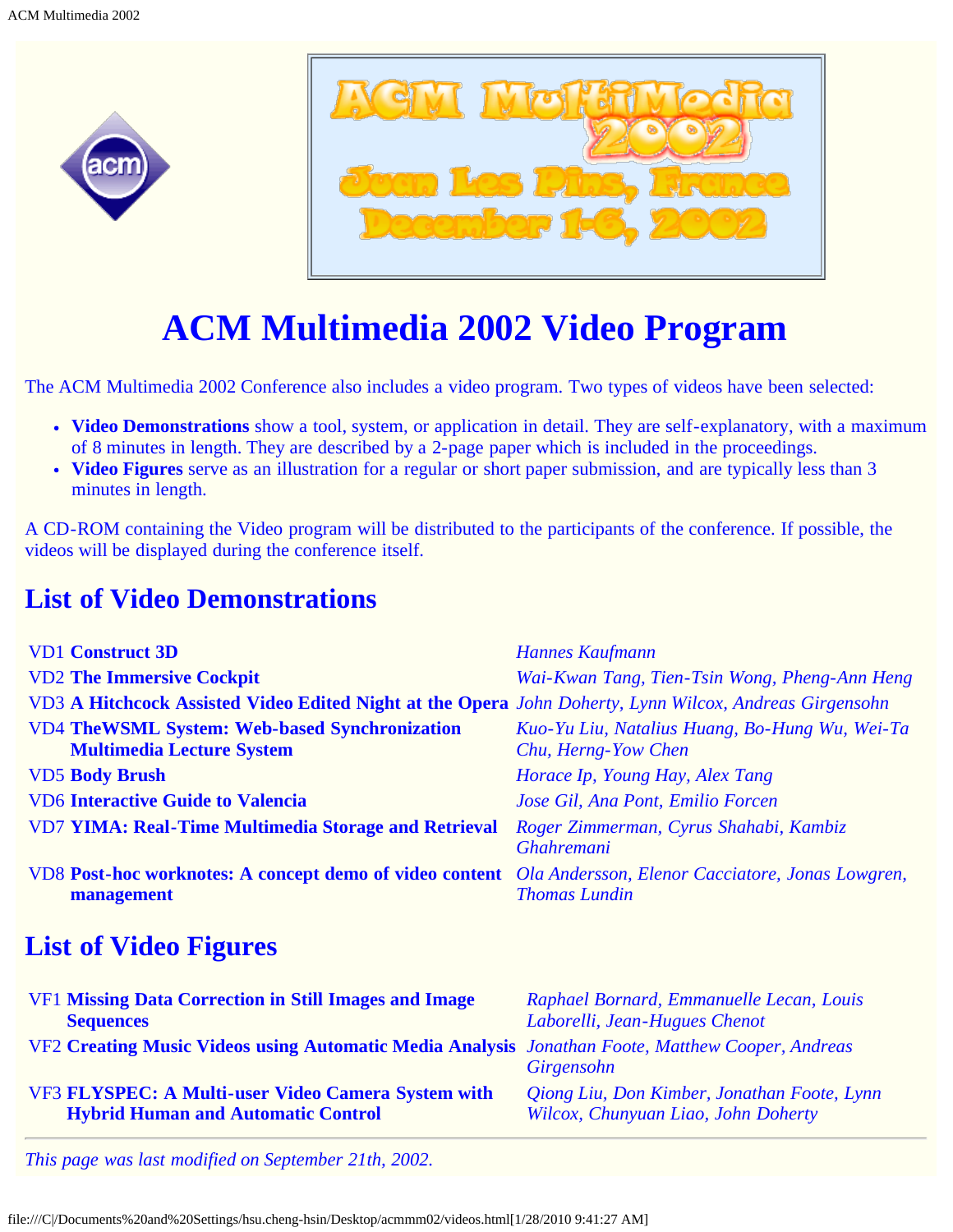<span id="page-18-0"></span>



# **ACM Multimedia 2002 Doctoral Symposium**

The Doctoral Symposium is an opportunity for students involved in the preparation of a PhD to interactively discuss their research issues with senior researchers. During the Doctoral Symposium, selected students will present their thesis topic, the work they have done so far and the results that they have obtained. They will also expose the difficulties, problems, questions, issues that they encounter in the continuation of their work. They will ask for the comments of the audience and the discussion of those points.

The Doctoral Symposium will take place on **Thursday afternoon, December 5th, 2002.**

The following presentations have been selected for the Doctoral Symposium:

| 1. |                |                                                                                                             |
|----|----------------|-------------------------------------------------------------------------------------------------------------|
|    |                | Thesis Title A dynamic controller for optimal layering of video                                             |
|    | <b>Student</b> | <b>Aruna Thakur</b>                                                                                         |
|    |                | University Dep. of CS and EE, Lulea Univ of Tech., Sweden                                                   |
|    | <b>Advisor</b> | Lenka Motycokva Carr                                                                                        |
| 2. |                |                                                                                                             |
|    |                | Thesis Title Content adaptation of multimedia delivery and indexing using MPEG-7                            |
|    | <b>Student</b> | <b>Mulugeta Libsie</b>                                                                                      |
|    |                | University Dep. of Information Tech., Univ Klagenfurt, Austria                                              |
|    | <b>Advisor</b> | Prof H Kosch                                                                                                |
| 3. |                |                                                                                                             |
|    |                | Thesis Title Complexity management for video encoders                                                       |
|    | <b>Student</b> | <b>Yafan Zhao</b>                                                                                           |
|    |                | University School of Eng, The Robert Gordon Univ, Aberdeen, UK                                              |
|    | <b>Advisor</b> | Dr Iain G Richardson                                                                                        |
| 4. |                |                                                                                                             |
|    |                | Thesis Title Video telephony for the deaf: analysis & development of an optimised video compression product |
|    | <b>Student</b> | Laura J Muir                                                                                                |
|    |                | University School of Eng, The Robert Gordon Univ, Aberdeen, UK                                              |
|    | <b>Advisor</b> | Dr Iain G Richardson                                                                                        |
| 5. |                |                                                                                                             |
|    |                | Thesis Title An architecture for policy-based security management for distributed multimedia services       |
|    | <b>Student</b> | <b>Sandrine Duflos</b>                                                                                      |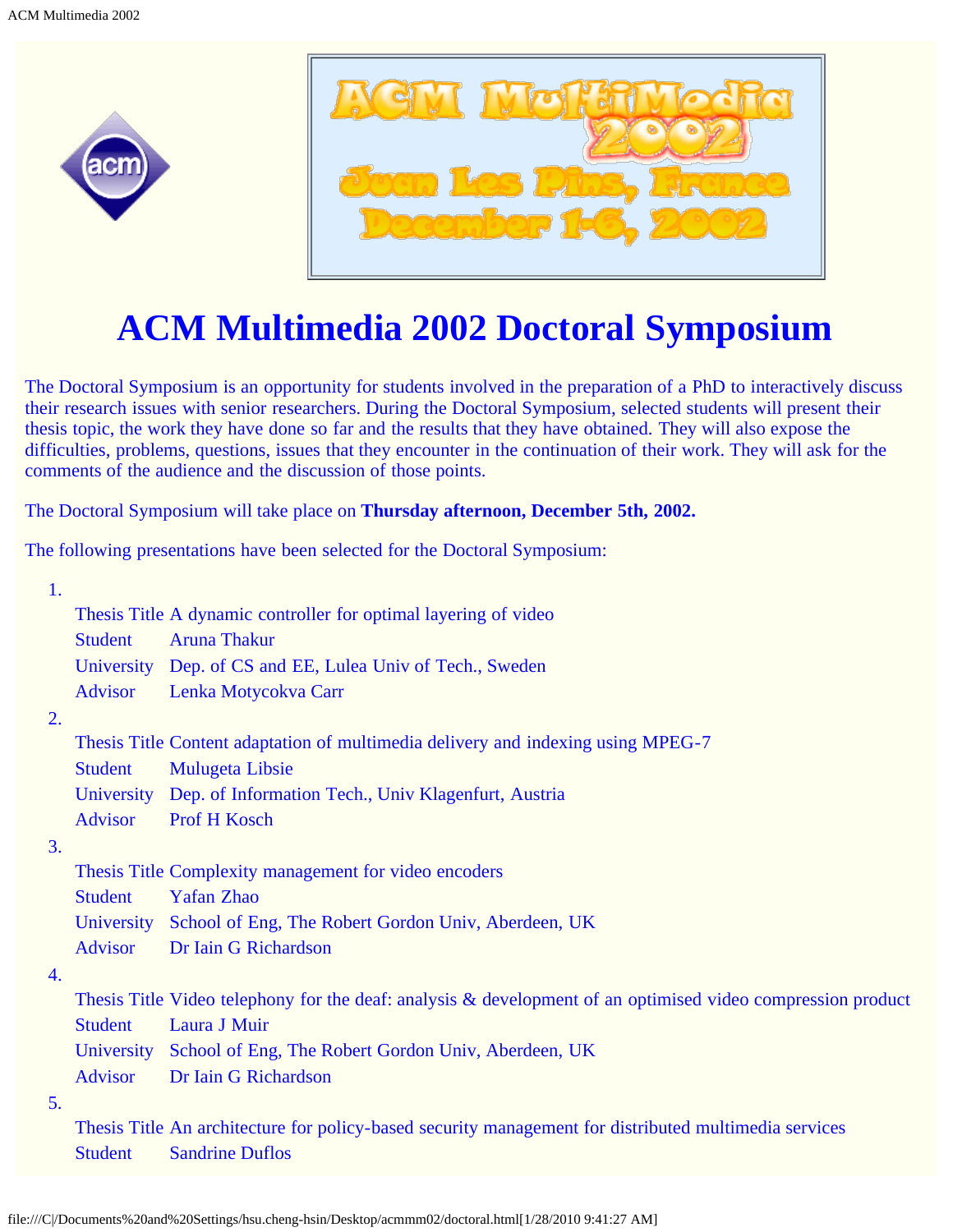ACM Multimedia 2002

|         | University LIP6, Paris, France            |
|---------|-------------------------------------------|
| Advisor | <b>Brigitte Kervella and Eric Horlait</b> |

*This page was last modified on August 28th, 2002.*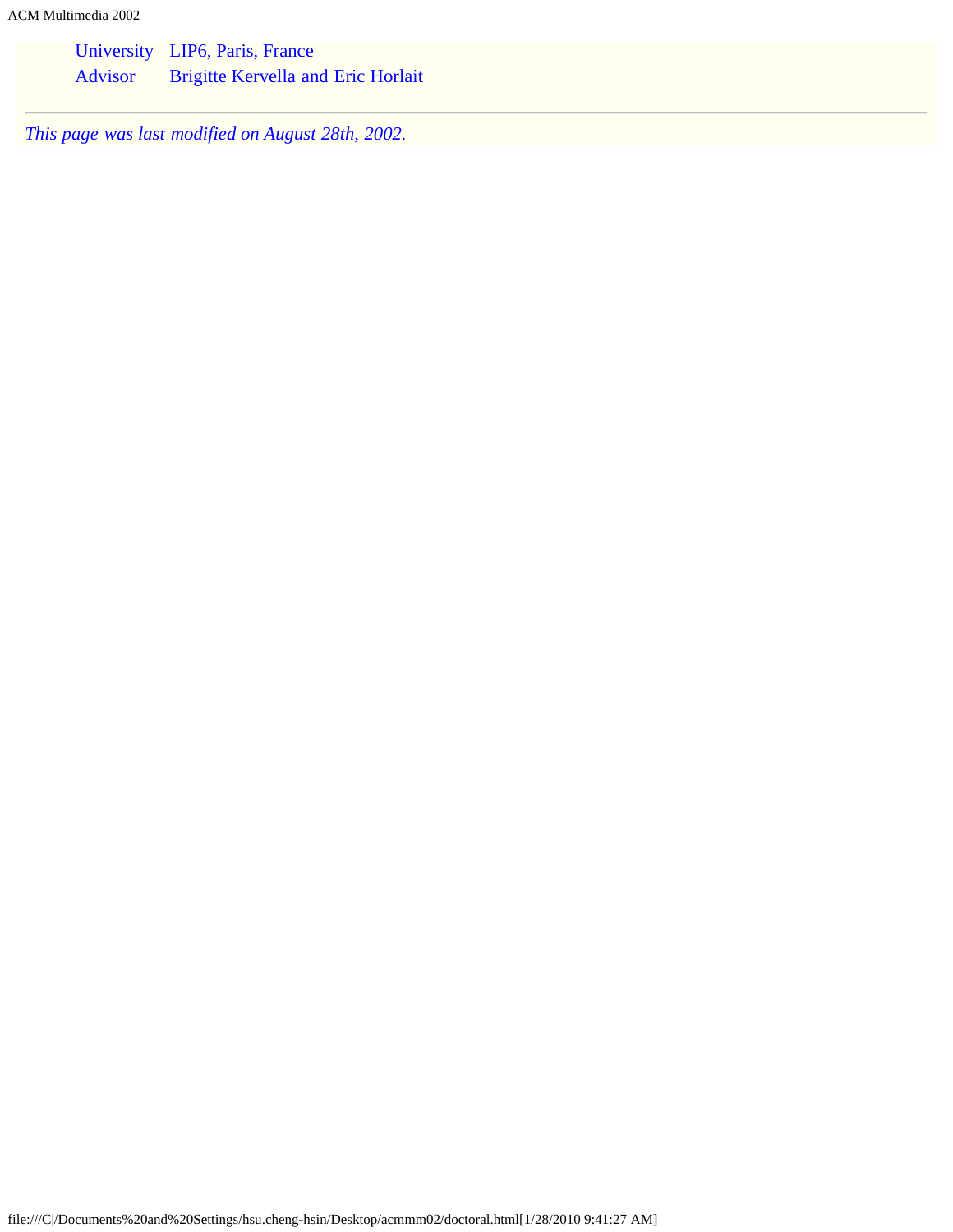<span id="page-20-0"></span>



# **ACM Multimedia 2002 Workshops**

The following workshops will be organized in conjunction with the ACM Multimedia 2002 conference.

- [W1: Immersive Telepresence](#page-20-1)
- [W2: Multimedia and Security](#page-20-2)
- [W3: Multimedia Information Retrieval](#page-21-0)

The workshops will take place on **Friday, December 6th, 2002**. A specific registration is required for the participation to the workshops.

If you want more information on the contents of the workshops and how to actively participate, please visit the workshop websites and contact directly one of the organizers.

## <span id="page-20-1"></span>**W1: Workshop on Immersive Telepresence**

#### **Organizers:**

[Gopal Pingali](mailto:gpingali@us.ibm.com) IBM T.J. Watson Research Center, NY, USA [Ramesh Jain](mailto:jain@ece.gatech.edu) Georgia Institute of Technology, USA

Refer to the [Worshop web site f](javascript:if(confirm()or more detailed information.

**Description:** Areas of interest for this workshop include (but are not limited to):

- Design of telepresence systems
- Architecture of physical spaces to support telepresence
- Multimodal sensing (including cameras/computer vision, microphone arrays/acoustics, haptic sensors, active badges etc.)
- Multimodal presentation and display (including projection systems, flat panels, 3D graphics, 3D audio)
- Virtual and augmented reality
- Network infrastructure
- Spatio-temporal databases for telepresence
- Design of the telepresence experience
- User studies on effective telepresence
- <span id="page-20-2"></span>Example systems for videoconferencing, virtual meetings, remote surveillance etc.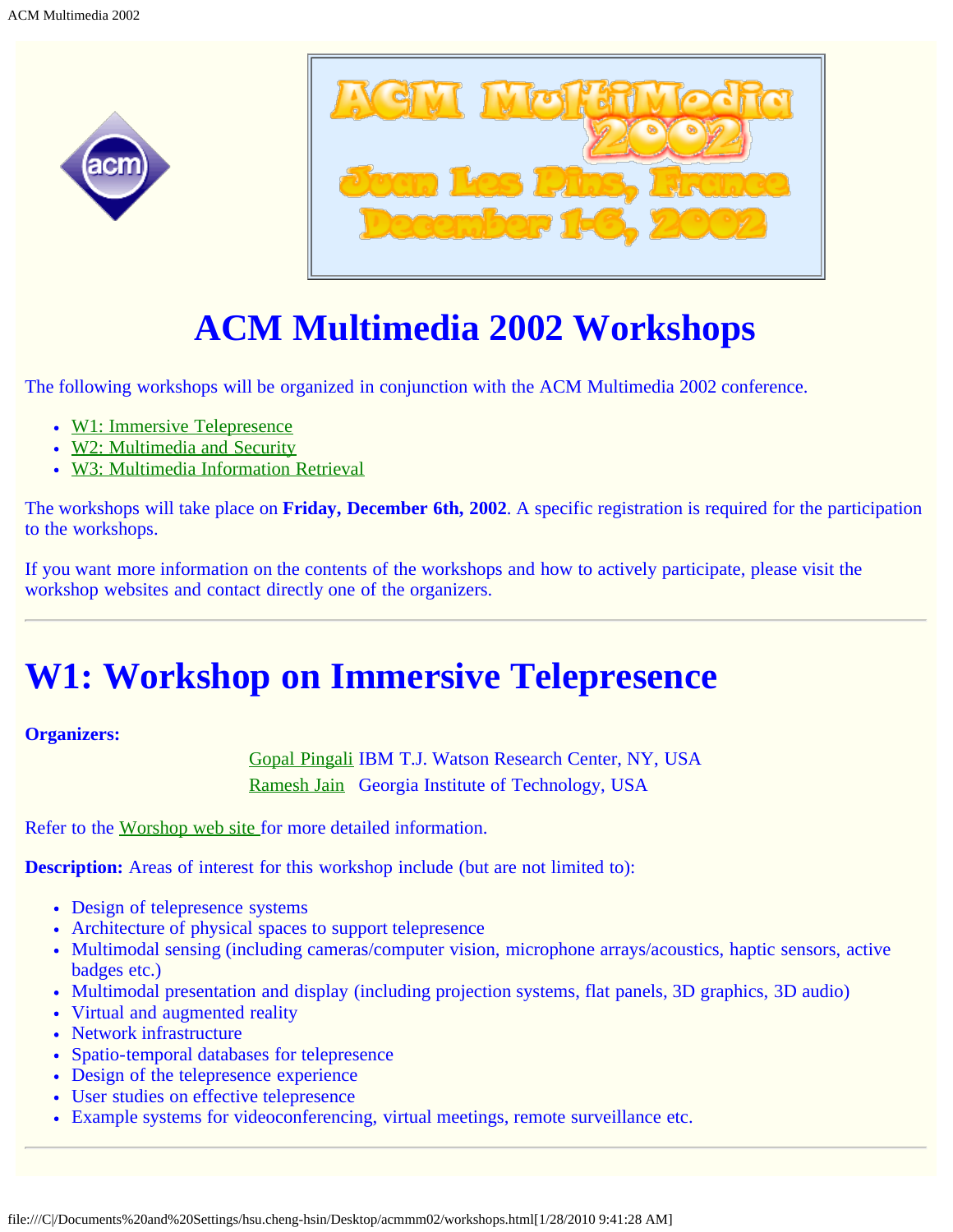# **W2: Workshop on Multimedia and Security: Authentication, Secrecy, and Steganalysis**

#### **Organizers:**

[Jana Dittmann](mailto:dittmann@imn.htwk-leipzig.de) Applied University Leipzig, Germany [Jessica Fridrich](mailto:fridrich@binghamton.edu) SUNY Binghamton, NY, USA [Petra Wohlmacher](mailto:petra.wohlmacher@regtp.de) Regulatory Authority for Telecommunications and Posts, Germany

Refer to the [Worshop web site f](javascript:if(confirm()or more detailed information.

**Description:** Based on the previous excellent experience of the last four workshops, the objectives of the workshop are

- Discussion of authentication technologies, both on the basis of fragile watermarks and combinations of perceptual fingerprints and robust watermarks for digital image, video, and audio data
- Discussion of reversible watermarking technologies, i.e. technologies where the origi-nal content can be completely restored. As a generalization, there appears to be a considerable interest in reversible watermarking methods with the additional property that embedding commutes with predefined degradation processing. This means that watermark removal after content degradation yields content with minimum degradation. The definition of parameter ranges (robust-ness, security, transparency, capacity, complexity) for different watermarking application areas;
- Steganalysis as method to detect media manipulations to embed hidden communication channels: Steganographic capacity for various embedding paradigms, identification of steganographic products, estimation of message size and its decoding, universal blind detectors for unknown steganographic methods, practical definition of steganographic security.
- Discussion of electronic signatures especially focused on ongoing processes of legislation and harmonization, but also definitions of requirements for technical equipment as well as their related security infrastructures, and interoperability aspects of electronic signature products. Particularly within the multimedia area there exist specific requirements.

## <span id="page-21-0"></span>**W3: Workshop on Multimedia Information Retrieval**

#### **Organizers:**

[Prof. Sibel Adali](mailto:sibel@cs.rpi.edu) Rensselaer Polytechnic Institute [Prof. Yuichi Nakamura](mailto:yuichi@image.esys.tsukuba.ac.jp) University of Tsukuba, Japan [Dr. Uma Srinavasan](mailto:Uma.Srinivasan@csiro.au) CSIRO, Sydney Australia

Refer to the [Worshop web site f](javascript:if(confirm()or more detailed information.

#### **Description:**

Following the success of the three previous workshops, MISRM 1999, and MIR 2000, MIS 2001 all held in conjunction with the respective ACM Multimedia Conferences, we are organizing a fourth edition of the Inlt. Workshop on Multimedia Information Retrieval, MIR 2002, to be held jointly with ACM Multimedia 2002. Its purpose is to bring together researchers, developers and practitioners from academia and industry. The workshop will serve as a forum for discussion, presentation, and exploration of techniques, approaches and experiences in the field of multimedia information retrieval.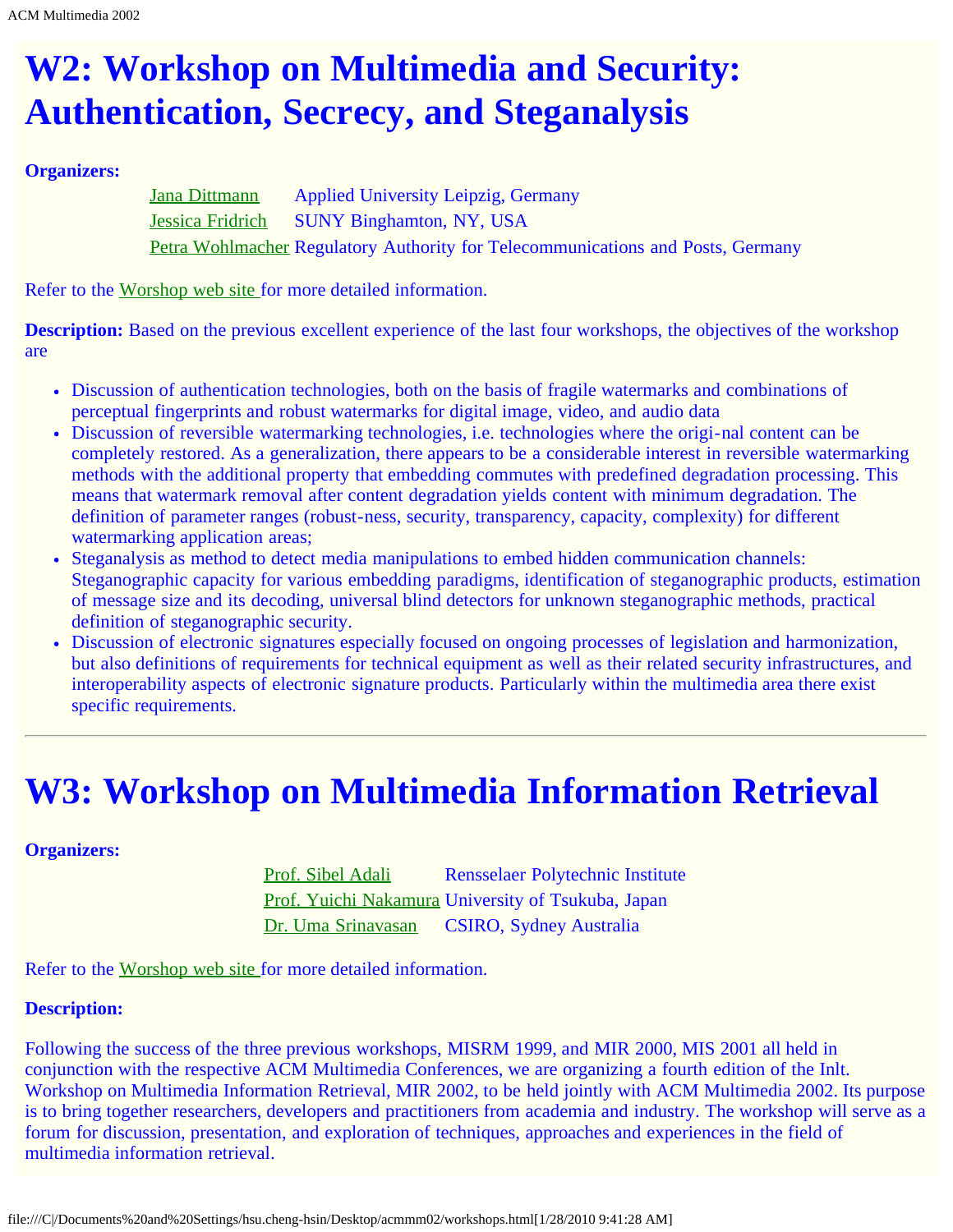In order to have an application focus, this year we will have a special invited session on **Multimedia content-based retrieval for cultural heritage applications**. The special session will focus on content-based retrieval in the framework of cultural heritage applications and will be organized in cooperation with DELOS-NSF working group on "Digital Imagery for Significant Cultural and Historical Materials".

*This page was last updated on August 27, 2002.*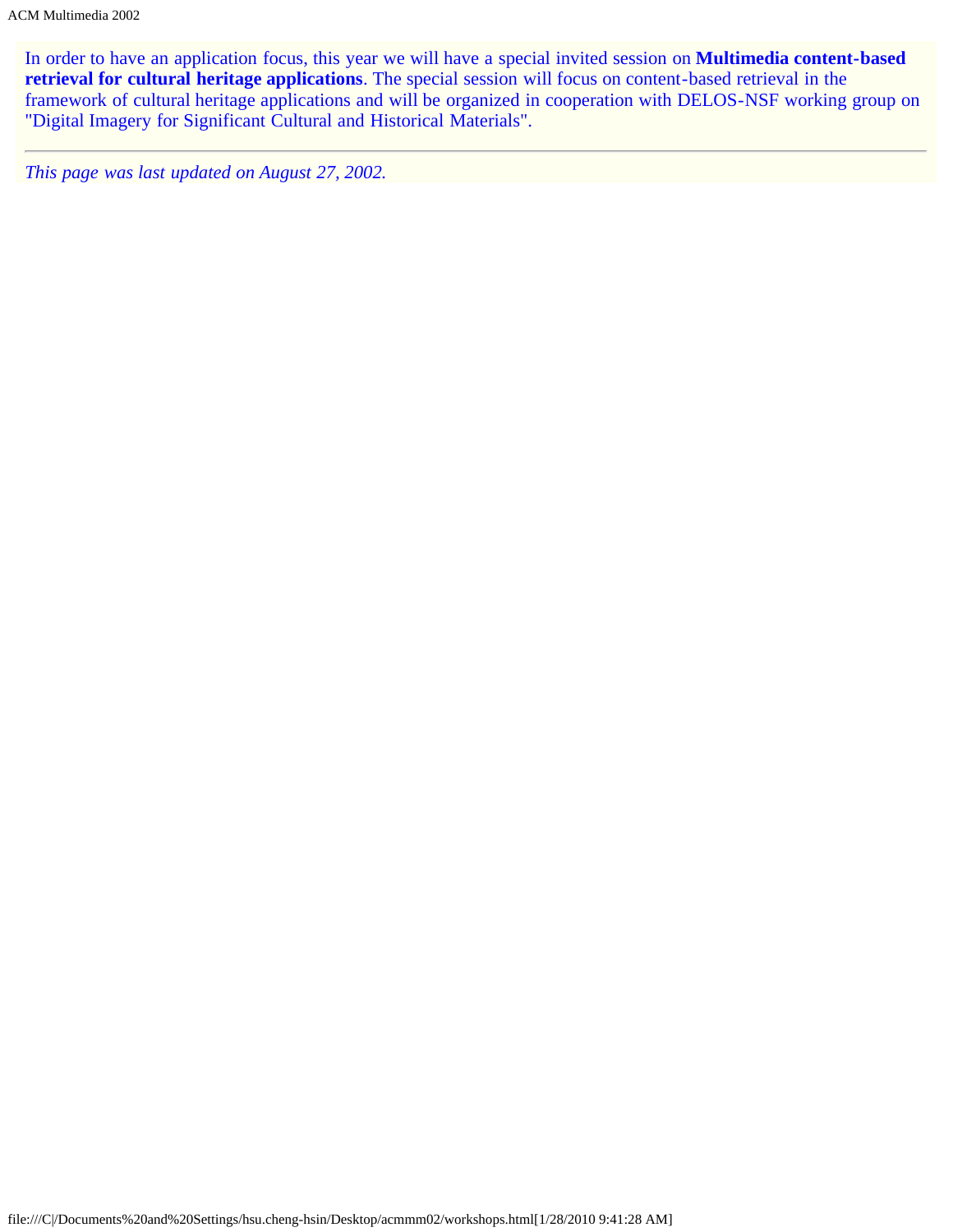<span id="page-23-0"></span>



# **Travel Information**

- [Conference Location](#page-23-1)
- [Coming by plane](#page-23-2)
- [Coming by train](#page-24-0)
- [Coming by road](#page-24-1)
- [Accomodations](#page-24-2)
- [Tourist Information](#page-23-0)

# <span id="page-23-1"></span>**Conference Location**

The ACM Multimedia 2002 Conference will be located in [Juan-les-Pins \(France\),](javascript:if(confirm() a famous resort location on the French Riviera, only 25 kilometers far from Nice.

The conference will take place at the

 [Hôtel Ambassadeur](javascript:if(confirm() 50-52, chemin des Sables B.P. 49 - 06161 Juan-Les-Pins Cedex FRANCE Tél. 33 (0)4 92 93 74 10 - Fax 33 (0)4 93 67 79 85 e-mail : manager@hotel-ambassadeur.com

and in the adjacent Palais des Congrès (Convention Center).

## **How to come to the conference**

### <span id="page-23-2"></span>**By plane**

- fly to [Nice Airport](javascript:if(confirm(). This is the second largest international airport in France, with many direct connections to cities around the world.
- from the airport to the hotel, you have several possibilities:
	- take a taxi. This is the most convenient solution, although more expensive. This will take about 20-25 minutes (depending on traffic) and will cost around 50 euros.
	- take a <u>local bus</u>. There is no hotel shuttle, but one [local bus](javascript:if(confirm() route goes from the airport to Juan-les-Pins. The ticket will be around 7.5 euros.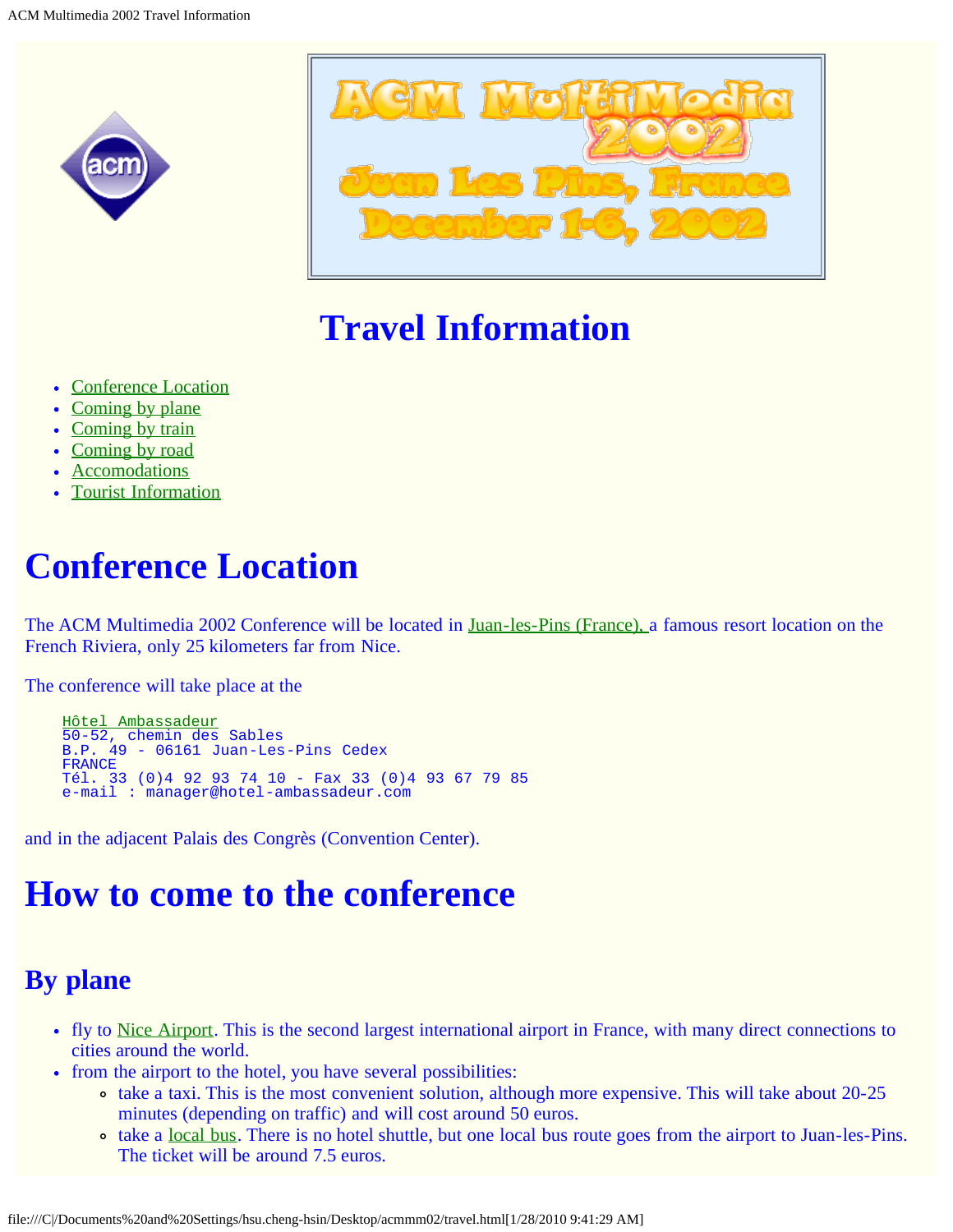rent a car. This is specially interesting if you intend to visit the area and make some trips along the coast or in the beautiful back-country. From the airport, follow the signs to the Higway towards Cannes (there will be a toll at the exit) then follow the [road instructions.](#page-24-1)

### <span id="page-24-0"></span>**By train**

There is a small railway station in Juan-les-Pins, but only local trains stop there. **Warning**: do not confuse "Juan-les-Pins" with "Antibes" or "Antibes-Juan-les-Pins". Juan-les-Pins is a neighborhood of the city of Antibes. The city itself is sometimes called Antibes-Juan-les-Pins. There is a larger railway station in Antibes, where all long distance trains stop.

So, in summary, you should:

- take a long distance train up to **Antibes** (if you arrive from the east) or **Cannes** (if you arrive from the west). You can find the complete train schedule on the **SNCF** (French Railways) web site.
- take a local train up to **Juan-les-Pins**.
- the hotel is about 300 meters far from the railway station. Just take a look at the [map](#page-59-0).

### <span id="page-24-1"></span>**By road**

*(Those instructions were kindly provided by the Hotel Ambassadeur).*

If you come by car, you should somehow get to the A8 motorway, which is the main highway along the coast. Remember that most highways in France are not free, so prepare some change for the tolls (but credit cards are accepted also).

- From the A8 motorway, take Exit  $N^{\circ}$  44 "ANTIBES JUAN LES PINS". Then follow the signs for "ANTIBES" CENTRE VILLE".
- In the town centre, follow signs for the "OFFICE DU TOURISME" which is on the Place de Gaulle square.
- As you reach the Place de Gaulle, follow signs to "JUAN LES PINS LES PLAGES" along the Boulevard Albert 1er.
- At the end of the Boulevard Albert 1er, turn right and follow the signs to "JUAN LES PINS DIRECT" (you are on Boulevard Maréchal LECLERC).
- At the roundabout, follow the signs heading right to "PALAIS DES CONGRES" along the Boulevard du Cap and you will reach the Chemin des Sables; the Hotel AMBASSADEUR is 500 metres further along on the right.
- That's it. There is a public covered parking right next to the hotel. Here is a [map](javascript:if(confirm() to assist you.

# <span id="page-24-2"></span>**Hotel Accomodations**

The area is very touristic, and there are many hotels around. Although this is the low season are some facilities might be closed, specially the smaller ones, you will have no difficulty in finding a place to satisfy your needs.

We recommend to use the Conference Hotel, for which we have negociated a discount rate of 110 euros per room per night (single occupancy), including breakfast. A block of rooms have been reserved until October 31st, 2002. To take advantage of this rate, you should fill the following [reservation form \(PDF\) \(](#page-28-0)also available in Postscript format), and fax it to the hotel:

```
 Hôtel Ambassadeur
 Attention: Catherine Jenoudet
 50-52, chemin des Sables
```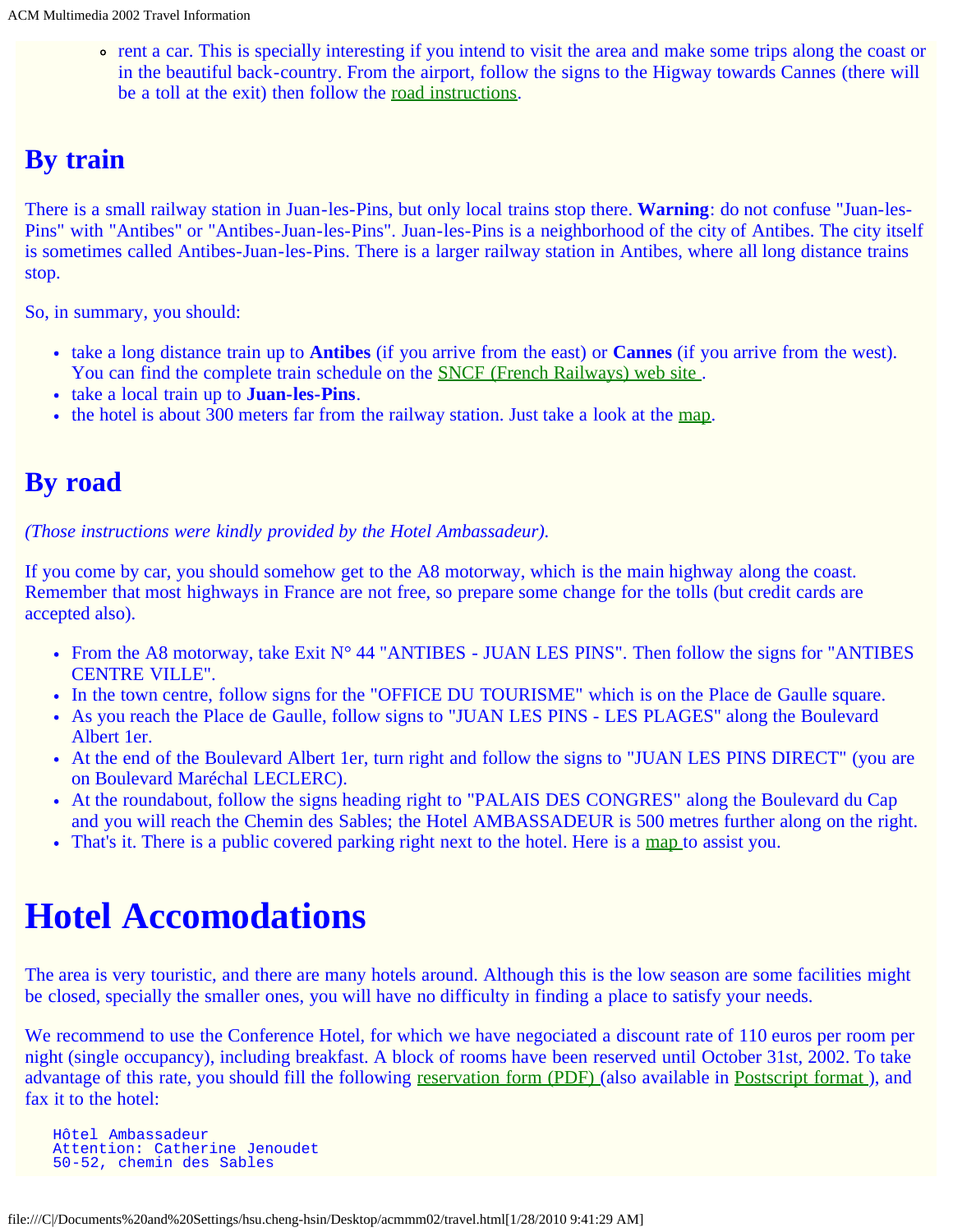ACM Multimedia 2002 Travel Information

```
B.P. 49
 06161 Juan-Les-Pins Cedex
   FRANCE
  Fax : +33 (0)4 93 67 79 85
```
For any question about hotel reservation, please contact the [hotel representative .](mailto:cjenoudet@hotel-ambassadeur.com)

## **Tourist Information**

The whole area is very touristic. Following are some web sites which might assist you if you intend to wander in the area.

- [Tourist Office of Antibes-Juan-les-Pins.](javascript:if(confirm()
- [Tourist Office of Cannes.](javascript:if(confirm()
- [Tourist Office of Nice.](javascript:if(confirm()
- [Tourist Guide for the French Riviera.](javascript:if(confirm()

*This page was last modified on August 27th, 2002.*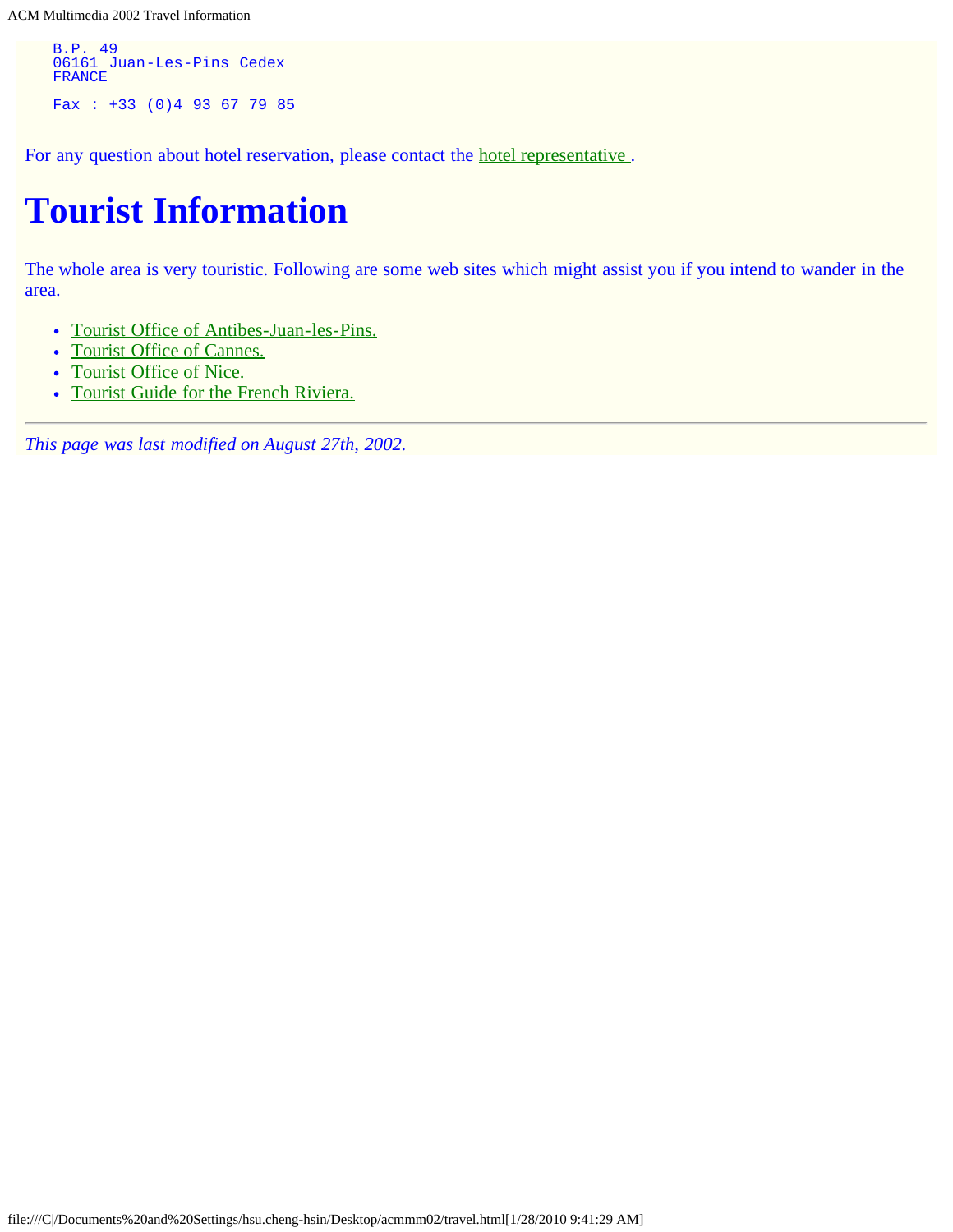<span id="page-26-0"></span>



**ACM Multimedia 2002 is sponsored by:**

**[ACM SIGMM](javascript:if(confirm()**

**[ACM SIGGRAPH](javascript:if(confirm()**

**[ACM SIGCOM](javascript:if(confirm()**

**[Thomson Multimedia](javascript:if(confirm()**

**[SAP Labs France S.A.](javascript:if(confirm()**

**[Philips](javascript:if(confirm()**

**[RIAM](javascript:if(confirm()**



**MULTIMEdia** 





SIGCOMM

**THOMSON** 

**PHILIPS** 

file:///C|/Documents%20and%20Settings/hsu.cheng-hsin/Desktop/acmmm02/sponsors.html[1/28/2010 9:41:30 AM]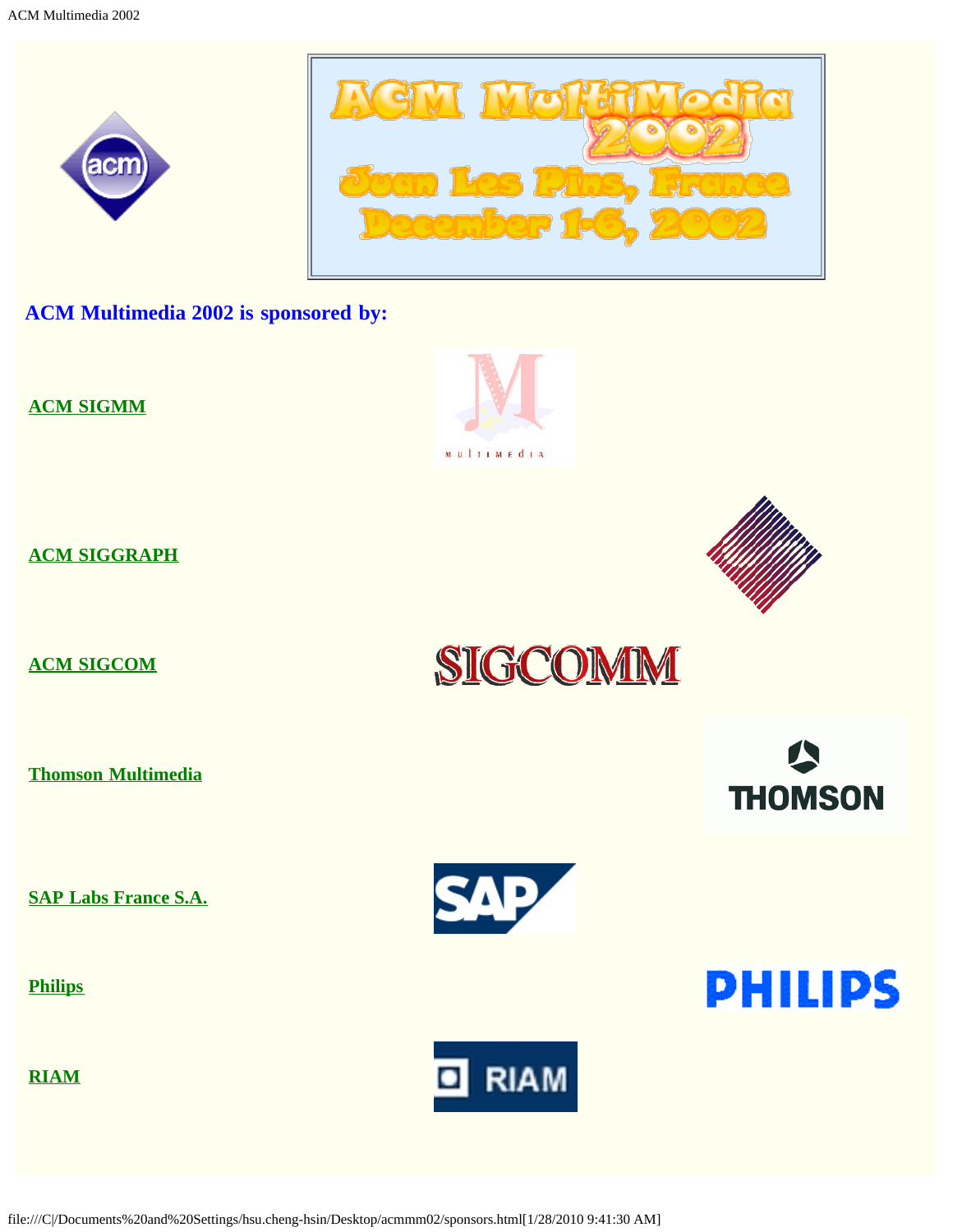**[INA](javascript:if(confirm()**



**[Conseil Général des Alpes Maritimes](javascript:if(confirm()**



#### **[Conseil Régional Provence-Alpes-Côte d'Azur](javascript:if(confirm()**



Other sponsoring requests are currently being processed.

ACM Multimedia is an event with international visibility. It is a perfect place to let people know about your company, your activity, your new products, etc... We encourage companies to support the organization of ACM Multimedia. We will include our sponsors' logos on the web site, in the conference proceedings, at the conference desk, and (on request) during special events along the conference, so that they are visible to all the participants of the ACM Multimedia conference.

If you would like to sponsor the conference, please [contact us.](mailto:Bernard.Merialdo@eurecom.fr)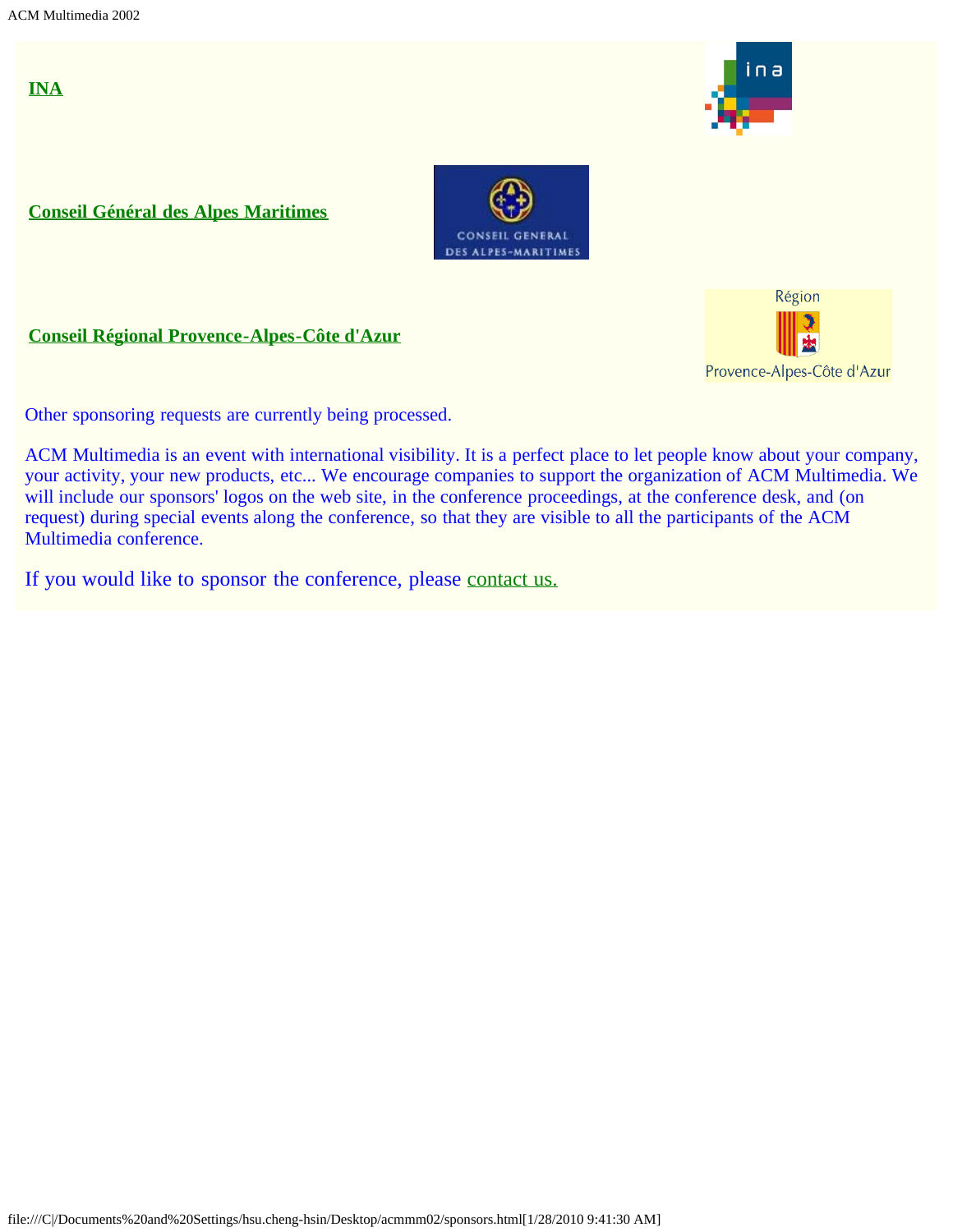<span id="page-28-0"></span>

### **Hotel Reservation Form**

The ACM Multimedia 2002 Conference will take place at the Hotel Ambassadeur, in Juan-les-Pins, France. A block of guestrooms has been secured at the Hotel Ambassadeur from November 30 up to and including Friday December 6, 2001, at a discount rate of 110 € (euros)<sup>\*</sup> per room per night (single occupancy), including breakfast. These rates can be extended (subject to availability) from November 28 to December 8. This rate is only valid for registered conference attendees until October 31, 2002.

| Last Name        |         | <b>First Name</b>    |                 |  |
|------------------|---------|----------------------|-----------------|--|
| Title/Department |         | Company/Organization |                 |  |
| Address          |         |                      |                 |  |
| City             | Country |                      | Postal/ZIP Code |  |
| Phone            | Fax     |                      | Email           |  |

| Date of arrival:   |  |
|--------------------|--|
| Date of departure: |  |

Send the completed registration form to: Hôtel Ambassadeur Attention: Catherine Jenoudet 50-52, chemin des Sables B.P. 49 - 06161 Juan-Les-Pins Cedex, FRANCE Tel. 33 (0)4 92 93 74 10 - Fax 33 (0)4 93 67 79 85 Email : cjenoudet@hotel-ambassadeur.com

#### **Reservations have to be secured with a credit card :**

| $\Box$ VISA             | Credit Card #     | Expiry Date: |
|-------------------------|-------------------|--------------|
| $\Box$ Mastercard       | Card Holder Name: |              |
| $\Box$ American Express | Signature:        |              |

#### **Cancellation policy (***notification should be done by fax or email***):**

- If cancelled more than 48 hours in advance: no fee
- If cancelled between 48 hours and arrival: one night fee
- In case of no-show: two nights fee

 <sup>\*</sup> This rate does not include the Local City Tax  $(1,07 \in \text{per person per day})$ , room upgrades or extra individual expenses.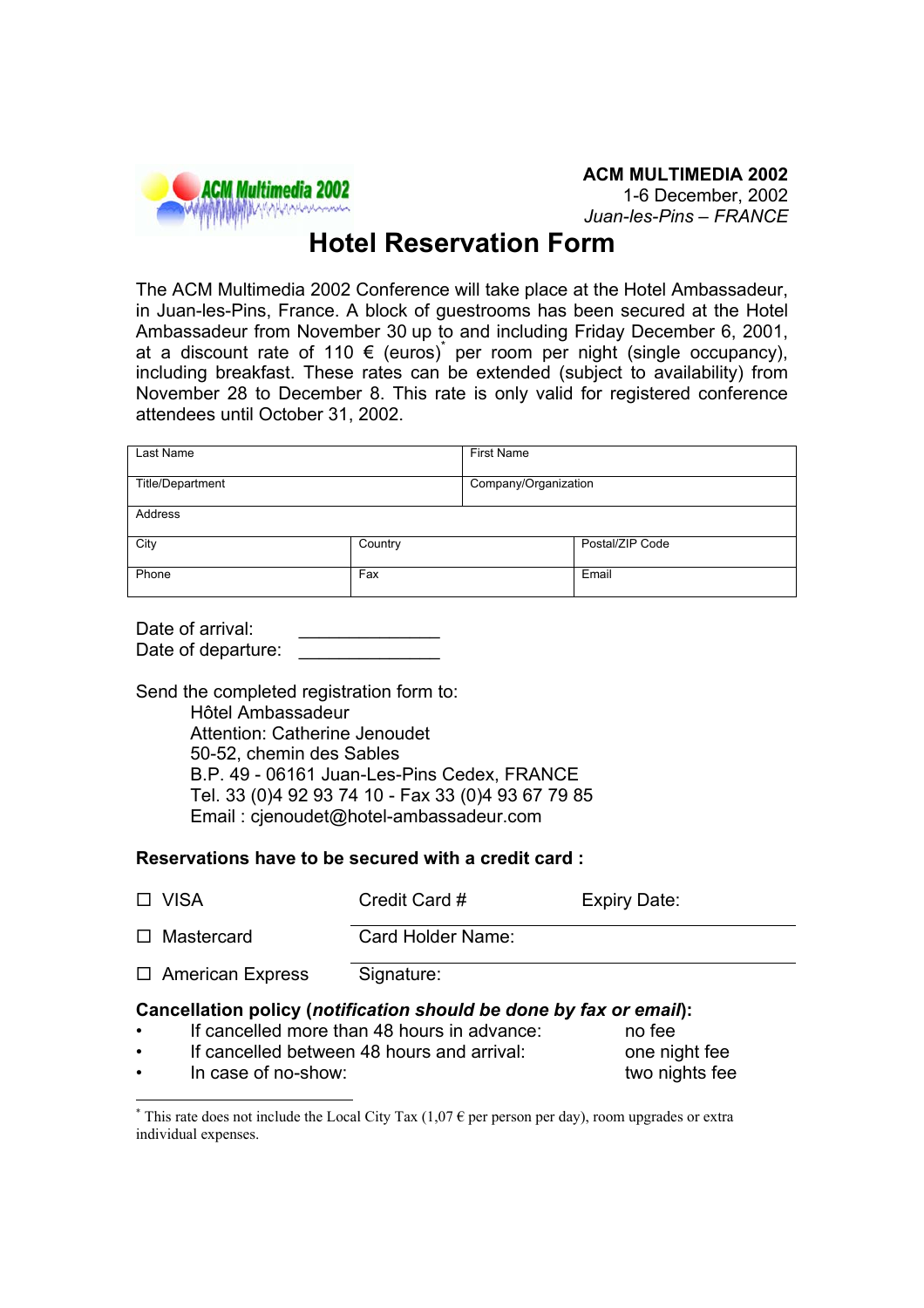# <span id="page-29-0"></span>**Tutorial TS1 Multimedia Technologies and Applications in the new Internet World**

### **Full day, Level Introductory**

## **Lecturer**

**Nicolas D. Georganas**, FRSC , FIEEE Canada Research Chair in Information Technology Distinguished University Professor Multimedia Communications Research Laboratory (MCRLab) School of Information Technology and Engineering (SITE) University of Ottawa 161 Louis Pasteur Priv., Room A-613 P.O. Box 450, Station "A" Ottawa, Ont. Canada K1N-6N5 Tel: +1 -613-562-5800 Ext 6225 (Secretary - 6132) Fax:+1-613-562 5175 e-mail: georganas@mcrlab.uottawa.ca http://www.mcrlab.uottawa.ca/

## **Abstract**

This tutorial is for beginners in multimedia and its objective is to present the state-of-the-art in multimedia enabling technologies and services, with emphasis on the Internet wireline and wireless world. It will also demonstrate new multimedia applications in e-commerce, tele-collaboration, tele-training and tele-medicine using Collaborative Virtual Reality. It will cover the fundamental multimedia topics, enhanced with video clips of international project developments:

> Introduction, Applications Networking Technologies (LAN, MAN, WLAN, HAN, WAN, ATM, IP) Multimedia to the home (DSL, cable,wireless,...) Image, Video and Audio Compression Multimedia Synchronization Multimedia and the Internet: IP and other protocols, QoS provision, Mobile IP, WAP, applications Multimedia conferencing and collaboration tools e-commerce and Security issues Digital Watermarking for Multimedia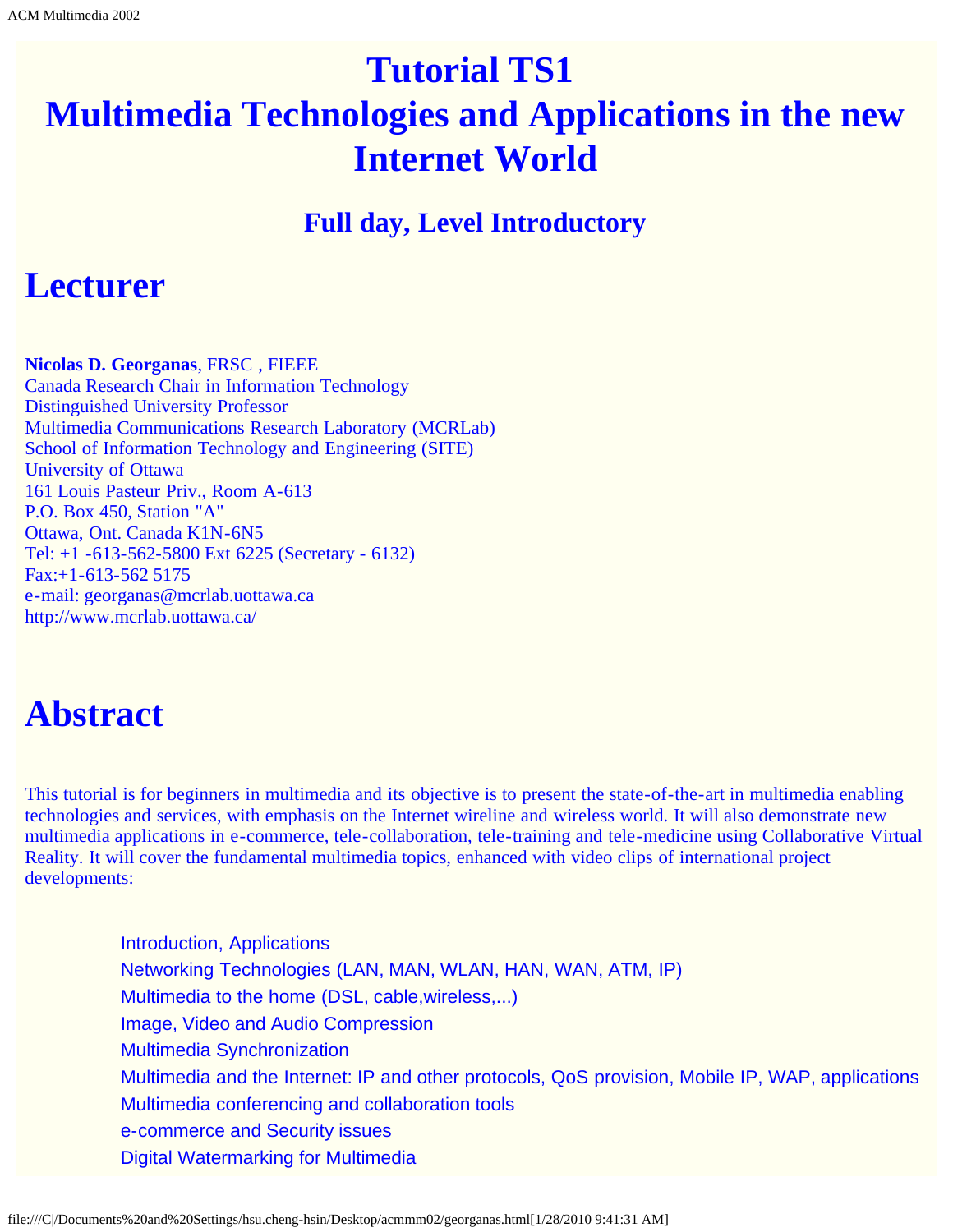Virtual Reality and Collaborative Virtual Environments & applications

### **Detailed Outline Part I:**

**Introduction** Recent history of multimedia technologies Business and home multimedia applications Multimedia networking Market Networking Technology for Multimedia Local Area Networks (LAN): "legacy" LANs (Ethernet, Token Ring) FDDI, FDDI-II Switched Ethernet Isochronous Ethernet (IEEE 802.9) Fast Ethernet (100 Mbps) 100 VG-AnyLAN Gigabit Ethernet (IEEE 802.3z) Wireless LANs and Wireless Personal Area Networks IEEE 802.11 **Bluetooth** IEEE 802.15 HomeRF Wide Area Networking (WAN) Key WAN Services for Multimedia Bridges and Routers X.25 and Frame Relay ATM Networking Brief review of N-ISDN, B-ISDN , ATM. Adaptation layer (AAL) for different ATM classes of service ATM comparisons with other technologies Multimedia to the Home Access Technologies: Telephone, DSL, Cable, Wireless cable Fiber-in-the-loop, Fiber-to-the-home, Hybrid Fiber-coax

Digital Image and Video Compression in Multimedia Communications Compression needs in Multimedia Video services, bandwidth and storage needs Image and video coding standards: JPEG, MPEG-1, MPEG-2, MPEG-4, MPEG-7, H.261, H.263 Software Compression/Decompression

Multimedia Synchronisation Basic synchronization concepts and methods Synchronization Quality of Service (QoS) Parameters Synchronized Multimedia Integration Language (SMIL)

### **Detailed Outline Part II:**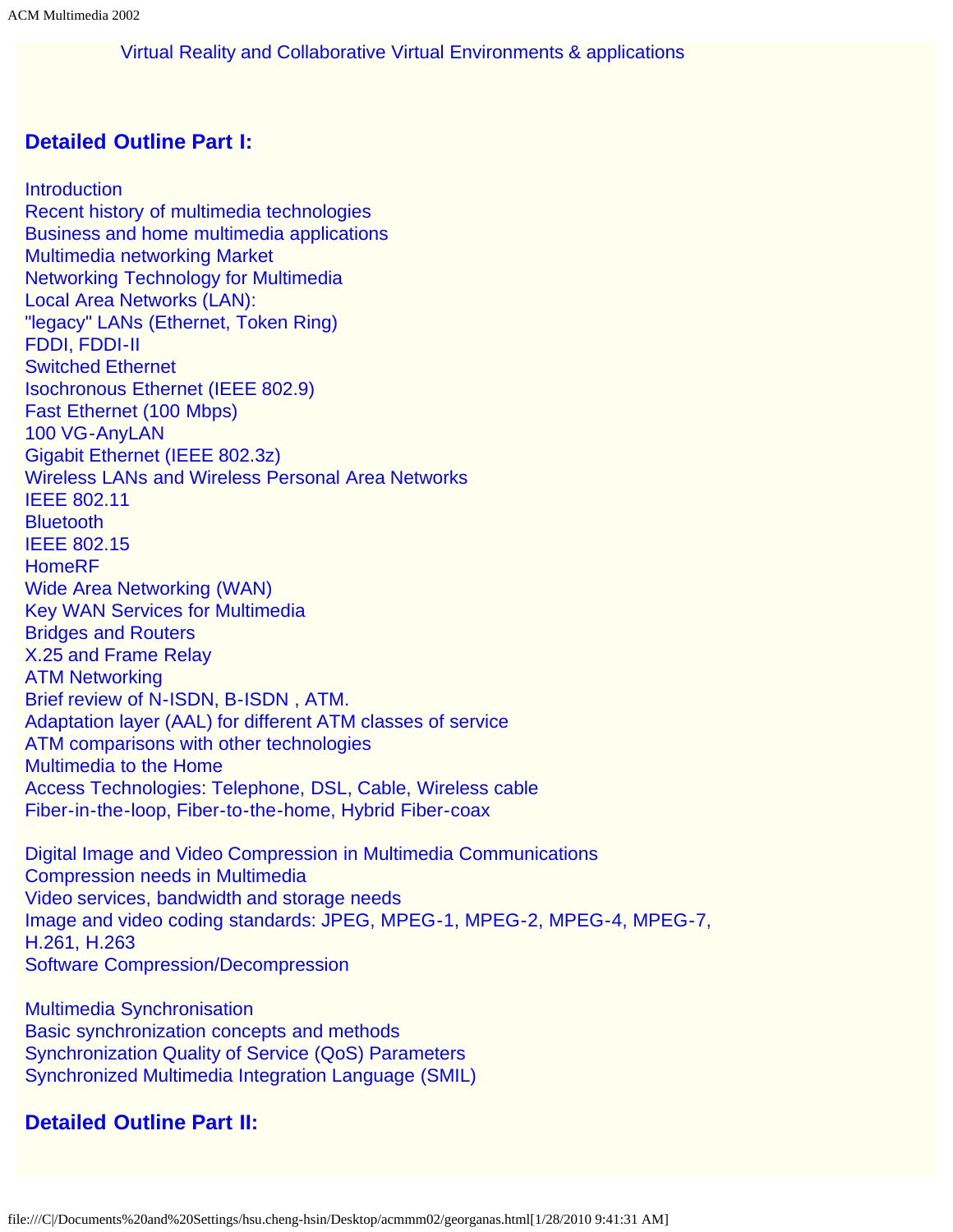ACM Multimedia 2002

Multimedia and the Internet OSI reference model Internet Protocols: TCP, UDP, IP, IPv6 Mobile IP Unicast, Broadcast, Multicast Protocol requirements for multimedia RSVP Real Time Transport protocol (RTP, RTCP) QoS provisioning over IP networks: IntServ, DiffServ Internet telephony, Internet Fax WWW, HTML, XML, Java Real Time Streaming Protocol (RTSP) Government concerns on Web usage

Wiresess Internet and Wireless application Protocol (WAP)

Multimedia conferencing and collaboration tools Conferencing standards Conferencing market evolution Conferencing systems Tele-collaboration tools

e-Commerce and e-Security **Cryptography** Public key Encryption Secure Sockets Layer, SHTTP, IPSec,SMIME Secure Electronic Transactions (SET) Attacks on e-security

Digital Watermarking for Multimedia Classification of watermarks Image, video, audio and text watermarking techniques

Virtual Reality as a new Medium Virtual Reality Modeling Language (VRML) Java3D Distributed Virtual Environments High-Level Architecture (HLA) : A new OMG standard for distributed simulations Applications in industrial training, e-commerce, tele-collaboration

# **Lecturer's biography**

Nicolas D. Georganas is Canada Research Chair in Information Technology and Distinguished University Professor, Multimedia Communications Research Laboratory (MCRLab),School of Information Technology and Engineering, University of Ottawa, Canada. He has been leading multimedia application development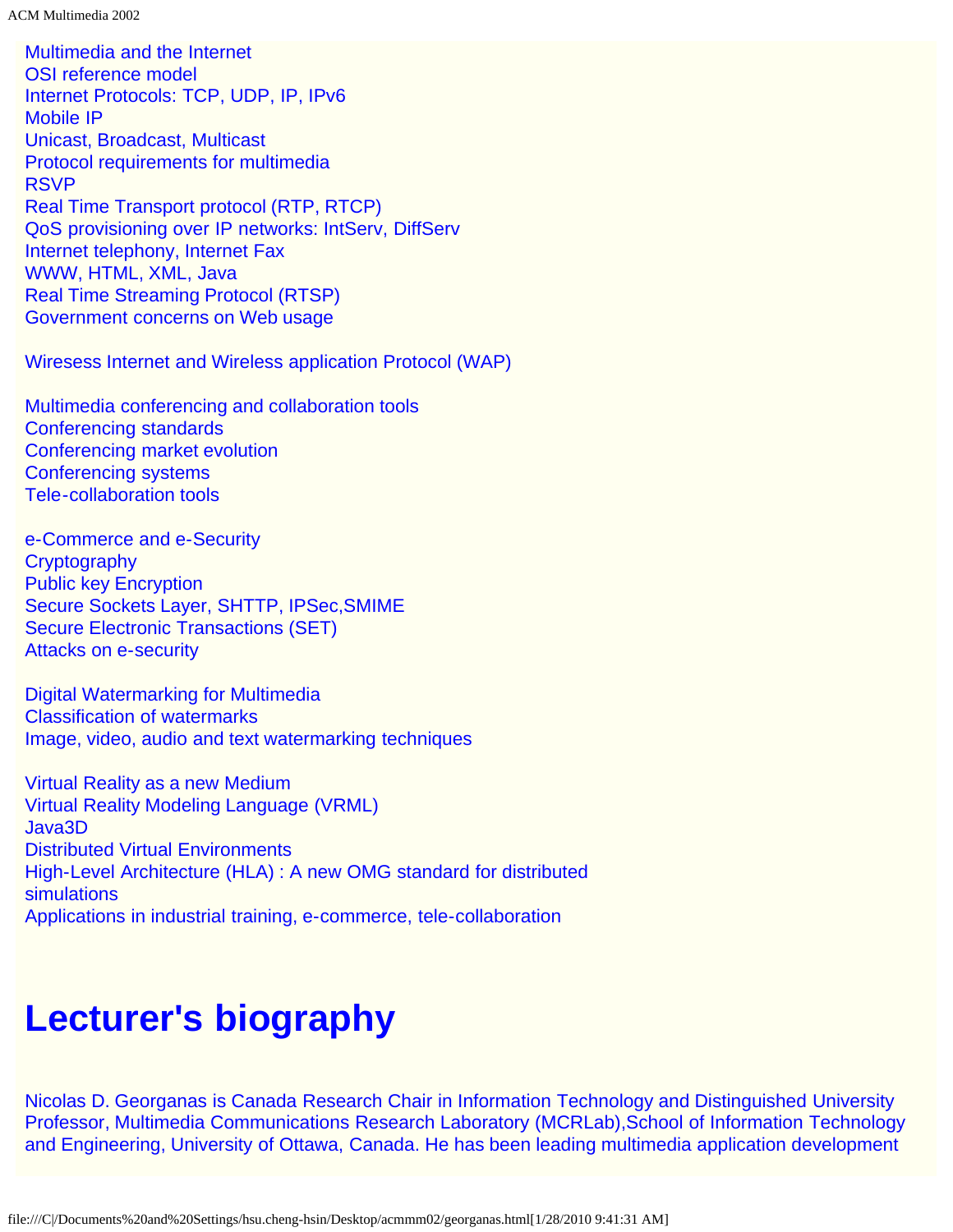projects since 1984. He was General Chair of the ACM Multimedia 2001 (Ottawa), IEEE Multimedia Systems'97 Conference (ICMCS97)(June 1997, Ottawa)and Technical Program Chair of the IEEE COMSOC MULTIMEDIA'89 (Montebello, Canada) and of the ICCC Multimedia Communications'93 Conference (Banff, Canada). He has served as Guest Editor of the IEEE Journal on Selected Areas in Communications, issues on"Multimedia Communications" (1990) and on "Synchronization Isssues in Multimedia Communications" (1996). He is on the editorial boards of the journals Multimedia Tools and Applications, ACM/Springer Multimedia Systems, ACM Computing Surveys, Performance Evaluation, Computer Networks, Computer Communications, and was an editor of the IEEE Multimedia Magazine. He is Fellow of IEEE, Fellow of the Canadian Academy of Engineering, Fellow of the Enginering Institute of Canada and Fellow of the Royal Society of Canada. In 1998, he was honored as the University of Ottawa Researcher of the Year and also received the University 150th Anniversary Gold Medal for Research. In 1999, he received the T.W.Eadie Medal of the Royal Society of Canada, funded by Bell Canada, for contributions to Canadian and International Telecommunications. In 2000, he received the J.C.Smith Medal of the Engineering Institute of Canada, the A.G.L.McNaughton Medal of IEEE Canada, the OCRI Presidents's Award, the Bell-Canada-Forum Award of the Corporate-Higher Education Forum, the TeleLearning Researcher Achievement Award and a Canada Research Chair. In 2001, he received the Order of Ontario and in 2002, the Killam Prize for Engineering, Canada's highest prize.

He has given Multimedia short course/tutorials at:

- -Pont.Univ. Catolica de Chile, Santiago, Chile [April 1995][sponsored by NORTEL][55 persons]]
- -Newbridge Netw. Co., Ottawa, [Febr. 1996] [17 persons]
- -SIMTEL'96, Univ. Tech. F. Santa Maria, Santiago, Chile [May 1996][sponsored by NORTEL] [50 persons] -IEEE Intern. Conf. on Multimedia Comp. and Sys. (ICMCS'96), Hiroshima, Japan [June 1996] [30 persons] -ACM Multimedia'96, Boston, [Nov. 1996] [20 persons](excellent evaluations)
- -ACM Multimedia'97, Seattle [Nov. 1997][25 persons](excellent evaluations)
- -ICCC'97, Cannes, France [Nov. 1997] [20 persons]
- -CRC, Ottawa [Dec. 1997][50 persons]
- -Intern. Conf. on Telecomunications (ICT'98), Chalkidiki, Greece, June 1998 [10 persons]
- -IEEE Intern. Communications Conference (ICC'99), Vancouver, Canada, June 1999 [20 persons]
- -ACM Multimedia'99, Orlando [Nov. 1999] [20 persons](excellent evaluations)
- -ACM Multimedia'2000, Los Angeles [Oct.2000] [22 persons]
- -ACM Multimedia'2001, Ottawa [Oct.2001]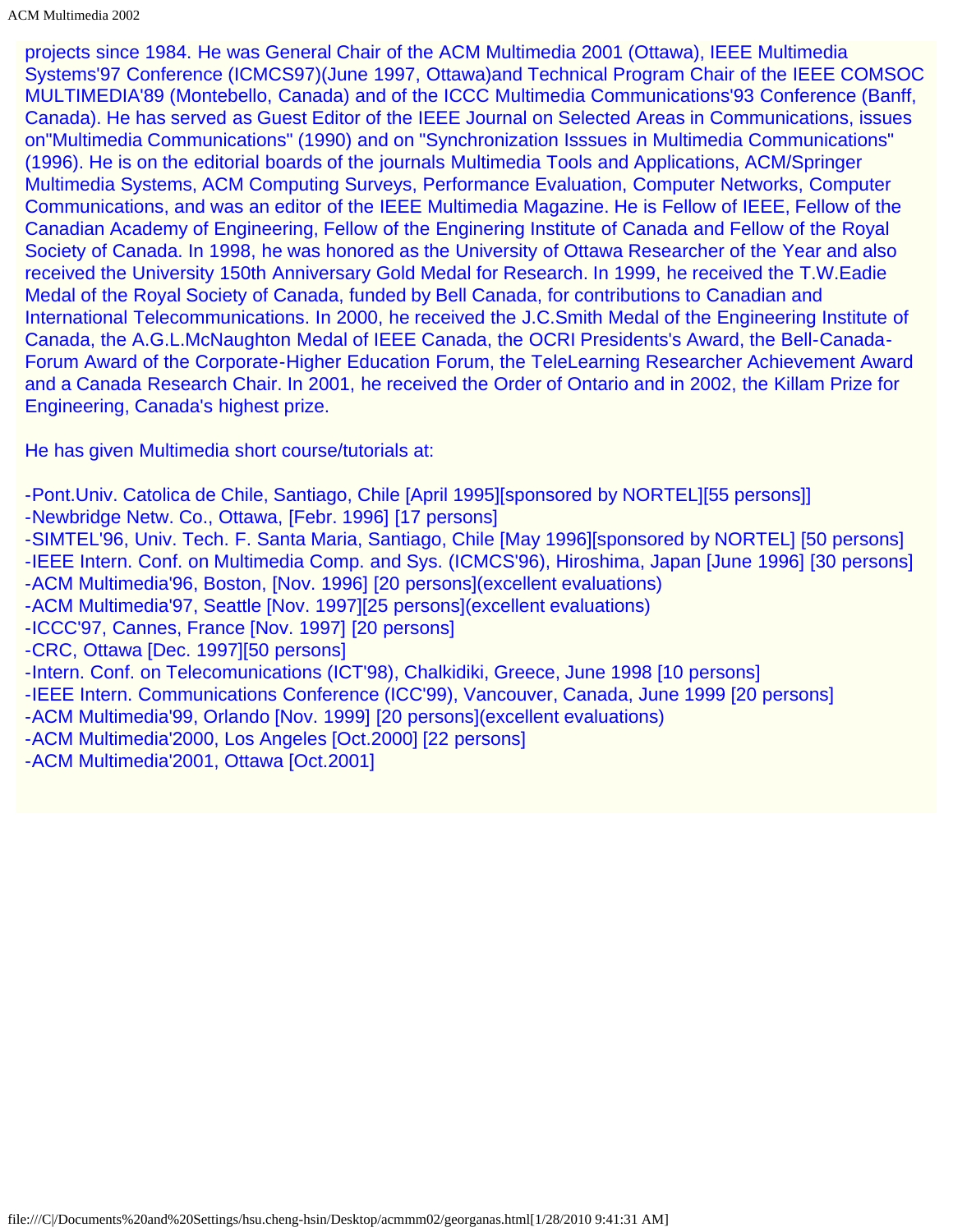# <span id="page-33-0"></span>**Tutorial TS2 Methodologies and Software Systems for e-Learning**

### **Half day, Level Intermediate**

## **Lecturer**

**Timothy K. Shih** Tamkang University, Taiwan Email: tshih@cs.tku.edu.tw

[http://www.mine.tku.edu.tw/chinese/teacher/tshih.htm](javascript:if(confirm()

# **Abstract**

This tutorial is intended for software engineers, educators, researchers, students and people interested in gaining an overall understanding of distance learning/virtual university software systems, as well as practitioners, system developers, multimedia course designers, programmers and people interested in distance learning applications.

Distance Learning technologies are important research and application issues of multimedia computing and networking. The tutorial starts from the discussion of current distance learning approaches, with a highlight of some potential research problems. Methodological and sociological issues of distance education will be presented. A survey of distance education technologies and projects toward possible solutions is given. The tutorial covers important topics, such as communication system for virtual university operation, instruction authoring and assessment, educational technology, and standards for distance learning. Demonstrations of distance learning projects follow the presentation. The conclusion of this tutorial points out suggestions and directions to the potential future university operations. Audiences may benefit from the tutorial by understanding the new research issues of distance learning. For a sample tutorial, please visit the following tutorial Web site: [http://www.mine.tku.edu.tw/chinese/teacher/tshih/icme2001](javascript:if(confirm() [tutorial.htm](javascript:if(confirm() 

which was presented in IEEE ICME'2001, IEEE PCM'2001, and several other international conferences. However, the content of this tutorial will be revised and updated according to the general interests of the ACM Multimedia'2002 audience.

## **Detailed Outline**

- Preliminary concepts and history of distance learning
	- History of media technology
	- What we can learn and improve using Internet and Web technologies
- A survey of current distance learning programs
	- Distance learning programs in traditional universities
	- Virtual universities
	- E-Learning portals
- Methodological and sociological issues of distance education
	- Policy, people, and technology of distance education
	- Questions and answers in distance learning panel discussions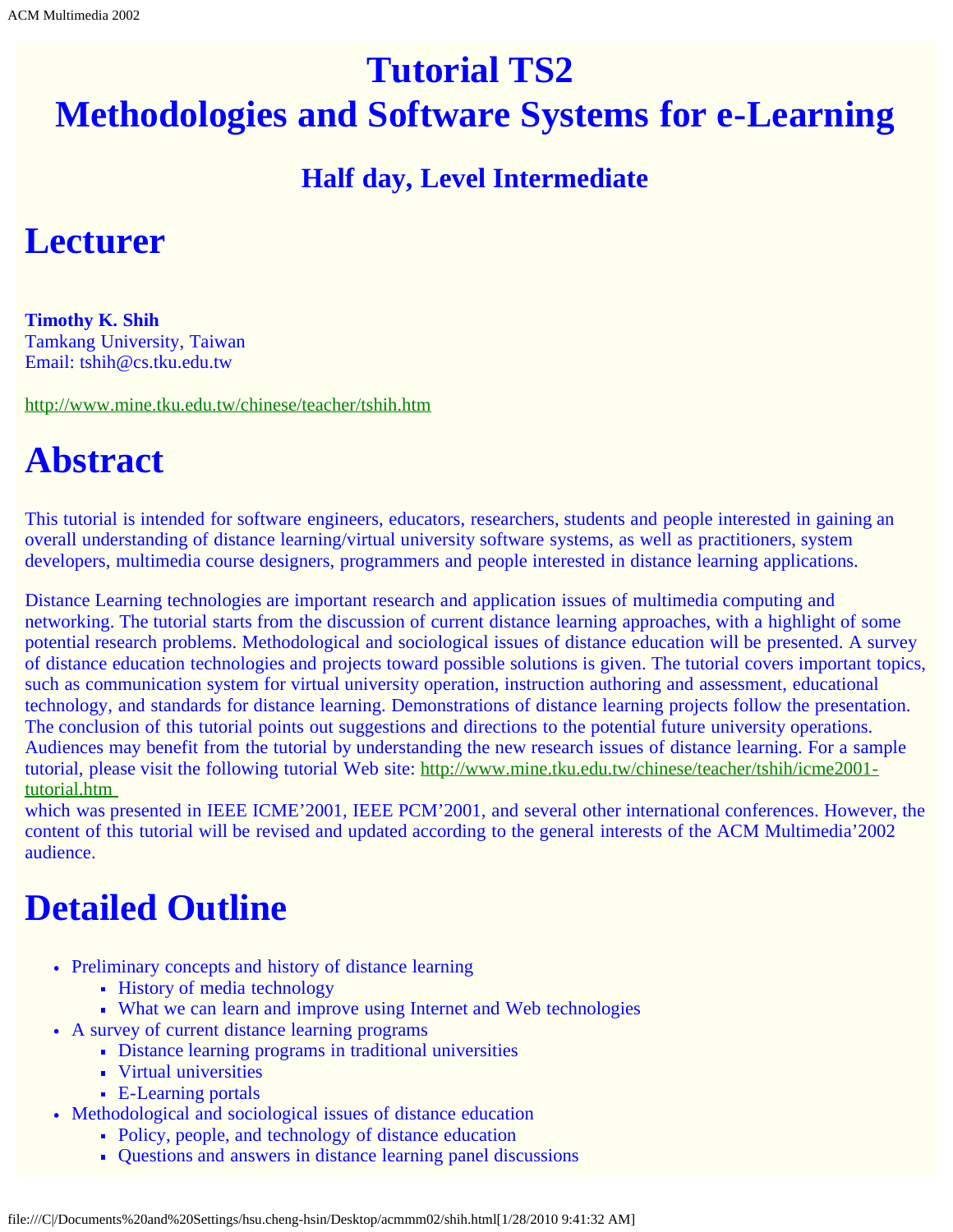- State-of-the-art research issues in distance learning
	- Research projects and systems around the world
	- Operation criteria of virtual university
	- Middleware system for virtual university operation
	- Potential research issues
- SCORM: Sharable Courseware Object Reference Model (if time is available)
	- XML course structure format
	- Run-time environment
	- Metadata
- Technologies for the implementation of distance education systems
	- Web authoring and engineering
	- Educational technology
	- Multimedia synchronization technology
	- Mobile agent technology
	- **Broadband communication technology**
	- Wireless communication technology
- Demonstrations of several distance learning research projects
	- A Persistent look-and-feel agent
	- A courseware development and student assessment system
	- An on-line annotation tool with feedback and control
	- A synchronized multimedia presentation and editing tool
- Summary and References
	- Distance education in the near future
	- Distance education journals
	- Distance education books
	- Distance education Web sites

# **Lecturer's Biography**

Dr. Shih (http://www.mine.tku.edu.tw/chinese/teacher/tshih.htm) is a Professor and the Chairman of Department of Computer Science and Information Engineering at Tamkang University, Taiwan, R.O.C. He is a senior member of IEEE and a member of ACM. His research interests include Multimedia Computing and Networking, Distance Learning, E-Commerce, and Content-Based Multimedia Information Retrieval. He was a faculty of the Computer Engineering Department at Tamkang University in 1986. In 1993 and 1994, he was a part time faculty of the Computer Engineering Department at Santa Clara University. He was also a visiting professor at the University of Aizu, Japan in summer 1999, and a visiting researcher at the Academia Sinica, Taiwan in summer 2001. Dr. Shih received his BS and MS degrees in Computer Engineering from Tamkang University and California State University, Chico, in 1983 and 1985, respectively. He also received his Ph.D. in Computer Engineering from Santa Clara University in 1993. Dr. Shih has edited many books and published over 250 papers and book chapters, as well as participated in many international academic activities, including the organization of many international conferences and special issues of international journals. He is **the founder and co-editor-in-chief of International Journal of Distance Education Technologies** ( [http://www.mine.tku.edu.tw/JDET/](javascript:if(confirm()), published by Idea Group Publishing, USA. Dr. Shih has received many research awards, including Tamkang University research awards, NSC research awards (National Science Council of Taiwan), and IIAS research award of Germany. He also received many funded research grants from both domestic and international agencies. Dr. Shih has been invited frequently to give keynote/plenary speeches, tutorials, panels, and talks at international conferences and overseas research organizations.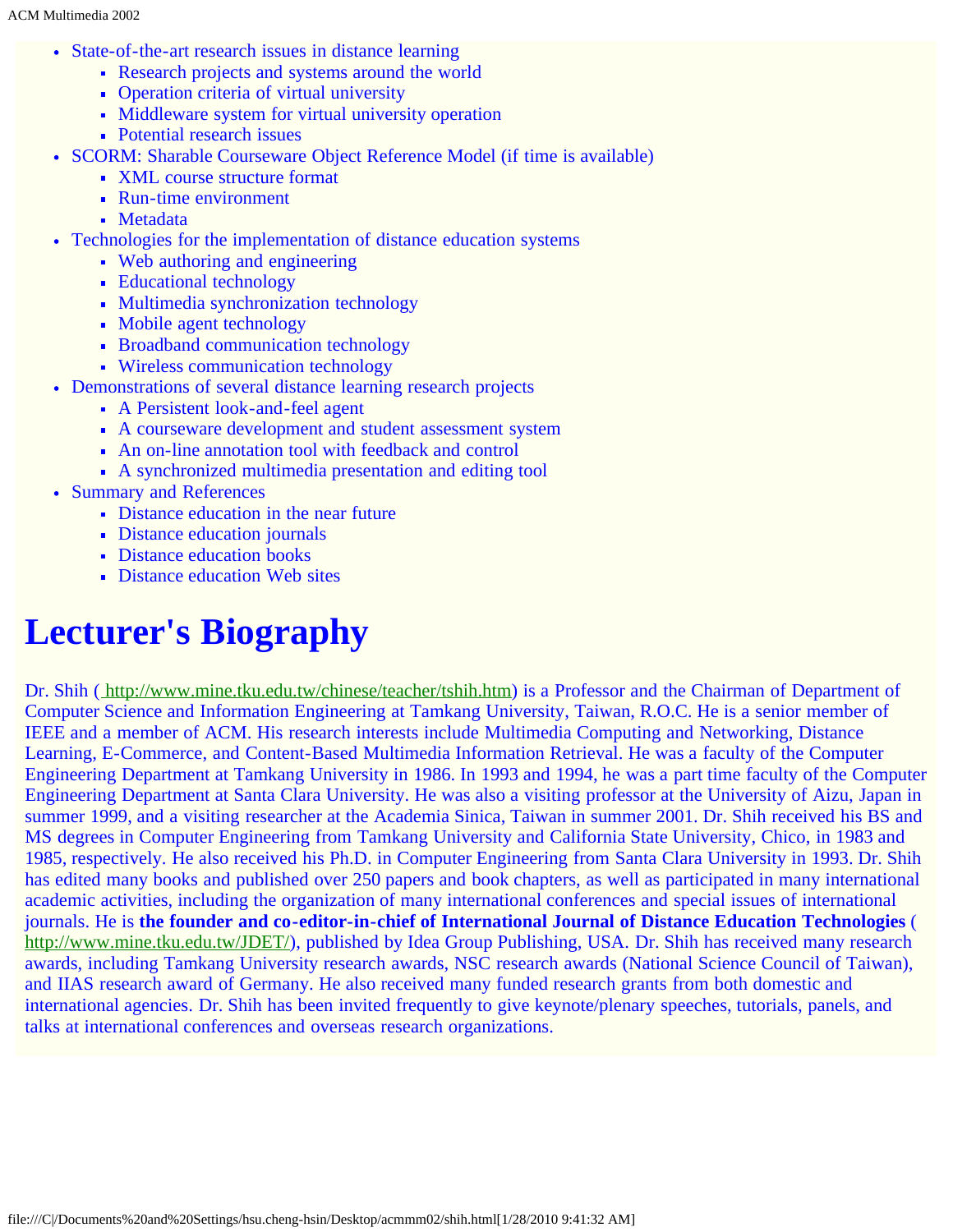# <span id="page-35-0"></span>**Tutorial TS3 Data Compression for Multimedia**

### **Half day, Level Intermediate**

## **Lecturer**

*(Note: this tutorial was initially planned with Prof. Amer as a lecturer. Unfortunately, for personal reasons, Prof. Amer had to cancel his participation)*

**Professor Jean-Luc Dugelay** Multimedia Communications Department Institut EURECOM BP 193 06904 Sophia-Antipolis cedex, France Tel: +33 (0)4 93 00 26 41 office Fax: +33 (0)4 93 00 26 41 Email: [dugelay@eurecom.fr](mailto:dugelay@eurecom.fr) Web site: [http://www.eurecom.fr/~image/](javascript:if(confirm()

## **Abstract**

This tutorial is targeted at the practically oriented researcher or developer who is interested in details about the foundation concepts and mechanisms used in multimedia data compression.

An exponentially growing amount of data, image, video, music, voice, virtual reality, etc., is being transmitted around the world. No matter how much we increase telecommunication bandwidth and disk storage capacity, a vital practical need remains to compress data so that multimedia can be transmitted faster and stored more efficiently. Data compression reduces the size of multimedia by reducing an object's redundancy.

Lossless techniques preserve an original file bit for bit after compression and decompression. Lossy techniques obtain significantly greater compression than lossless, but at a penalty of changing or distorting the original file. Lossy compression investigates the tradeoff of compression vs. error distortion.

At the University of Delaware, Professor Amer teaches a graduate level computer science course on data compression. This half-day tutorial summarizes the highlights of the course thereby giving each student a thorough introduction to today's important approaches to data and multimedia compression. This tutorial culminates with an explanation of JPEG2000 and MPEG, both of which encompass multiple compression methods: lossless and lossy.

# **Detailed outline**

- 1. Introduction
	- History of data compression
	- Methods vs. software vs. standards
	- General Characteristics
		- Symmetric vs. asymmetric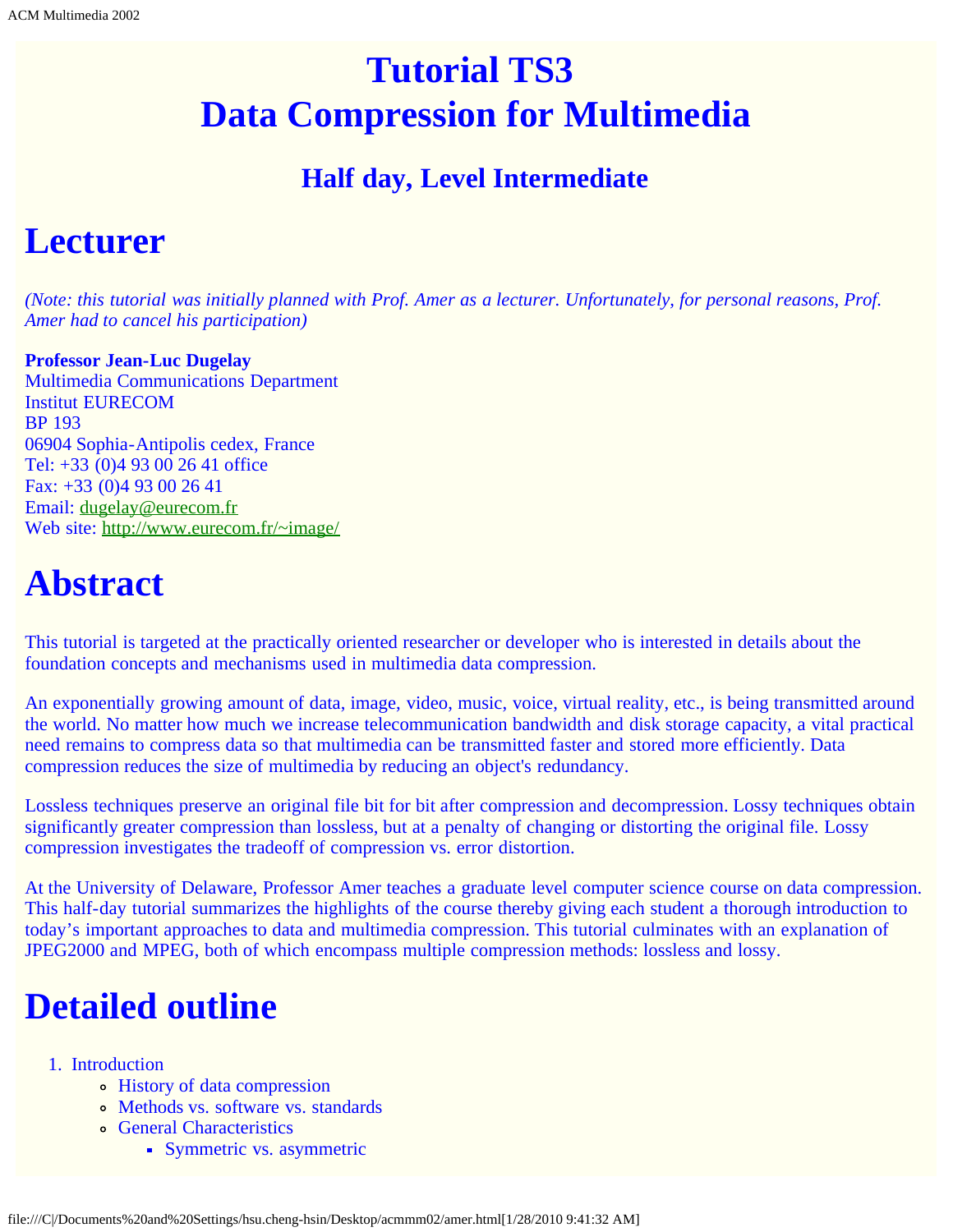- Uniform vs. nonuniform
- Types of redundancy
- **Lossless vs. lossy**
- 2. Lossless compression
	- Metrics how to evaluate lossless compression
	- Statistical coding Huffman
	- Dictionary coding Lempel-Ziv-Welch
	- Run-length coding facsimile
	- Arithmetic coding
- 3. Lossy compression
	- Metrics (SNR, PSNR) how to evaluate lossy compression
	- Scalar quantization
	- Vector quantization
	- Differential methods (e.g., for speech/audio)
		- Examples: DPCM, ADPCM
	- Subband/transform methods (e.g., for images/video)
		- Example: discrete cosine transform
		- **Example:** wavelet
- 4. Image/Video Standards
	- GIF, JPEG, JPEG2000
	- MPEG1, MPEG2, MPEG4, MPEG7

# **Lecturer's Biography**

Jean-luc DUGELAY was born in Rouen, France, in 1965.

From 1989 to 1992, he worked for France Telecom Research (formerly CNET - CCETT) He received the Ph.D. degree in Computer Science in 1992 from Rennes University.

He is currently with the Institut EURECOM, Multimedia Communications dept., Sophia Antipolis, France, as a Professor; and with the University of California, Santa Barbara, ECE dept., SCL Lab., as a Visiting Researcher.

His research interests currently include Image Processing and Coding, Watermarking and Indexing, Video Communications, Virtual Reality and 3D Imaging.

[More information on his professional activities is available](javascript:if(confirm()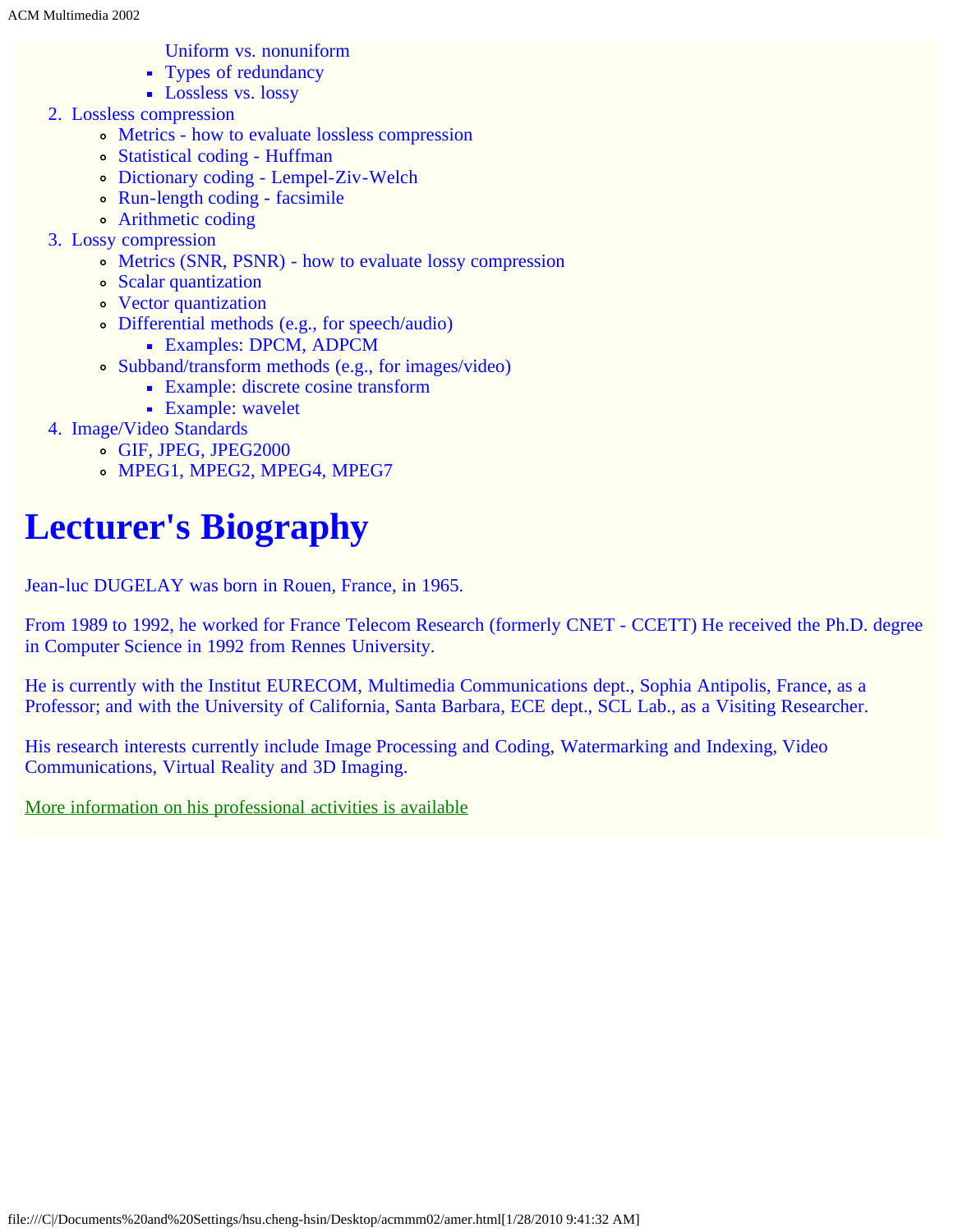# <span id="page-37-0"></span>**Tutorial TS4 Learning Object Metadata: a new Standard for Metadata**

### **Half day, Level Intermediate**

## **Lecturer**

**Maciej Macowicz**

LEAO Laboratoire d'enseignement assisté par ordinateur Ecole polytechnique fédérale de Lausanne 1015 Lausanne, Switzerland Email: [maciej.macowicz@epfl.ch](mailto:maciej.macowicz@epfl.ch)

*Note: for personal reasons, Prof. Erik Duval had to cancel his lecture. He appointed Maciej Macowicz for his replacement.*

## **Abstract**

This tutorial is intended towards:

- Designers of repositories of multimedia assets, specifically (though not only) repositories of educational assets;
- Users of repositories of learning objects, contributors and re-users alike;
- Researchers interested in the idea of "share & reuse", and specifically in the role of digital libraries to support this idea;
- Etc.

Attendees will learn about the scope and purpose of the "Learning Object Metadata" (LOM) standard, being finalized by the IEEE Learning Technology Standards Committee <[http://ltsc.ieee.org/](javascript:if(confirm()>. The underlying hierarchical data model will be presented. All of the data elements will be covered in some detail. We will explain how LOM deals with value spaces, data types, vocabularies, classifications, and extensions. Binding and conformance related issues will be discussed. Guidelines for the actual use of LOM in practice will be presented. Tool sets and infrastructures, as well as experiences based on actual use, will illustrate LOM applications.

# **Detailed Outline**

In this tutorial, participants will be guided through the Learning Object Metadata (LOM) structure, which includes metadata on general, technical, educational and other characteristics. A toolset from the ARIADNE Foundation  $\lt$ http://www.ariadne-eu.org/ $>$  will be used to describe sample resources. Searches across a distributed Knowledge Pool System of learning objects with detailed metadata will be compared with more conventional web searches.

The intent of the workshop is that participants will acquire a basic understanding of the scope and status of the Learning Object Metadata standard. They will be able to judge how relevant LOM is for their context. They will also have some practical experience with the application of LOM through one toolset based on that standard.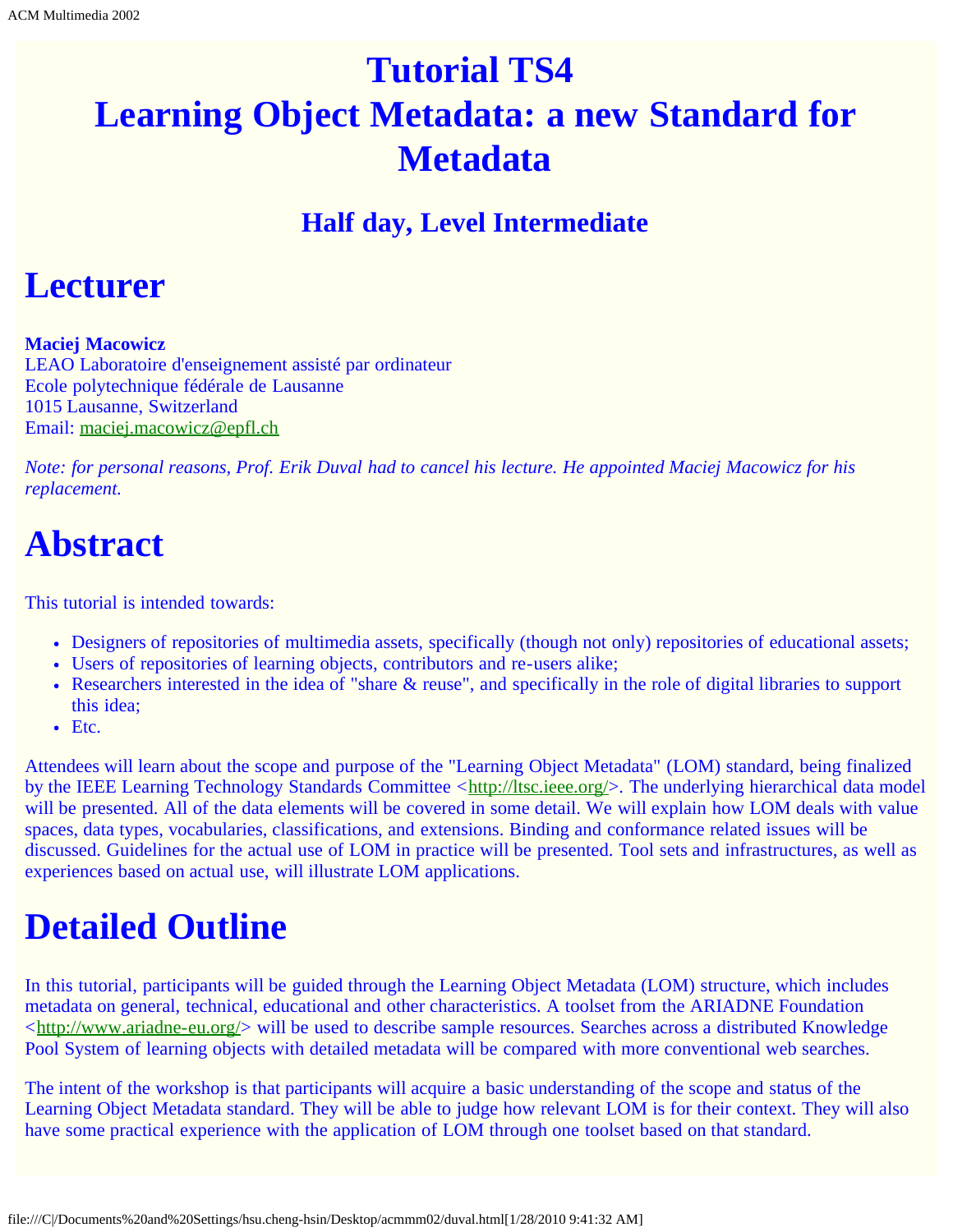ACM Multimedia 2002

### The basic structure of the tutorial will be as follows

- 1. Introduction
	- a. Metadata: what and why
		- i. Subjective versus objective
		- ii. Multiple metadata instances per learning object
	- b. Standards and Interoperability
	- c. LOM: scope and purpose
- 2. The LOM Data Model
	- a. Data elements, categories
	- b. Value Spaces
	- c. Datatypes
		- i. LangString
		- ii. DateTime
		- iii. Duration
		- iv. Vocabulary
	- d. List values
	- e. Vocabularies
- 3. The LOM Base Schema
	- a. General
	- b. Life cycle
	- c. Meta-metadata
	- d. Technical
	- e. Educational
	- f. Rights
	- g. Relation
	- h. Annotation
	- i. Classification
- 4. Binding Issues
	- a. XML DTD
	- b. XML Schema
	- c. RDF (Schema)
- 5. Conformance
- 6. An example Infrastructure: ARIADNE
	- a. Indexation tool
	- b. Knowledge Pool System
	- c. Demo
	- d. Lessons from Actual Use
- 7. Wider Context
	- a. Internationalization and Localization
	- b. Standards Organizations:
		- i. Learning Technologies:
			- 1. IEEE LTSC, CEN/CENELEC ISSS LTWS, ISO/IEC JTC1 SC36
			- 2. ARIADNE, IMS, ADL, OKI, etc.
		- ii. Metadata: Dublin Core, MPEG-7
- 8. Putting LOM to use
	- a. Describing resources
	- b. Finding resources
	- c. Re-using resources
- 9. Research Directions
- 10. Conclusion

# **Lecturer's Biography**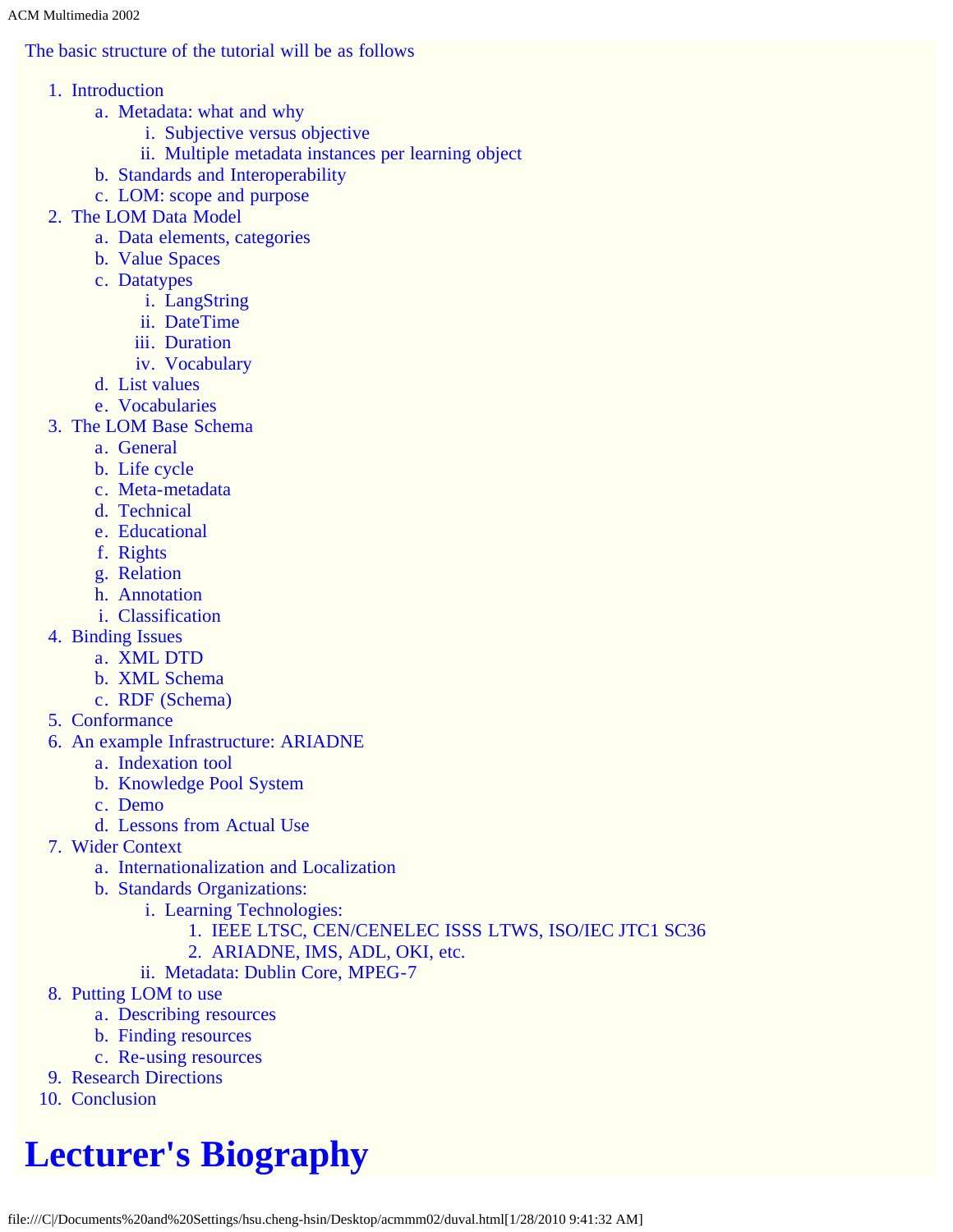Erik Duval is a professor at the research unit on hypermedia and databases, in the [computer science department](javascript:if(confirm() of the [Katholieke Universiteit Leuven](javascript:if(confirm(), Belgium.

His current research interests include: hypermedia data models, the design and implementation of distributed hypermedia systems, metadata, and the application of information and communication technology in education and training.

He coordinates the development of the [Knowledge Pool System](javascript:if(confirm() (a distributed database of reusable pedagogical documents) for the [ARIADNE](javascript:if(confirm() Foundation, is the technical editor for the standard on [Learning Object Metadata,](javascript:if(confirm() and chairs the CEN/ISSS [Learning Technologies Workshop](javascript:if(confirm(). Erik teaches courses on [Human-Computer Interaction](javascript:if(confirm() and [Multimedia](javascript:if(confirm(), both at the university and in corporate training settings.

Relevant publications include:

- Erik Duval, Wayne Hodgins, Stuart Sutton, and Stuart L. Weibel. [Metadata Principles and Practicalities.](javascript:if(confirm() D-Lib Magazine, Vol.8, No.4, April 2002.
- E. Duval, E. Forte, K. Cardinaels, B. Verhoeven, R. Van Durm, K. Hendrikx, M. Wentland-Forte, N. Ebel, M. Macowicz, K. Warkentyne, and F. Haenni, *[The ARIADNE Knowledge Pool System](javascript:if(confirm()*, Communications of the ACM 44 (2001), no. 5, 73-78.

The tutorial proposed here will be presented as a hands-on workshop at EdMedia 2002 <[http://www.aace.org/>](javascript:if(confirm().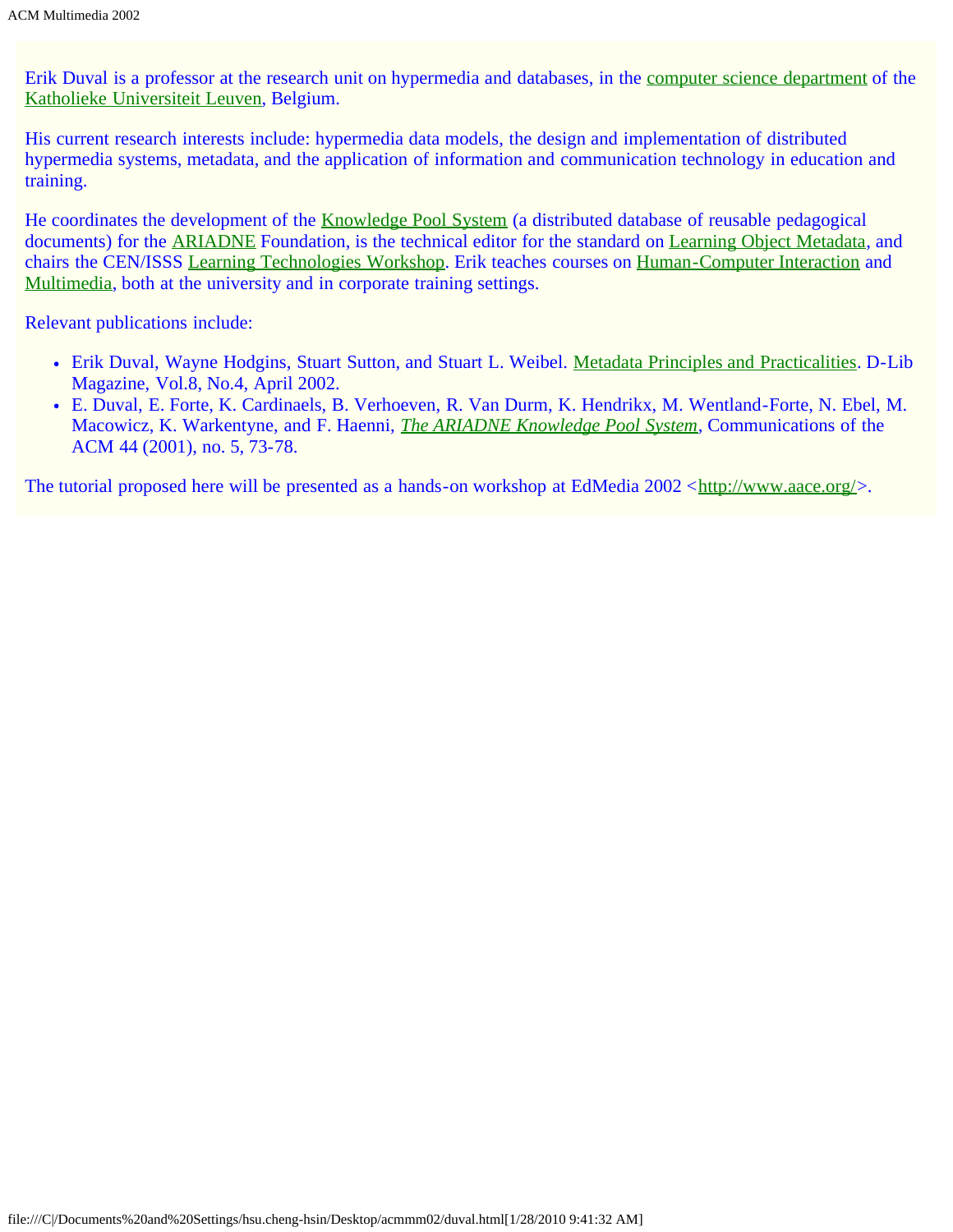# **Tutorial TM1 Wireless Multimedia**

### **Half day, Level Intermediate**

## <span id="page-40-0"></span>**Lecturer**

#### **Dr. Borko Furht**

Professor and of Computer Science and Engineering Director of NSF Multimedia Laboratory Florida Atlantic University Boca Raton, Florida 33431 Tel: (561) 297-3486 Fax: (561) 297-2800 Email: [borko@cse.fau.edu](mailto:borko@cse.fau.edu) Web: [http://www.cse.fau.edu/~borko](javascript:if(confirm()

## **Abstract**

This tutorial is intended for academicians, scientists, system designers, and engineers who are involved in wireless Internet and multimedia systems. It is also intended to anyone interested in receiving an overview and future trends in wireless multimedia technologies and applications. The tutorial assumes some familiarity with multimedia and Internet.

### **OVERVIEW:**

This tutorial is designed to excite curiosity of the audience in the field of wireless multimedia technologies and applications. Participants will get the fundamental knowledge of wireless network architectures, including 3G wireless system, wireless Internet, and various wireless devices. Furthermore, participants will get familiar with major issues and challenges in designing and applying wireless multimedia systems. A spectrum of potential wireless multimedia applications and future trends in wireless multimedia systems will be discussed as well.

### **DESCRIPTION:**

The multimedia and Internet technologies including World Wide Web, have already created many benefits, but we can still only guess at many benefits these liberating new technologies will create in the future. Today, nations and corporations are making enormous efforts to establish a wireless infrastructure, including declaring a new wireless spectrum, building new towers, and inventing new handesets, high-speed chips, and protocols.

The goal of this tutorial is to link present "wireless realities" to the future of technology. It should bring to participants 21st century thinking today. In the first part of the tutorial we will present fundamental technologies and architectures of wireless Internet, including network technologies, generations of wireless systems (from 1G to 3G), and wireless devices.

The second part of the tutorial will focus on 3G systems that will provide data transmission speeds of several Mbps, which are needed for multimedia. We will present wireless multimedia architectures, wireless multimedia protocols, and related standards. We will also discuss wireless multimedia challenges including (a) error resilience when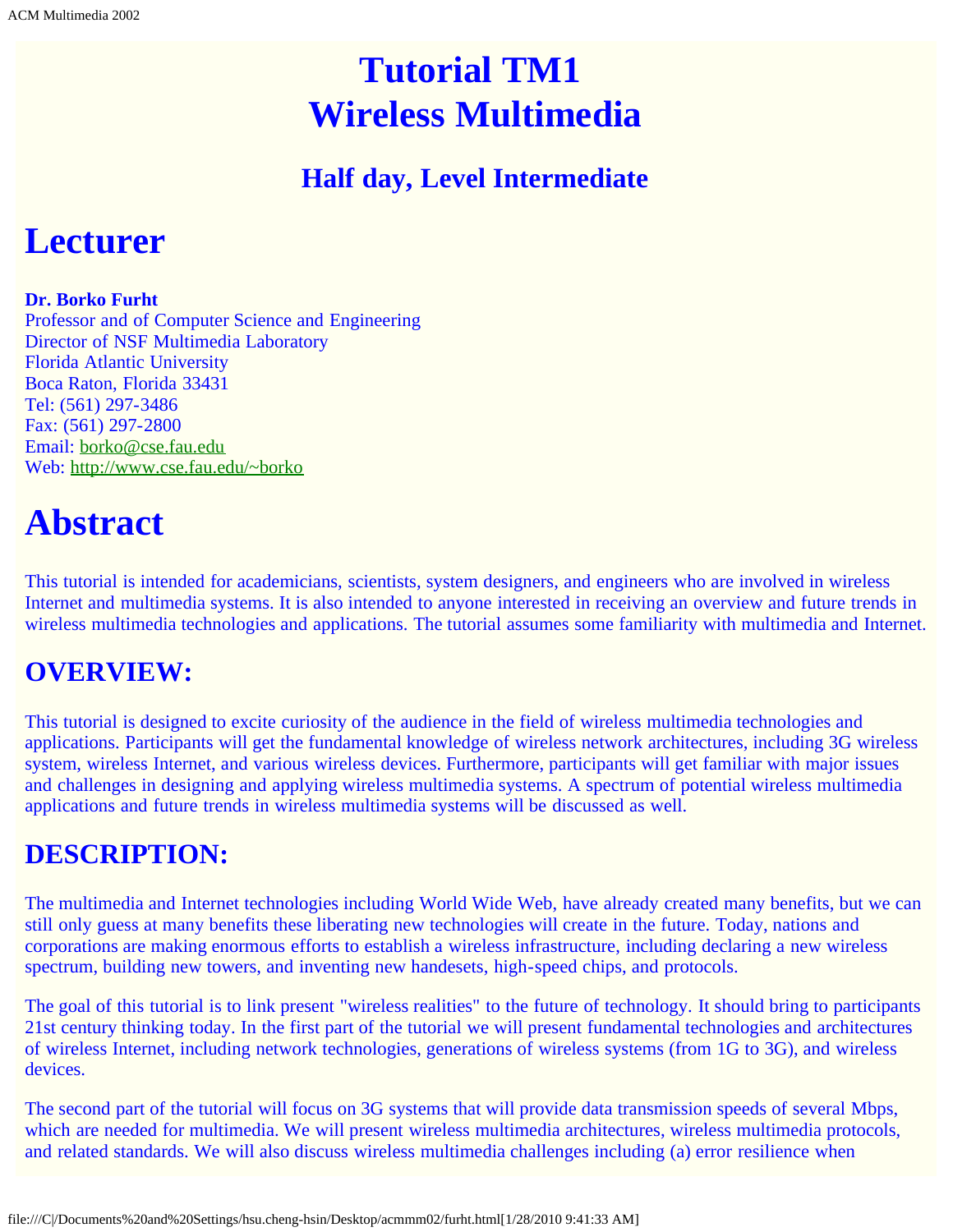delivering rich digital media over wireless networks at low and varying transmission speeds, (b) adaptive decoding that will optimize digital media for mobile devices with limited processing power, (c) network access, and other. The synergy between the 3G wireless Internet and multimedia promises to bring a tremendous explosion in application possibilities. The tutorial will end with a brief discussion on future trends in Wireless Internet and multimedia.

### **TUTORIAL MATERIAL:**

Class notes including copies of all slides.

## **Outline**

- 1. From Wired to Wireless Internet
- 2. Wireless Internet Network and Access Technologies
- 3. Wireless Devices
- 4. Wireless Multimedia Architecture
- 5. Wireless Multimedia Protocols and Standards
- 6. Wireless Multimedia Challenges
- 7. Wireless Multimedia Applications
- 8. Future of Wireless Internet

## **Lecturer's Biography**

*Borko Furht* is a professor of computer science and engineering at Florida Atlantic University (FAU) in Boca Raton, Florida. He is the founder and director of the Multimedia Laboratory at FAU, funded by National Science Foundation. Before joining FAU, he was a vice president of research and a senior director of development at Modcomp, a computer company of Daimler Benz, Germany, and a professor at University of Miami in Coral Gables, Florida.

His current research is in multimedia systems and Internet, video coding and compression, video databases, and wireless multimedia. He has published over 160 papers, 17 books, and holds 2 patents. Dr. Furht received research grants from national agencies such as NSF and NASA, and from industrial corporations such as IBM, General Electric, Xerox, Datacom, and Modcomp.

Dr. Furht is a founder and editor-in-chief of the *Journal of Multimedia Tools and Applications* (Kluwer Academic Publishers). He recently completed three handbooks, to be published by the CRC Press, "*Handbook of Internet Computing*" (2000) "*Handbook of Multimedia Computing*", (1999) and "*Handbook of Internet and Multimedia Systems and Applications"* (1999). He was the Program Chairman for America for the IEEE Conference on Multimedia Systems and Computing '99 in Florence, Italy and area chairman for the IEEE Conference on Multimedia and Expo, Tokyo 2001. He is also consulting editor for the Book Series on *Multimedia Systems and Applications (Kluwer)* and *Internet and Communications* (CRC Press).

Dr. Furht has initiated the graduate program on multimedia and Internet at FAU, and has presented tutorials, seminars, invited lectures, and keynote addresses at various IEEE and ACM conferences. He has received several technical and publishing awards, and has consulted for IBM, Hewlett-Packard, Xerox, General Electric, JPL, NASA, Honeywell, and RCA.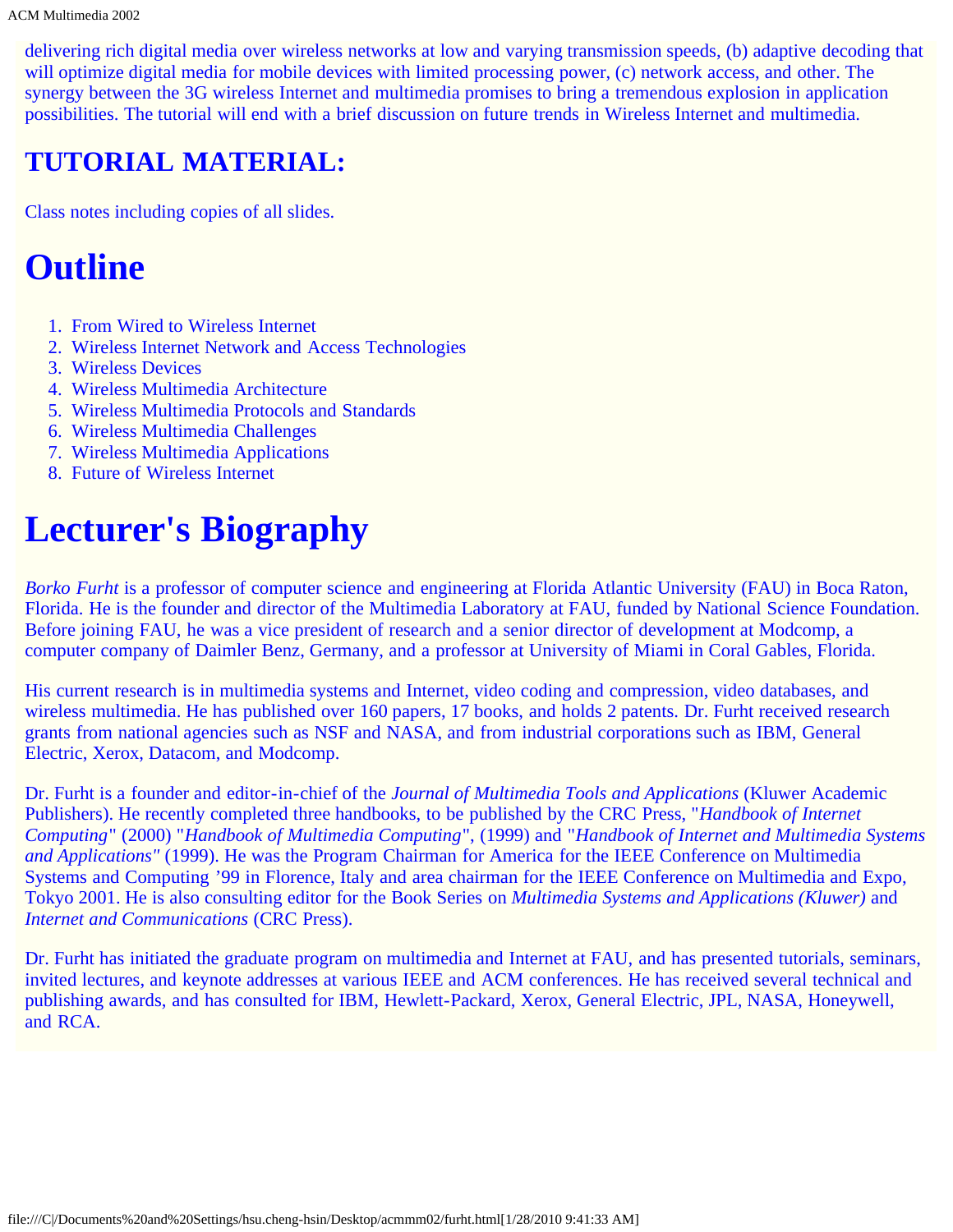# <span id="page-42-0"></span>**Tutorial TM3 SMIL 2.0: Interactive Multimedia on the Web**

### **Half day, Level Introductory to Intermediate**

## **Lecturer**

#### **Lloyd Rutledge**

CWI, Amsterdam {Dutch National Center for Mathematics and Computer Science Research} vox: +31 20 592 40 93 fax: +31 20 592 43 12 net: [Lloyd.Rutledge@cwi.nl](mailto:Lloyd.Rutledge@cwi.nl) Web: [http://www.cwi.nl/~lloyd](javascript:if(confirm()

# **Abstract**

The tutorial is intended for content developers who have created HTML documents or have used tools such as Macromedia Director or Authorware. Multimedia designers, web-page creators, creators of interface prototypes such as user interface designers, human factors practitioners and industrial designers will also benefit from this course.

This tutorial can be followed usefully by participants unfamiliar with existing multimedia tools and environments. The level is introductory and expects knowledge of the Web at a user's level, not necessarily that of an HTML author. Familiarity with basic HTML constructs is desirable, though not necessary.

SMIL 2.0 specifies interactive multimedia on the Web. It has been a W3C recommendation since August 2001. It already enjoys substantial support, implemented in such Web browsers as RealNetworks' RealOne and Internet Explorer 6.0. This version of SMIL extends SMIL 1.0, a W3C recommendation since June 1998. SMIL 2.0 is 15 times as large as SMIL 1.0, and defines a family of languages rather than just one language. This tutorial presents SMIL 2.0, tools for it, how to create presentations in it, and how it has currently been adopted by the community at large.

This tutorial covers SMIL 2.0 as a specification, the sub-languages it defines, the available tools for it, and its current use on the Web. The primary constructs are described in full. All areas of SMIL 2.0 are overviewed. All languages defined with SMIL constructs, including SMIL 1.0, SMIL 2.0 Language Profile, SMIL 2.0 Basic Language Profile (SMIL Basic), XHTML+SMIL and SVG, are discussed. Available tools for playing and editing these languages are presented and demonstrated. Examples of SMIL 2.0 presentation in current use are demonstrated.

The goal of the tutorial is to explain the concepts that form the basis of the SMIL language and to provide sufficient detail on the language itself so that participants can create their own simple presentations. Participants will also understand the underlying issues of temporal and spatial layout and the complexity of creating links within multimedia. They will also be able to use available tools to play and create SMIL presentations.

SMIL 1.0 is a W3C recommendation, approved in June 1998, which provides a vendor-independent, declarative language for hypermedia presentations on the Web. With at least three players currently available, and with more and more presentations being posted on the Web, SMIL promises to do for interactive multimedia what HTML did for hypertext: bring it into every living room with an easy-to-author, readily implementable format and easily accessible players for it. Through its support in all RealNetworks media players since SMIL 1.0's release, at least 200 million SMIL players have been distributed. A large collection of SMIL documents is played frequently on RealPlayer, since SMIL defines the multimedia synchronization it uses.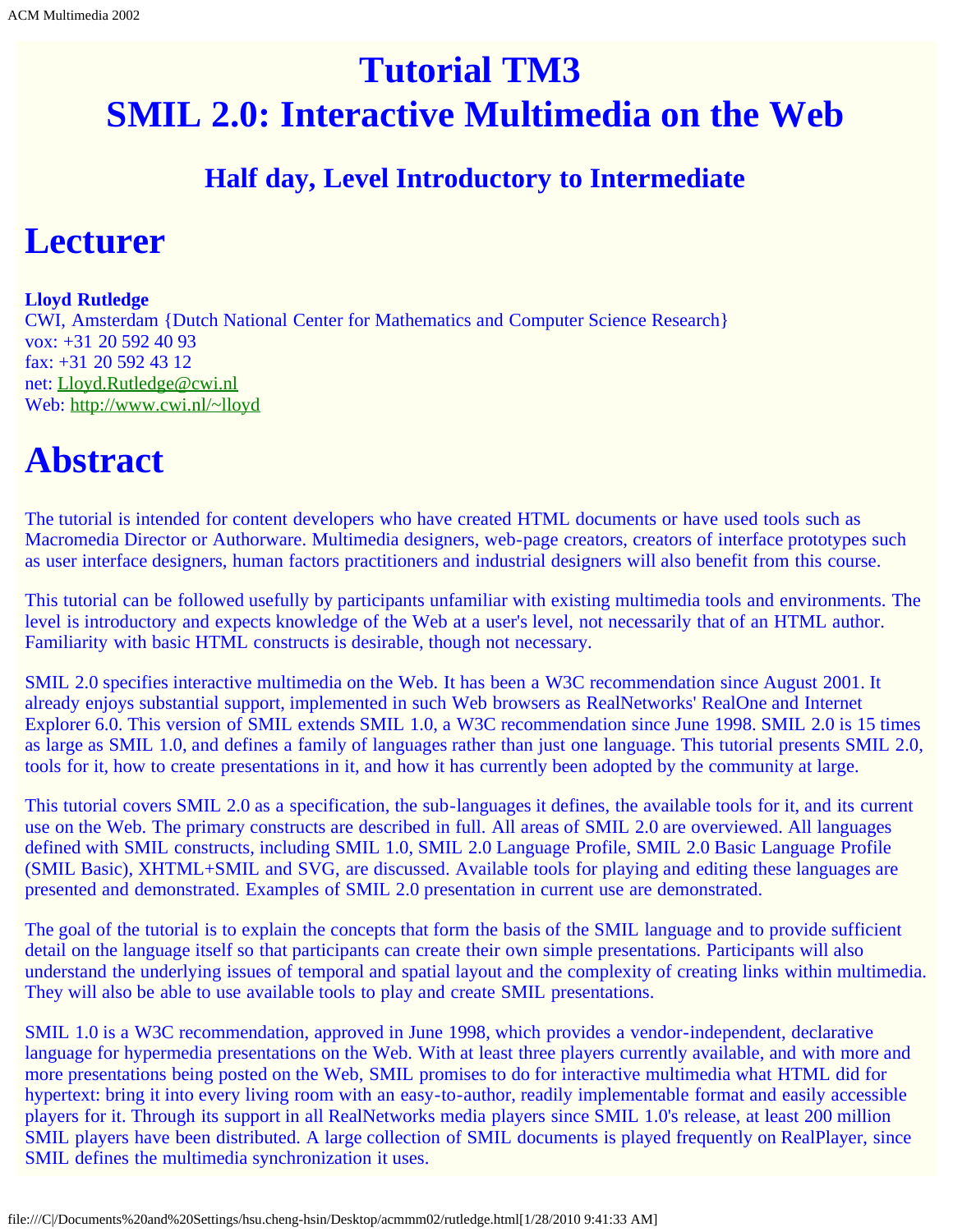SMIL 2.0 was released by the W3C in the summer of 2001. The specification document is 15 times the size of SMIL 1.0, offering many new, rich features and constructs. SMIL 2.0 also has the backing of major industrial players and has been implemented in RealNetworks' RealOne and Internet Explorer 6.0. SMIL 1.0's legacy of wide, though behindthe-scenes, distribution and use is expect to expand further with the anticipated adoption of these tools.

Before describing the details of the SMIL 2.0 language, the tutorial first presents an overview of the components required in a hypermedia document description language. The SMIL language includes features for specifying the media items included in a document, referred to with URL's, how these are temporally and spatially related to one another, and how links can be specified within the multimedia environment. Alternates for different data formats for the heterogeneous web environment are also provided.

The goal of the tutorial is to explain the concepts that form the basis of the SMIL language and to provide sufficient detail on the language itself so that participants can create their own simple presentations. Participants will also understand the underlying issues of temporal and spatial layout and the complexity of creating links within multimedia. The tutorial also describe the use of the major SMIL implementations.

## **Detailed Outline**

#### **Part One. Introduction**

- 1. Overview of SMIL
	- What SMIL Does
	- Design Goals; SMIL and Other Specifications
	- Using SMIL 2.0: Examples
	- Crossing the Bridge; Happy Birthday!; The Evening News; Flags
	- SMIL Modules and Profiles
	- Application of SMIL 2.0: Formats and Tools
	- SMIL 1.0; SMIL Profile; SMIL Basic; Media-based SMIL; SMIL GUI Editors
	- SMIL Editing Accessories
- 2. Introduction to SMIL Code
	- XML Code
	- Elements; Attributes; References; Document Classes
	- Primary SMIL Constructs
	- Media Content; Layout; Timing; Linking; Adaptivity
	- SMIL Structure
	- SMIL Document Classes; The <smil> element; Core Attributes
	- The <head> Element; The <br/>body> element
- 3. Streaming Media

#### **Part Two. Basic Constructs**

- 4. Basic Media Integration
	- Media Object Elements
	- The <ref> Element; The src Attribute; Media-specific Media Object Elements
	- Media Creation
	- Images; Video; Audio; Graphics and Animations; Text
	- Media Typing
	- The mimetype Construct; Filename suffixes; The type Attribute
	- Communicating mimetypes through HTTP
	- Brush Media
	- The <br/> color Attribute
- 5. Layout
	- SMIL Layout Overview
	- SMIL's Approach to Layout; SMIL Layout Modules
	- Presentation Windows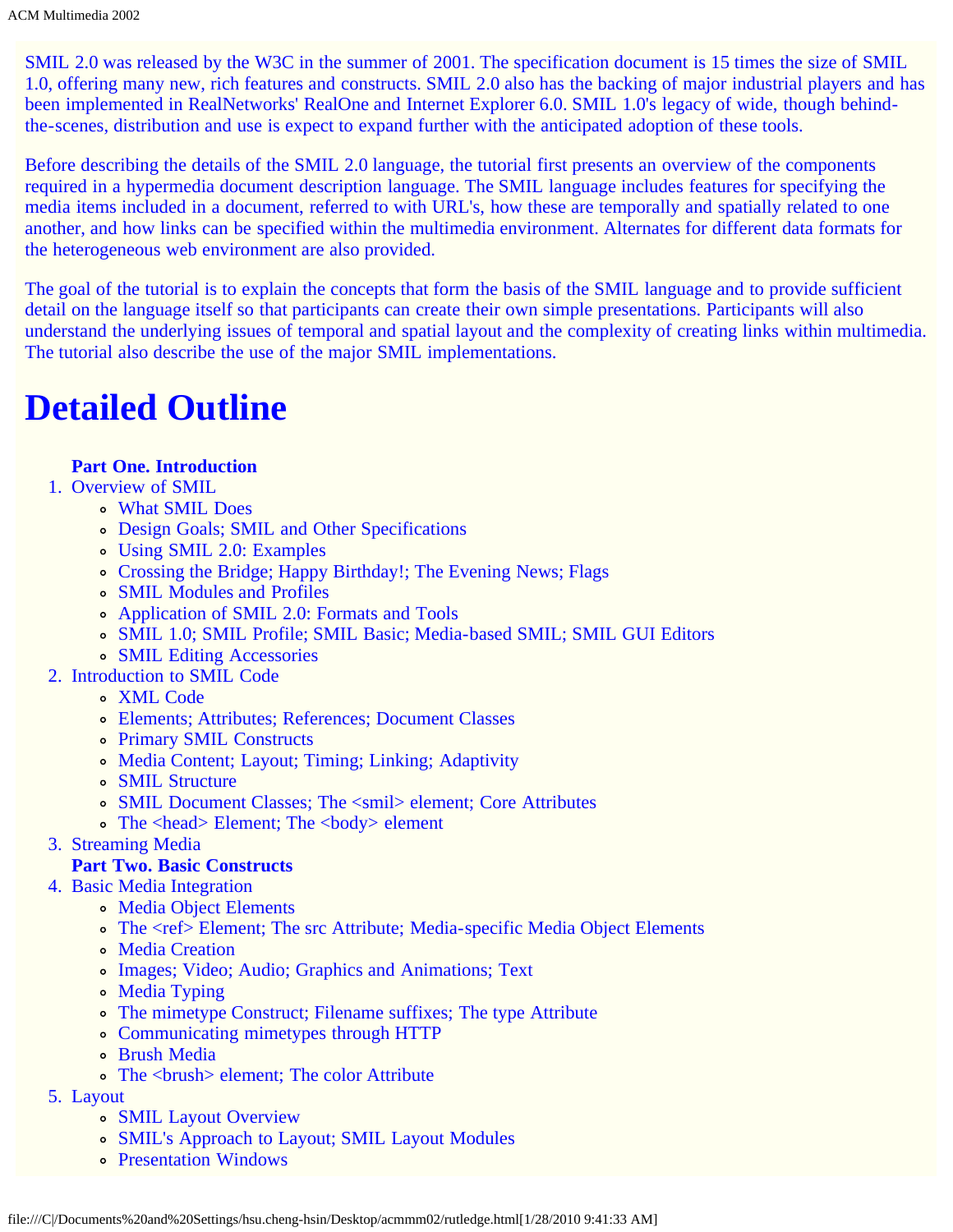- The <layout> Element Packaging One Entire Layout
- The <topLayout> Element General-purpose Window
- The <root-layout> Element The Main or Only Window
- The width and height Attributes Window Size
- The backgroundColor Attribute Display Backdrop
- Color Names; RGB Color Specifications; System Colors
- Transparent Window Background; The inherit Value; The background-color Attribute
- The <region> Element Where and How to Play the Media
- Referencing <region> Elements; Region Positioning
- The backgroundColor Attribute for <region> Elements Region Background
- The z-index Attribute Overlapping; The soundLevel attribute
- Placing Images within Regions
- The fit Attribute When Image and Region Sizes Don't Match
- Sub-regions Precise Image Positioning within Regions
- Registration Points Advanced Alignment within Regions
- Opening and Closing Regions and Windows
- Active Regions and Windows; The showBackground Attribute for Regions
- Opening and Closing Windows
- CSS and SMIL Layout
- CSS and SMIL Layout Comparison; CSS for Media-based SMIL
- The type Attribute; CSS Code for SMIL Layout
- 6. Basic Timing
	- Basic Inline Timing
	- Numeric Timestamps; The begin attribute; The end attribute; The dur attribute
	- The "indefinite" Attribute Value
	- Time Slot Filling
	- The fill attribute; The fillDefault attribute
	- Repeat Timing
	- The repeatCount Attribute; The repeatDur Attribute
	- Syncbase Timing
	- Introduction to Fine-tuned Synchronization; The "begin" Attribute Value Sub-string
	- The "end" Attribute Value Sub-string
	- Introduction to Temporal Composition
	- Introduction to Broad Synchronization; The <seq> element Sequential Presentation
	- The <par> element Parallel Presentation; The endsync Attribute
- 7. Basic Content Control
	- Principles of Selectivity
	- The <switch> element
	- Adaptation to User
	- The systemLanguage Attribute; The systemCaptions Attribute
	- The systemOverdubOrSubtitle Attribute; The systemAudioDesc Attribute
	- Adaptation to Hardware
	- The systemBitrate Attribute; The systemCPU Attribute
	- The systemScreenSize Attribute; The systemScreenDepth Attribute
	- Adaptation to Software
	- The systemOperatingSystem Attribute; The systemComponent Attribute
	- The systemRequired Attribute
	- Custom Test Attributes
	- The <customAttributes> Element; The <customTest> Element
	- The customTest Attribute; The uid Attribute
	- The defaultState attribute; The override Attribute
- 8. Basic Linking
	- The <a> Element and href Attribute
	- The  $\langle a \rangle$  Element; The href Attribute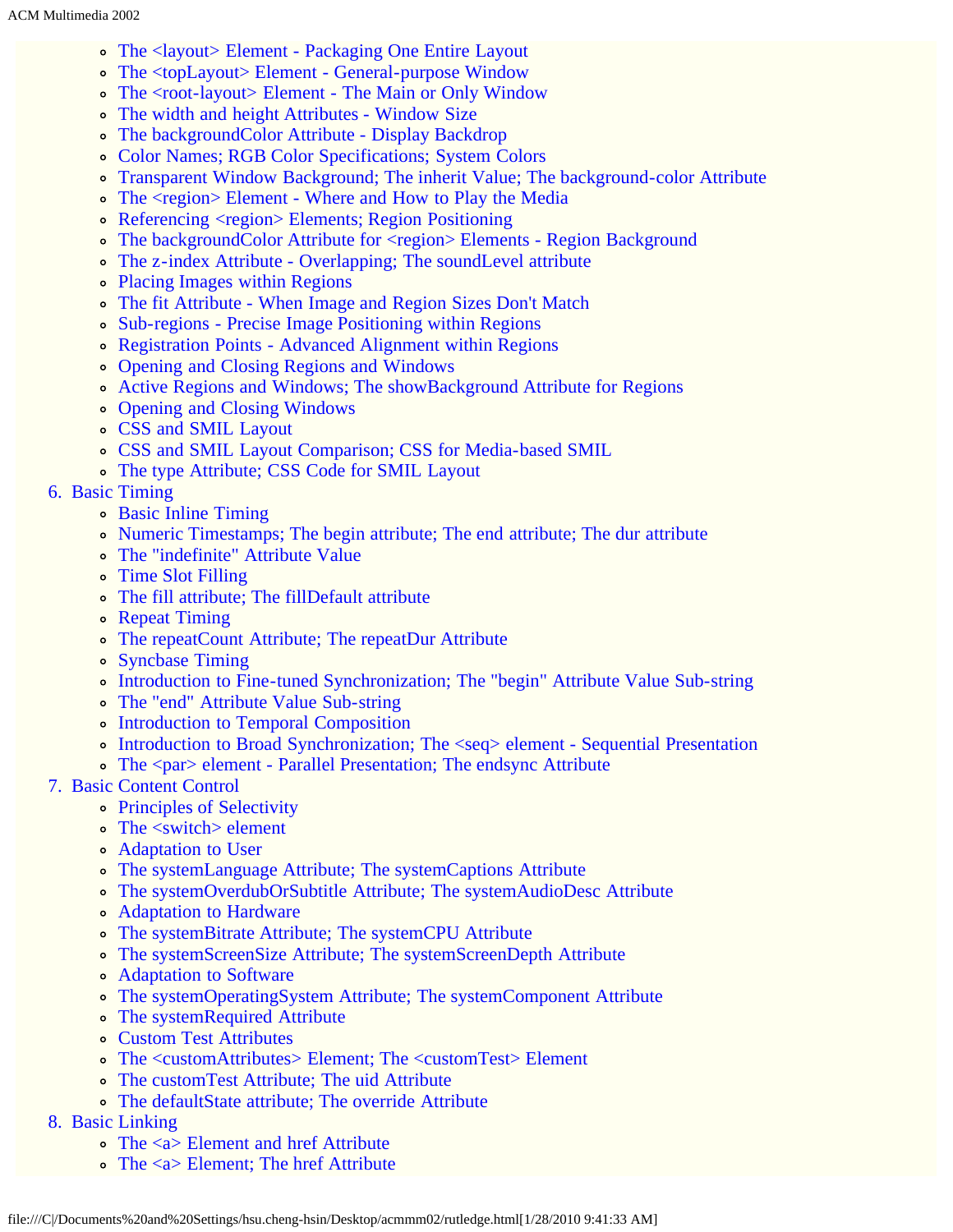- Linking within SMIL Presentations
- The href="#" Attribute Assignment
- Play Spaces for the Link Destination
- The show Attribute; The external Attribute; The target Attribute
- Play States
- The sourcePlaystate Attribute; The destinationPlaystate Attribute
- Sound
- The sourceLevel Attribute; The destinationLevel Attribute
- 9. Transitions
	- The <transition> Element
	- **Transition Types**
	- The type Attribute; The subtype Attribute
	- Selecting a Transition for the Presentation
	- The transIn Attribute; The transOut Attribute
	- Controlling the Transition
	- The direction Attribute; The fadeColor Attribute; The startProgress Attribute
	- The endProgress Attribute
	- Inline Transitions
	- The <transitionFilter> Element; The targetElement Attribute; The mode Attribute
	- Transition Modifiers
	- The horzRepeat Attribute; The vertRepeat Attribute; The borderColor Attribute
	- The borderWidth Attribute
- 10. Animation
	- Animation Elements
	- The <animate> Element; The <animateMotion> Element
	- The <animateColor> Element; The <set> Element
	- Specifying the Animation Target
	- The href Attribute; The targetElement Attribute
	- The attributeName Attribute; The attributeType Attribute
	- Listing the Animation Values
	- The values Attribute; The from Attribute; The to Attribute; The by Attribute
	- Defining the Animation Function
	- The calcMode Attribute; The accumulate Attribute
	- The additive Attribute; The origin Attribute
	- Spline Animation
	- The path Attribute; The keyTimes Attribute; The keySplines Attribute

#### **Part Three. Advanced Constructs**

- 11. Media Fragmentation and Alteration
	- Temporal Clipping
	- Media Clipping; Linking from Clips; Linking to Clips
	- Spatial Cropping
	- Cropped Displays; Linking from Image Portions
	- Named Media Components
	- Media Clip Markers; Media Marker Timing; Object Linking
	- Media Parameters
	- The <param> Element; The name Attribute; The value Attribute
	- The valueType Attribute; The erase Attribute; The mediaRepeat Attribute
	- The sensitivity Attribute
- 12. Advanced Timing Attributes
	- Advanced Inline Timing Attribute Values
	- Wallclock Timing; Repeat Value Timing; Multiarc Timing
	- Restart Timing
	- The restart Attribute; The restartDefault Attribute
	- MinMax Timing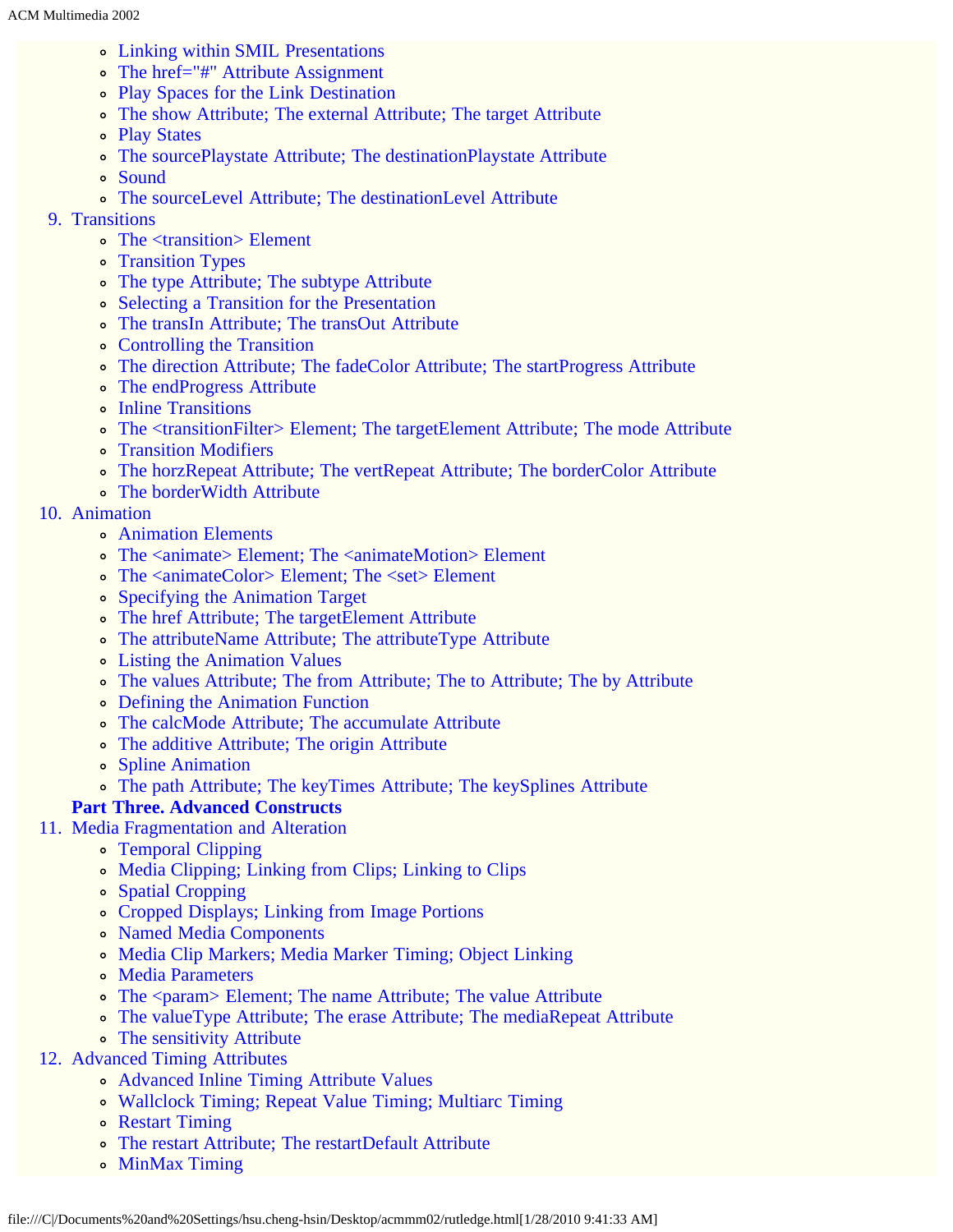- The min Attribute; The max Attribute
- Time Manipulations
- The speed Attribute; The accelerate Attribute
- The decelerate Attribute; The autoReverse Attribute
- 13. Advanced Temporal Composition
	- SMIL 1.0 Timing Model The Timeline
	- Synchronization Behavior
	- The syncBehavior Attribute; The syncTolerance Attribute
	- Synchronization Behavior Defaults; Synchronziation Master
	- Temporal Exclusion The <excl> Element
	- The <excl> Element; The <priorityClass> Element; The peers Attribute
	- The lower Attribute; The higher Attribute; The pauseDisplay Attribute
	- Time Containers for Non-native SMIL
	- The timeContainer Attribute; The timeAction Attribute
	- SMIL 2.0 Timing Model The Time Graph
- 14. Advanced Interaction
	- Principles of Interaction in SMIL
	- User Interaction as Unpredictable Events in Time
	- SMIL LInk Elements are Forward-reaching LInks
	- SMIL Inline Synchronization Attributes are Backward-reaching LInks
	- Interaction Through the Keyboard
	- The tabindex Attribute; The accesskey Attribute
	- The ".accesskey()" Inline Timing Attribute Value Substring
	- Event Timing
	- The ".event()" Attribute Value Substring for Inline Timing
	- Non-Interactive Events; Interactive Events
	- Link Elements as Forward-reaching Events
- 15. Advanced Adaptation
	- Metainformation
		- The <meta> Element; The <metadata> Element
		- The content Attribute; The name Attribute
		- Media Description Attributes
		- The abstract Attribute; The author Attribute; The copyright Attribute
		- Media Accessibility Attributes
		- The alt Attribute; The longdesc Attribute; The readIndex Attribute
		- XML Attributes for Adaptation
		- The title Attribute; The xml:lang Attribute
		- Skip Content Control
		- The skip-content Attribute
		- Prefetch Control
		- The <prefetch> Element; The mediaSize Attribute
		- The mediaTime Attribute; The bandwidth Attribute
		- Alternative and Adaptive Layouts

#### **Part Four. Advanced Concepts**

- 16. SMIL Family Formats
	- SMIL 1.0
	- The SMIL 2.0 Profiles
	- SMIL Profile; SMIL Basic; XHTML+SMIL
	- The SMIL 2.0 Extended Family
	- SVG; XMT; Digital Talking Books; Other Uses of SMIL Constructs
	- Make Your Own SMIL Family Format

#### 17. XML, SMIL and the Web

- Namespaces, DTD and Schemas
- Conformance to SMIL 2.0 Family Languages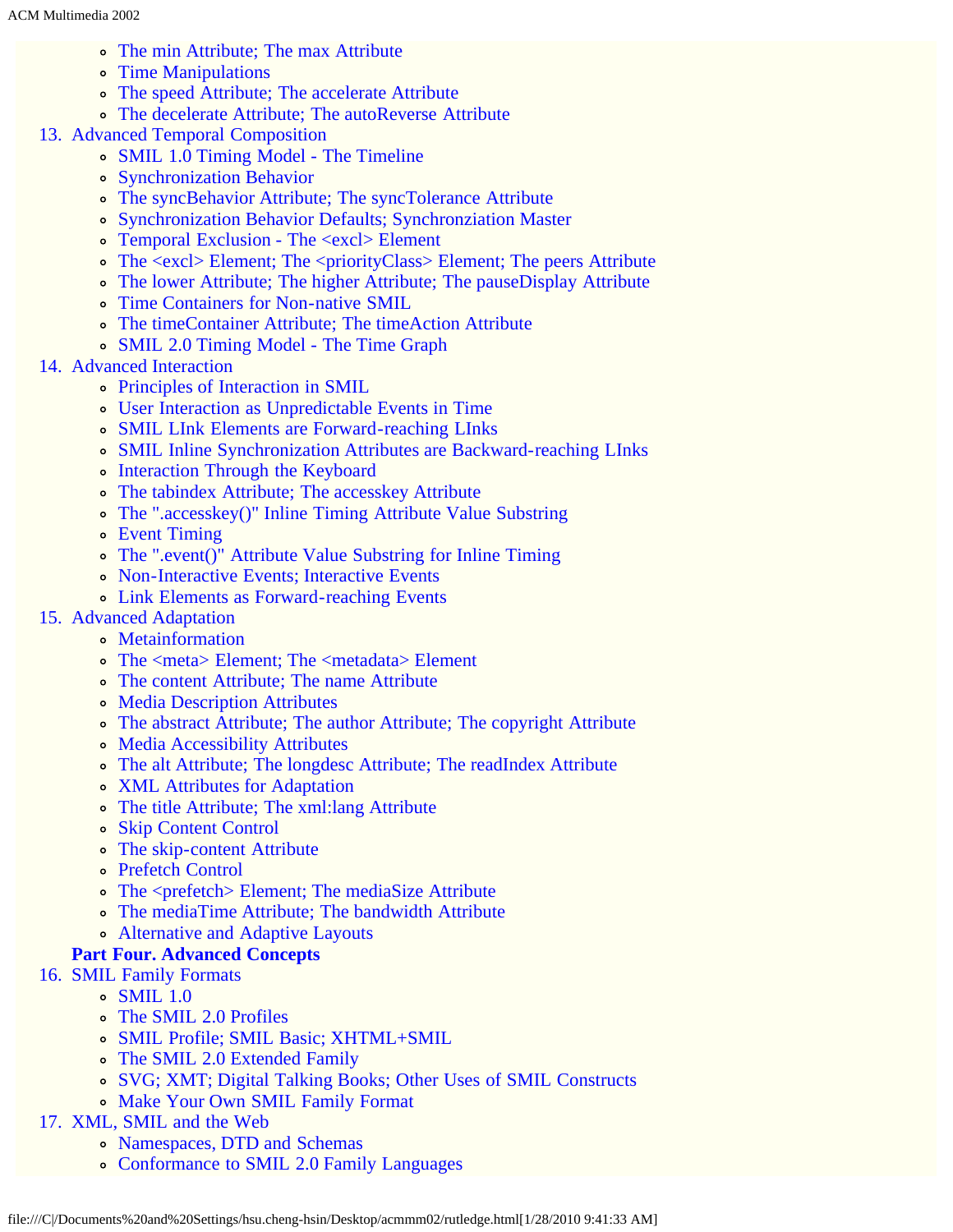- Related Formats
- XHTML; CSS; XPointer; XLink; MPEG-4; MPEG-7
- 18. The Future of SMIL
	- The SMIL Profile for High-End, Large-scale Media Distribution
	- SMIL Basic and the Emerging Mobile Media Market
	- Future SMIL Formats
	- Further Development of SMIL Itself
- 19. More Resources
	- Formats
	- SMIL Family Formats; Other XML-related Formats; Other Multimedia Formats
	- Tools
	- Web Pages
	- Research Publications
	- Books

# **Lecturer's Biography**

Lloyd Rutledge is a researcher at CWI, the Dutch national center for computer science and mathematics research. His research involves adaptable hypermedia, generated hypermedia and hypermedia standards such as SMIL. He received his Sc.D. from the University of Massachusetts Lowell, where he worked with the Distributed Multimedia Systems Laboratory (DMSL) on developing the HyOctane HyTime-based hypermedia environment. Dr. Rutledge is a member of the W3C working group that developed SMIL. He is also co-author of "SMIL: Interactive Multimedia on the Web", to be published in May by Pearson Education.

#### Relevant references

W3C SMIL Webpage: http://www.w3.org/AudioVideo/ SMIL 2.0 specification: http://www.w3.org/TR/smil20/ XHTML+SMIL Profile specification: http://www.w3.org/TR/XHTMLplusSMIL/ SVG specification: http://www.w3.org/TR/SVG/ This tutorial series Website: http://www.cwi.nl/~media/SMIL/Tutorial/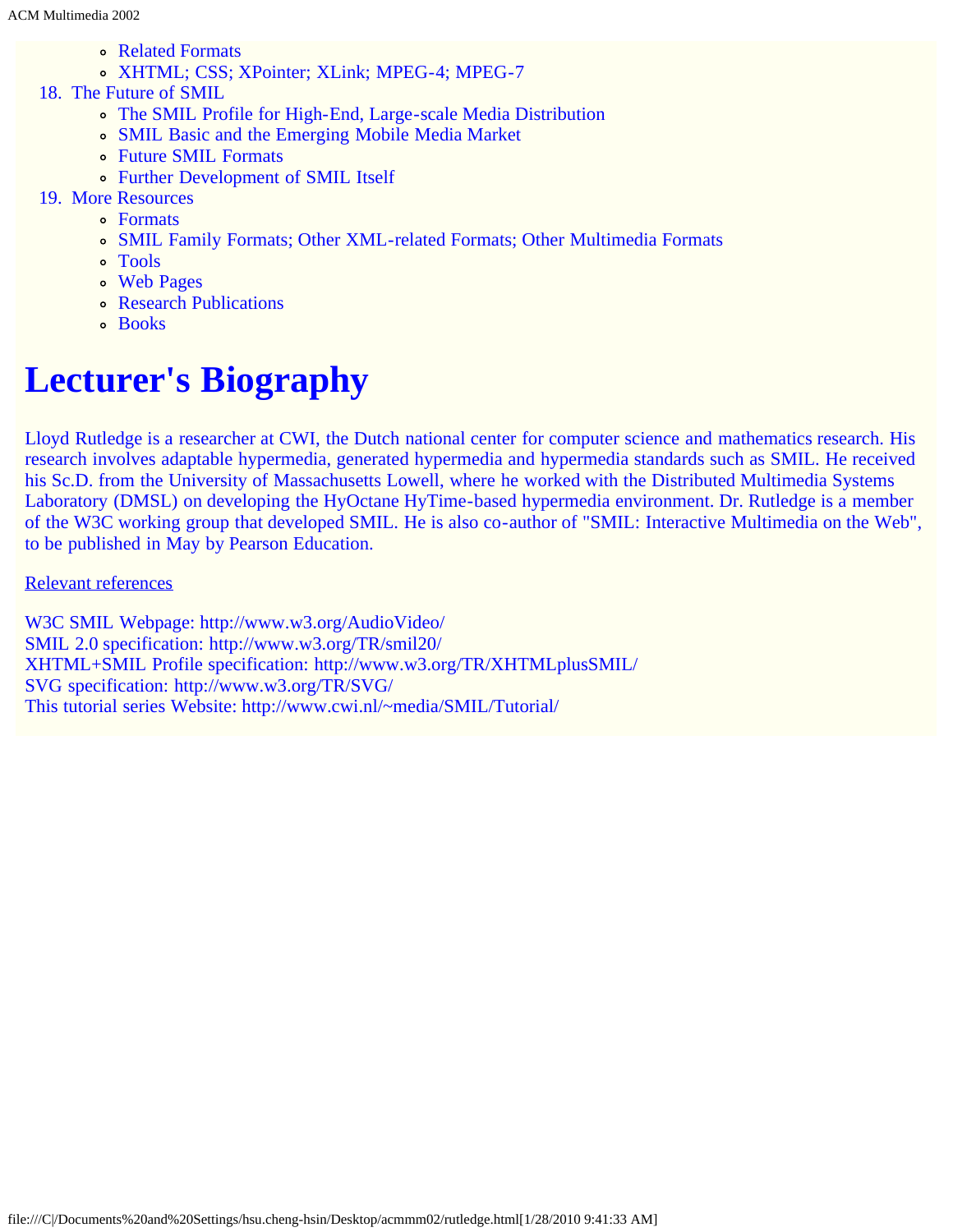# <span id="page-48-0"></span>**Tutorial TM4 "The evolution of networking protocols to meet the requirements for UMTS and 3G Services"**

### **Half day, Level Intermediate**

## **Lecturers**

#### **Ibrahim Haddad, Samer Hawwa**

Open Systems Lab Ericsson Research Canada 8400 Decarie Blvd, Town of Mont Royal Québec H4P 2N2, Canada Phone: 1.514.345.7900 Fax: 1.514.345.6105 Email: Ibrahim.Haddad@Ericsson.com , Samer.Hawwa@Ericsson.com

## **Abstract**

The tutorial is intended for researchers, scientists, and engineers interested on learning on Internet Protocol version 6 (IPv6) and Session Initiation Protocol (SIP). The aim of the tutorial is to provide the participants with an understanding of the overall picture of Third Generation (3G) networks and to provide complete tutorials on the IPv6 and SIP protocols.

The tutorial will present introductory material (25%) necessary for people not familiar with 3G, SIP and IPv6 to get them to speed, then intermediate material (50%) which covers tutorials on IPv6 and SIP, then advanced material (25%) where we discuss advanced research, issues and challenges.

Internet protocols have been constantly evolving to keep up with the advancement and evolution of technologies and applications to meet the requirements of the telecommunication industry. IPv6 and SIP are two examples of protocols that either evolved or were created in response to needs demonstrated in the telecom industry.

• Introductory material

*(Joint presentation by Ibrahim Haddad and Samer Hawwa)*

- 1. The Open Systems Lab: Introduction and Ongoing research
- 2. Brief introduction on the advances in Telecommunication and Networking
- 3. A general overview of 3G Wireless Networks
- 4. Requirements for 3G services and Wireless Networks platforms from protocols point of view
- 5. Networking protocols falling behind the advances in platform and services
- IPv6: Internet Protocol version 6

*(Covered by Ibrahim Haddad)* IPv6 is the next generation protocol designed by the IETF to replace the current version of the Internet Protocol, IP Version 4 (IPv4). Most of today's Internet uses IPv4, which is now nearly twenty years old. IPv4 has been remarkably resilient in spite of its age, but it is beginning to have problems.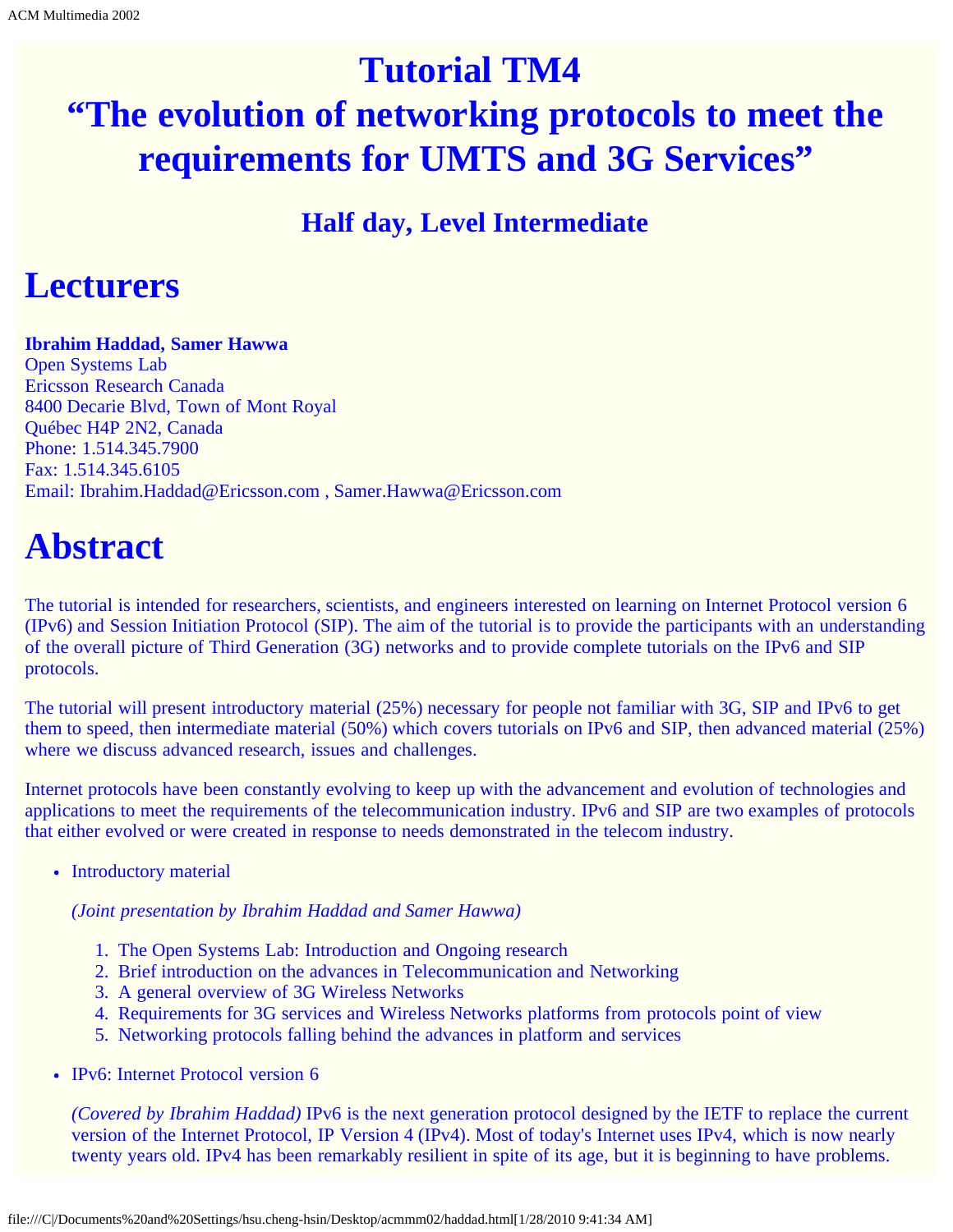Most importantly, there is a growing shortage of IPv4 addresses, which are needed by all new machines and devices connecting to the Internet.

IPv6 comes along to fix a number of problems in IPv4 and to add many improvements to cater for the future Internet. The improvements come in areas such as routing and network auto-configuration, security, and mobility. IPv6 represents a big package of capabilities, of which addressing is the most visible component. The addressing issue gets a lot of attention, but one of many important issues that IPv6 designers have tackled. Other capabilities have also been developed in direct response to critical business requirements for scalable network architectures, improved security and data integrity, integrated quality-of-service, automatic configuration, mobile computing, data multicasting, and more efficient network route aggregation at the global backbone level.

This part of the tutorial will cover the following topics:

- 1. IPv6: The new Internet protocol
- 2. The problems with IPv4 that triggered IETF to design IPv6 as the next generation IP protocol.
- 3. IPv6 features: how they solve the problems with IPv4 and provide new functionalities.
- 4. IPv6 and 3G/UMTS.
- 5. Challenges ahead: We cover the challenges in different areas such as IPv6 implementations, co-existence issues with IPv4, deployment and performance issues.
- 6. IPv6 ongoing research at the Open Systems Lab (Ericsson Research) and operation deployment experience of IPv6 on our telecom-grade Linux clusters.
- SIP: Session Initiation Protocol

*(Covered by Samer Hawwa)* Internet conferencing, telephony, presence, event notification, and instant messaging have increasingly attracted industrial interest. This new service paradigm, together with the use of IP technology, open up tremendous opportunities for service providers and network operators to create new and diverse services. However, a key issue in realizing this vision is how to engineer services for next generation networks. The standard service architecture (SIP CGI, CPL) that comes with the signaling protocol (SIP) is rather weak. Several alternatives are emerging. Some of them are object oriented based API (PARLAY, JAIN, Servlets).

More recent technologies, such as Web Services, are based on web technologies. This tutorial will provide an indepth overview for the SIP protocol and how to engineer SIP services.

The following topics will be covered:

- 1. SIP: The new protocol
- 2. SIP Overview
- 3. SIP in IETF and 3GPP
- 4. Programming SIP services (Enablers and tools)
- Advanced Material

*(Joint presentation by Ibrahim Haddad and Samer Hawwa)*

- 1. Challenges
- 2. Ongoing research
- 3. Final notes

# **Lecturers' Biographies**

**Ibrahim Haddad** is a Researcher at the Ericsson Corporate Unit of Research in Montreal, Canada, involved with the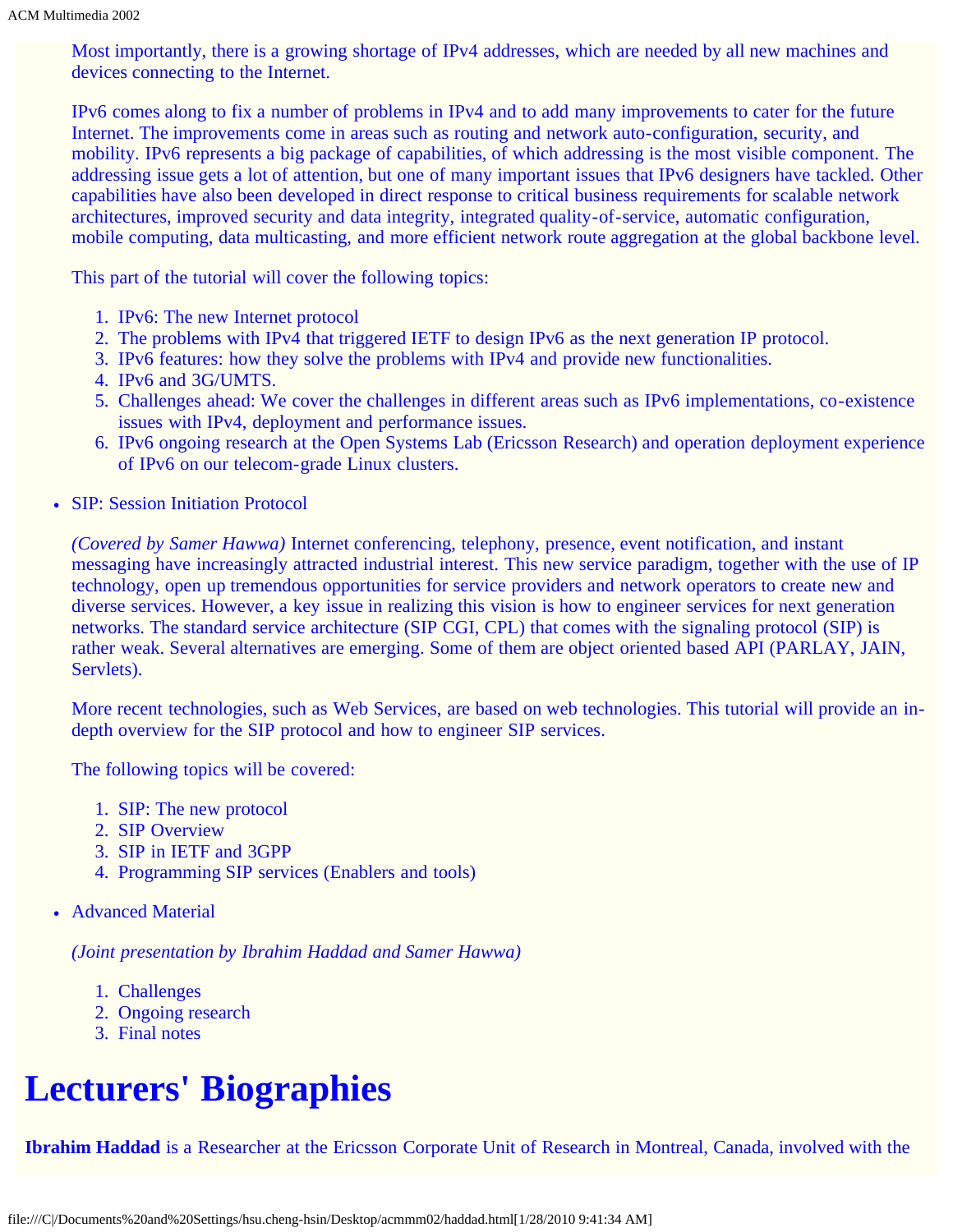system architecture of third generation wireless IP networks. Ibrahim represents Ericsson on the Technical Board and Sub-Groups of the Open Source Development Lab. He is involved in several Open Source projects and a Contributing Editor for the Linux Journal. Ibrahim has delivered several talks at universities, IEEE and ACM conferences, and Open Source forums. He received his Bachelor and Master degrees in Computer Science from the Lebanese American University, charted by the University of the State of New York. He is currently a Dr.Sc. Candidate at Concordia University in Montreal where he received both the J. W. McConnell Memorial Graduate Fellowships and the Concordia University 25th Anniversary Fellowship.

**Samer Hawwa** is a System Designer at Ericsson Corporate Unit of Research in Montreal, Canada. He is involved in the technical investigations, prototyping, and standardization of Service Engineering for the 3G Networks. Samer holds a B.Sc. degree in Computer Science from Lebanese American University, charted by the University of the State of New York. He is currently pursing a M.Sc. degree in Computer Science at Concordia University in Montreal, Canada.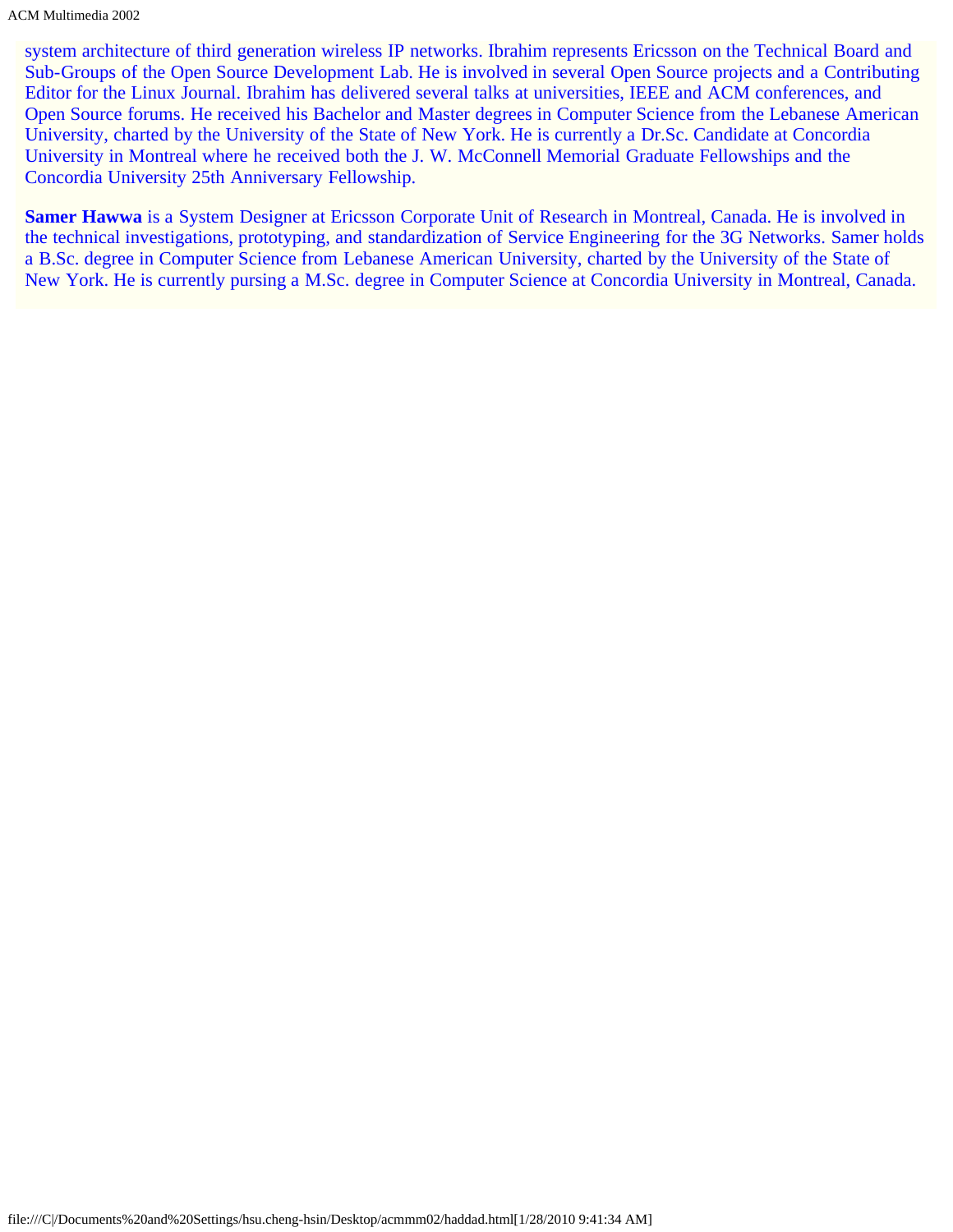# <span id="page-51-0"></span>**Tutorial TM5 Multimedia Content Protection in the Digital World**

### **Half Day, Level Introductory to Intermediate**

## **Lecturer**

**Ahmet M. Eskicioglu** Professor Department of Computer and Information Science Brooklyn College of the City University of New York 2900 Bedford Avenue, Brooklyn, NY 11210, USA

Tel: 718-758-8481 Fax: 718-951-4842 Email: [eskicioglu@sci.brooklyn.cuny.edu](mailto:eskicioglu@sci.brooklyn.cuny.edu)

## **Abstract**

A digital home network is a cluster of digital audio/visual (A/V) devices including set-top boxes, TVs, VCRs, DVD players, and general-purpose computing devices such as personal computers. Copyrighted digital multimedia content may be delivered to the consumers from a number of sources including the Internet, and satellite, terrestrial or cable television systems. It may also be made available as prepackaged media (e.g., a digital tape or a digital video disc) at retail stores.

Before releasing their content for distribution, the content owners may require protection by specifying certain access conditions and digital rights. Although legal institutions exist for protecting intellectual property, complimentary technical measures are needed to sustain financial returns and to ensure incentives for new creations. Recently, two fundamental groups of technologies, encryption and watermarking, have been identified for protecting copyrighted multimedia content in digital distribution networks. Encryption-based technologies transform content into unintelligible form. This transformation, being reversible in nature, allows perfect recovery of content before consumption. Technologies based on watermarking embed data directly into content, resulting in imperceptible degradation in visual quality.

Three major industries have a vital interest in this problem: The motion picture industry, the consumer electronics (CE) industry, and the information technology (IT) industry. This tutorial is an overview of the work done for protecting the content owners' investment in intellectual property. It highlights the important developments within several international forums including the Copy Protection Technical Working Group (CPTWG), Secure Digital Music Initiative (SDMI), Advanced Television Systems Committee (ATSC), Digital Video Broadcasting (DVB), Open Cable, Motion Pictures Expert Group (MPEG) and Internet Engineering Task Force (IETF).

# **Detailed Outline**

- INTELLECTUAL PROPERTY & COPYRIGHT
- COPYRIGHT INDUSTRIES
- INFORMATION SECURITY OBJECTIVES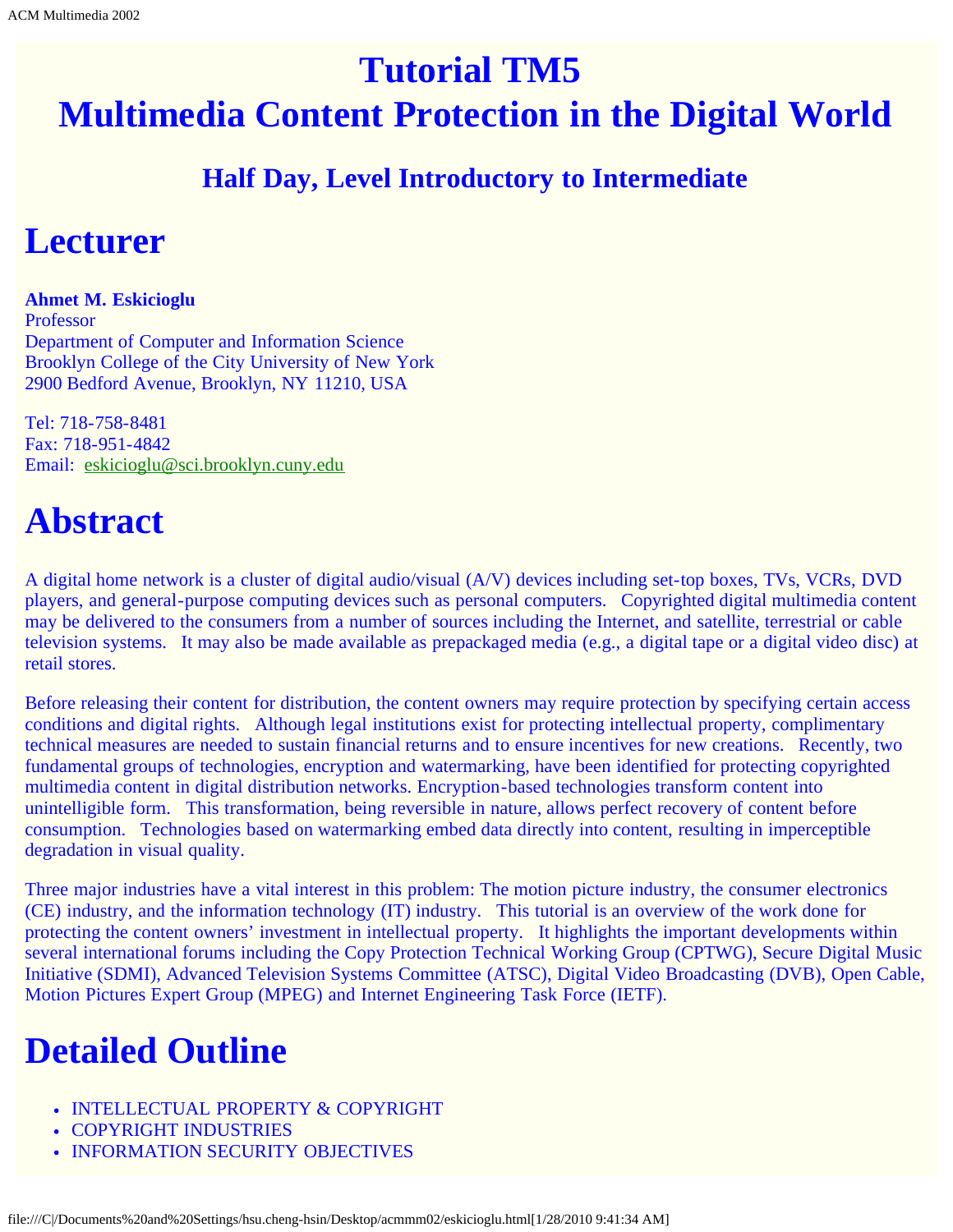- CONFIDENTIALITY
- DATA INTEGRITY
- AUTHENTICATION
- **ON-REPUDIATION**
- ENCRYPTION AND DATA HIDING (WATERMARKING)
	- BASIC TERMINOLOGY IN SECRET WRITING
	- SYMMETRIC AND ASYMMETRIC CIPHERS
	- DIGITAL SIGNATURES
	- PUBLIC KEY INFRASTRUCTURES
	- TYPICAL USES OF WATERMARKS
	- WATERMARK EMBEDDING AND DETECTION
- TYPES OF CONTENT PIRACY
- CONDITIONAL ACCESS (CA) SYSTEMS FOR SATELLITE, CABLE AND TERRESTRIAL TELEVISION **NETWORKS**
- DIGITAL RIGHTS MANAGEMENT (DRM) SYSTEMS FOR THE INTERNET
- COPY PROTECTION (CP) SYSTEMS FOR DIGITAL HOME NETWORKS
	- DVD PROTECTION
	- **· DIGITAL INTERFACE PROTECTION**
	- **COPY PROTECTION GROUPS/ORGANIZATIONS**
	- ATTRIBUTES FOR A COPY PROTECTION SYSTEM
	- GLOBAL ARCHITECTURES FOR COPY PROTECTION
- WORLD INTELLECTUAL PROPERTY ORGANIZATION (WIPO)
- DIGITAL MILLENIUM COPYRIGHT ACT (DMCA)
- IP MULTICAST SECURITY
	- SECURE MULTICAST APPLICATIONS
	- CORE PROBLEM AREA IN MULTICAST SECURITY
	- EVALUATION CRITERIA
	- CLASSIFICATION OF KEY MANAGEMENT SCHEMES
	- PERIODIC BATCH REKEYING
- WIRELESS NETWORKS AND MOBILE MEMBERS
	- TWO-TIER SERVER ARCHITECTURE
	- DESIGN CRITERIA
	- MOBILE MEMBER JOIN AND LEAVE
	- MOBILE MEMBER TRANSFER
		- **BASELINE REKEYING**
		- **IMMEDIATE REKEYING**
		- DELAYED REKEYING
- SECURITY OF WIRELESS LANS
	- WIRELESS EQUIVALENT PRIVACY (WEP)
	- WHAT'S WRONG WITH WEP?
	- ATTACKS ON WEP
	- **O NEW IMPROVEMENTS**

# **Lecturer's Biography**

Ahmet M. Eskicioglu received the B.S. degree from the Middle East Technical University (METU), Ankara, Turkey, and the M.S. and Ph.D. degrees from the University of Manchester Institute of Science and Technology (UMIST), England. He was with the Computer Engineering Department, METU from 1983 to 1992, the Department of Computer Sciences, University of North Texas from 1992 to 1995, and Thomson Multimedia Corporate Research, Indianapolis from 1996 to 2001.

Dr. Eskicioglu is with the Department of Computer and Information Science, Brooklyn College of the City University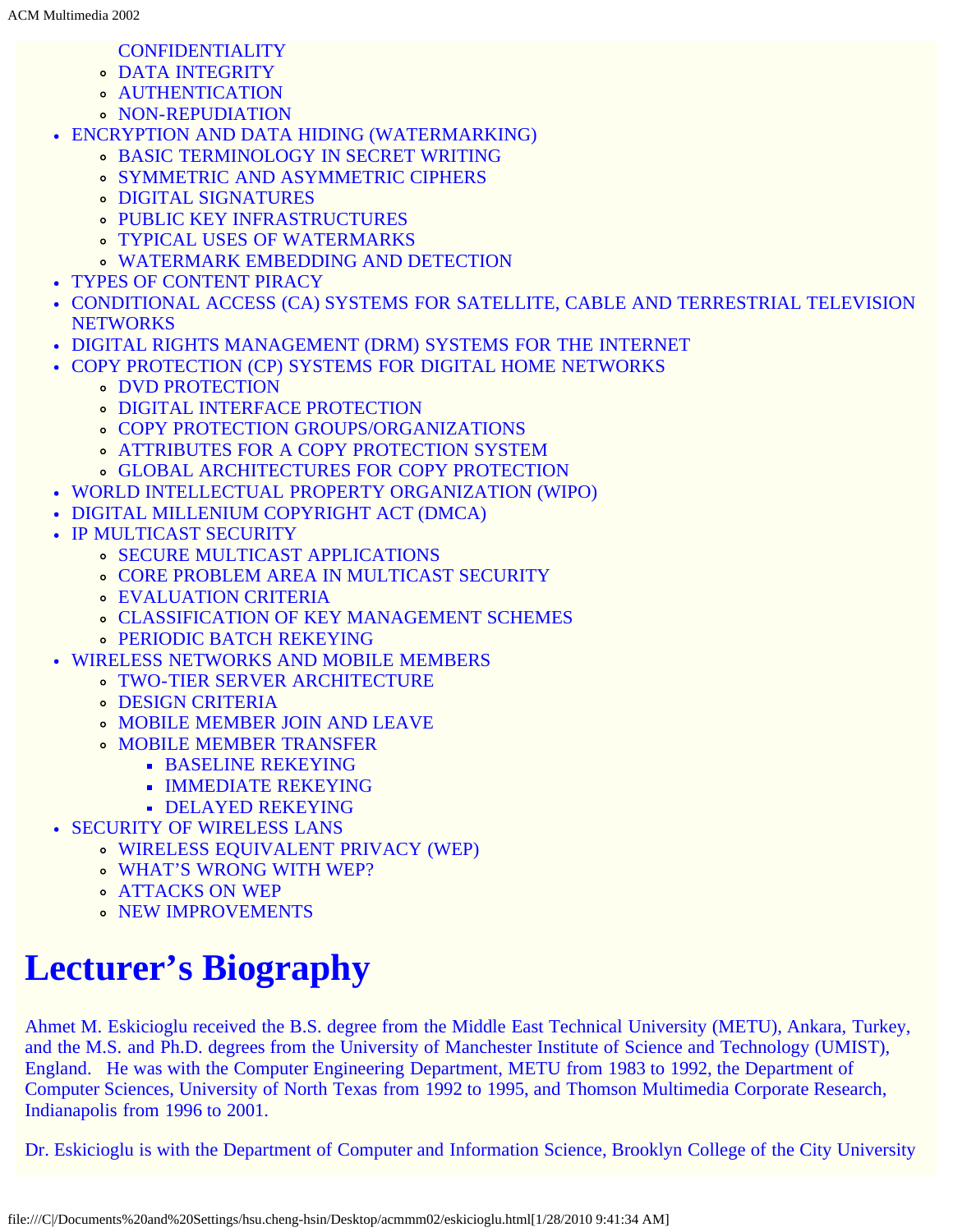ACM Multimedia 2002

of New York. He has actively participated in the development of several national and international standards for conditional access and copy protection in the US and Europe. These include the Advanced Television Systems Committee (ATSC) conditional access system, the Electronics Industries Alliance (EIA) National Renewable Security Standard (NRSS), the Digital Video Broadcasting (DVB) Content Protection and Copy Management (CPCM) System, and the Content Scramble System (CSS) for DVD players.

Dr. Eskicioglu is on the program committee of several conferences on networks and security, and has been a reviewer for numerous conferences and journals including the IS&T/ SPIE's Electronic Imaging 2003 Conference, Santa Clara, CA, January 20-24, 2003; IASTED International Conference on Communications, Internet and Information Technology, St. Thomas, Virgin Islands, USA, November 18-20, 2002; IEEE International Conference on Acoustics, Speech, and Signal Processing, Istanbul, Turkey, June 5-9, 2000; IEEE Network Special Issue on Multicasting: An Enabling Technology, January/February 2003; IEEE Transactions on Signal Processing; IEEE Transactions on Consumer Electronics and the Journal of Interconnection Networks. His interests include image compression, system simulation, data security, conditional access, and digital rights management.

#### **Recent Publications**

- 1. ESKICIOGLU, A. M., "Multimedia Security in Group Communications: Recent Progress in Wired and Wireless Networks," IASTED International Conference on Communications and Computer Networks, Cambridge, Ma, November 4-6, 2002.
- 2. ESKICIOGLU, A. M. and ESKICIOGLU, M. R., "Multicast Security Using Key Graphs and Secret Sharing," Proceedings of the Joint International Conference on Wireless LANs and Home Networks, Atlanta, GA, August 26-29, 2002.
- 3. ESKICIOGLU, A. M. and DELP, E. J., "An Integrated Approach to Encrypting Scalable Video," International Conference on Multimedia and Expo 2002, Lausanne, Switzerland, August 26-29, 2002.
- 4. ESKICIOGLU, A. M. and DELP, E. J., "Overview of Multimedia Content Protection in Consumer Electronics Devices," Signal Processing: Image Communication, Vol. 16, No. 5, April 2001.
- 5. ESKICIOGLU, A. M. and LITWIN, L., "Cryptography: The Science and Art of Secure Communications," IEEE Potentials, February/March 2001.
- 6. ESKICIOGLU, A. M., TOWN, J. and DELP, E. J., "Security of Digital Entertainment Content from Creation to Consumption," (Invited paper) Proceedings of SPIE Applications of Digital Image Processing XXIV, Vol. 4472, San Diego, CA, July 31-August 3, 2001. To be published in a special issue of Signal Processing in 2003.
- 7. ESKICIOGLU, A. M., "A Prepositioned Secret Sharing Scheme for Message Authentication in Broadcast Networks," Communications and Multimedia Security Issues of the New Century, IFIP TC6/TC11 Fifth Joint Working Conference on Communications and Multimedia Security (CMS'01), Darmstadt, Germany, May 21-22, 2001.
- 8. ESKICIOGLU, A. M., "A Key Transport Protocol for Conditional Access Systems," Proceedings of SPIE Security and Watermarking of Multimedia Content III, Vol. 4314, San Jose, CA, January 22-25, 2001.
- 9. ESKICIOGLU, A. M. and DELP, E. J., "Overview of Multimedia Content Protection in Consumer Electronics Devices," Proceedings of SPIE Security and Watermarking of Multimedia Content II, Vol. 3971, San Jose, CA, January 24-26, 2000.
- 10. ESKICIOGLU, A. M., "Quality Measurement for Monochrome Compressed Images in the Past 25 Years," IEEE International Conference on Acoustics, Speech, and Signal Processing (ICASSP), Vol. 4, Istanbul, Turkey, June 5-9, 2000.

#### **Previous Presentations on the Same Subject**

- 1. "Multicast Security with secret sharing," 55th IETF Meeting, Atlanta, Ga, November 17-21, 2002.
- 2. "Wireless LAN Security," IEEE Joint International Conference on Wireless LANs and Home Networks, Atlanta, GA, August 26, 2002.
- 3. "Multimedia Security in Group Communications: Recent Developments in Wired and Wireless Networks," Department of Computer and Information Sciences, Fordham University, New York, NY, April 19, 2002.
- 4. "Technologies and Architectures for Digital Rights Management," MediaSec Technologies, Providence, RI,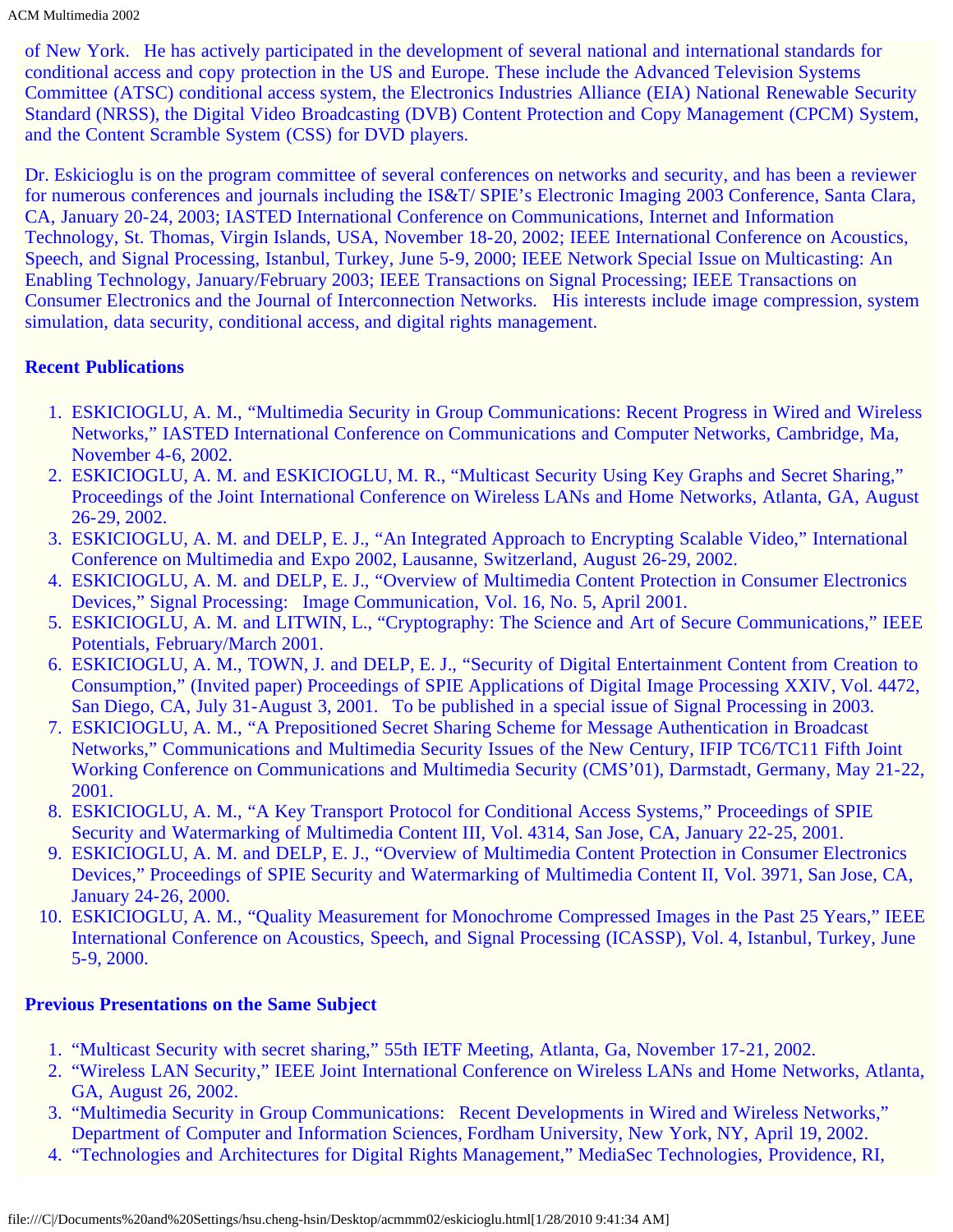April 5, 2002.

- 5. "Multicast Security: Issues in Group Key Management," Thomson multimedia, Inc., Princeton, NJ, March 7, 2002.
- 6. "An Overview of Multimedia Communications Security in Digital Domains," Department of Computer and Information Sciences, Fordham University, New York, NY, March 5, 2002.
- 7. "Multimedia Content Protection in the Digital World," Department of Computer and Information Science, Brooklyn College of the City University of New York, New York, NY, February 25, 2002.
- 8. "Multimedia Content Protection and Digital Rights Management," Telecommunications Research Labs, Winnipeg, MB, Canada, January 4, 2002.
- 9. "Multimedia Content Protection and Digital Rights Management,"University of Manitoba, Department of Computer Science, Winnipeg, MB Canada, January 3, 2002.
- 10. "Protection of Multimedia Content in Digital Home Networks," International Symposium on Telecommunications, Tehran, Iran, August 30, 2001.
- 11. "Cryptography: The Science and Art of Secure Communications," Department of Electrical and Computer Engineering, Drexel University, Philadelphia, PA, October 27, 2000.
- 12. "How to Protect Electronic Books with Cryptography?" The Electronic Book Exchange (EBX) Working Group Meeting, New York, NY, September 21, 2000.
- 13. "An Overview of Multimedia Content Protection in Home Networks," Department of Electrical and Computer Engineering, Purdue University, West Lafayette, IN, April 13, 2000.
- 14. "Protection of Multimedia Content in Consumer Electronics Devices," Department of Electrical Engineering, Swiss Federal Institute of Technology, Lausanne, Switzerland, February 2000.
- 15. "Protection of Copyrighted Digital Content," International Conference on Consumer Electronics, Los Angeles, CA, June 1999.

### **Author's Participation in Content Protection Related Forums**

- **Digital Video Broadcasting (DVB) Consortium, European Union, 2000-2001. Member,** Technical Module. Participated in determining the commercial requirements for a new DVB Content Protection and Copy Management (CPCM) System to provide a common framework for the protection and management of content beyond the traditional boundaries of DVB compliant conditional access systems.
- **Consumer Electronics Association (CEA),** USA, 1998-2001.  $\bullet$ **Co-Chair,** R4.8 Working Group on Copy Protection. Investigated the impact of copy protection systems on the digital interfaces including the IEEE 1394 and RF Remodulation interfaces. Wrote an extensive report summarizing the proposed systems.
- **Advanced Television Systems Committee (ATSC),** USA, 1997-1999.  $\bullet$ **Member,** T3/S8 Conditional Access Ad Hoc Working Group. Participated in determining the ATSC needs for a conditional access system for digital TV. Reviewed the proposals concerning the essential components such as scrambling algorithms, EMM and ECM generation and distribution, host conditional access software, and copy protection.
- **Copy Protection Technical Working Group (CPTWG),** USA, 1997-1999. **Member**, Data Hiding Subgroup. Participated in determining the requirements of a system for watermarking digital video content. Reviewed the submitted proposals.
- **Electronics Industries Association (EIA) National Cable Television Association (NCTA) Joint Engineering Committee,** USA, 1996-2001. **Member**, National Renewable Security Standard (NRSS) Subcommittee. Revised and edited both Part A and Part B of the NRSS. Designed and proposed a system for the protection of the common interface between the host device and the renewable security module.
- **International Digital Video Disk Forum,** USA, 1996-2000. **Member**, Copy Protection Technical Working Group. Evaluated proposals for protecting DVD Video and DVD Audio, and participated in the development of copy protection systems for DVD players, DVD recorders and DVD-ROM drives.
- **Copy Protection Technical Working Group (CPTWG),** USA, 1996-1998. **Member**, Digital Transmission Discussion Group. Participated in determining the requirements of a system for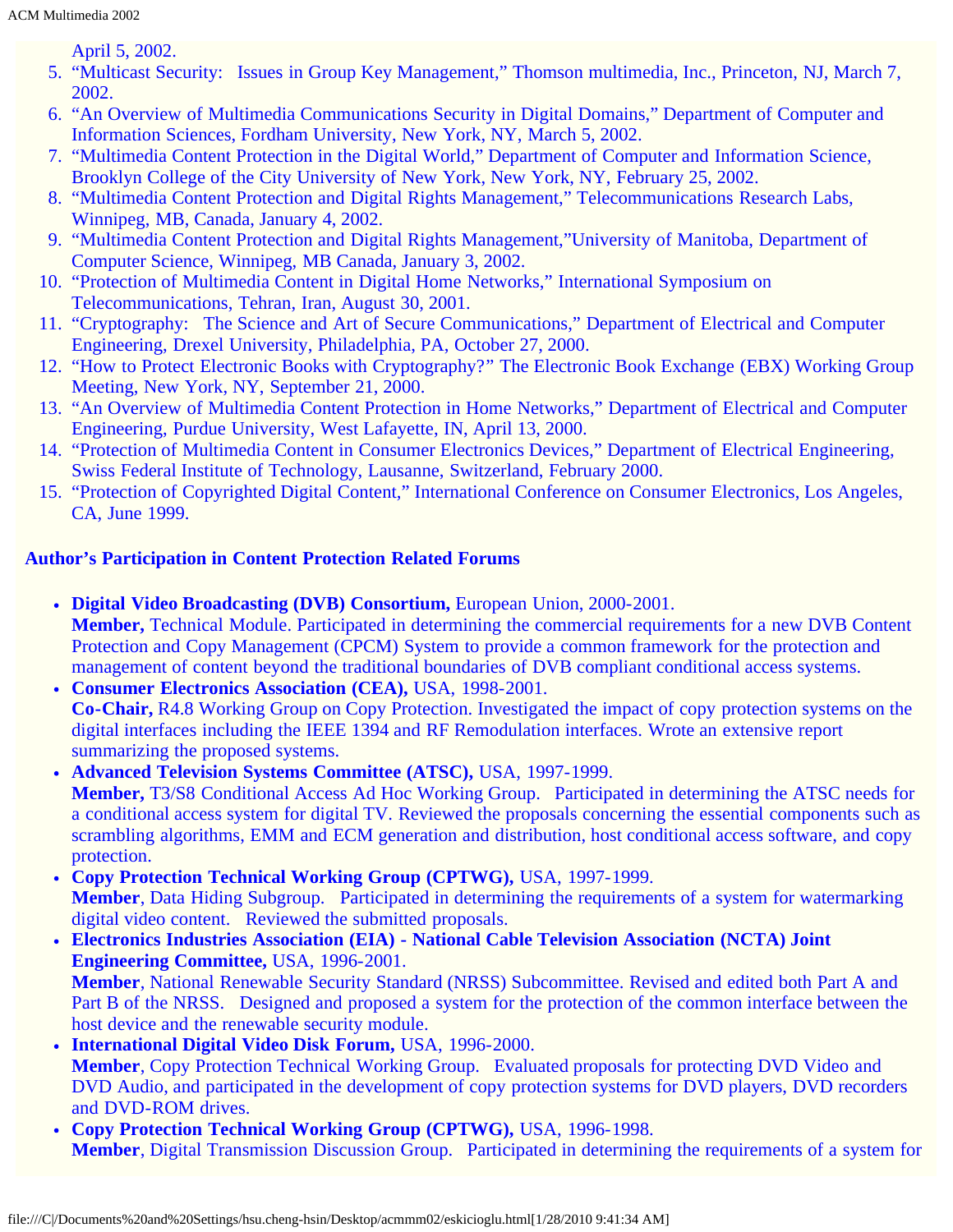the protection of digital audio/video data transmitted on the IEEE 1394 serial bus. Reviewed the submitted proposals.

**Society of Cable Telecommunications Engineers (SCTE),** USA, 1996-1998.

**Member**, Digital Video Subcommittee. Contributed to the architectural design of a conditional access system for the cable TV industry.

#### **Author's Patents On Multimedia Content Protection**

- 1. "Conditional Access System for Digital Receivers," EP 1 040 661, October 31, 2001 ; Australian Patent 745625, March 23, 2002. Inventors: A. M. Eskicioglu, M. K. Ozkan and B. W. Beyers.
- 2. "Method for Protecting the Audio/Visual Data Across the NRSS Interface," US Patent 6,409,089, June 25, 2002; EP 1 059 001, July 24, 2002. Inventor: A. M. Eskicioglu.
- 3. "Conditional Access System for Set-Top Boxes," EP 986 910, August 14, 2002; Australian Patent 732576, August 9, 2002. Inventors: A. M. Eskicioglu, K. R. Wehmeyer and D. E. Virag.
- 4. "A Copy Protection System for Home Networks," EP 1 110 393, May 29, 2002. Inventors: A. M. Eskicioglu and B. W. Beyers.
- 5. "Global Conditional Access System for Broadcast Services," Australian Patent 740825, February 28, 2002. Inventor: A. M. Eskicioglu.

#### **Author's Patents Pending**

- 1. "Threshold Cryptography Scheme for Message Authentication Systems." Inventor: A. M. Eskicioglu.
- 2. "Threshold Cryptography Scheme for Conditional Access Systems." Inventor: A. M. Eskicioglu.
- 3. "Method and System for Adding a Conditional Access System." Inventors: D. J. Duffield, J.-L. Diascorn and A. M. Eskicioglu.
- 4. "Method and System for Handling Two Conditional Access Systems in the Same Receiver." A. M. Eskicioglu, M. S. Deiss, J.-L. Diascorn and D. J. Duffield.
- 5. "A Global Copy Protection System for Digital Home Networks." Inventors: A. M. Eskicioglu, D. E. Virag, D. J. Duffield, M. S. Deiss and B. W. Beyers.
- 6. "CA System for Broadcast DTV Using Multiple Keys for Different Service Providers and Service Areas." Inventors: A. M. Eskicioglu, B. W. Beyers, E. A. Heredia and I. H. Izzat.
- 7. "A Conditional Access System for Broadcast Digital Television." Inventors: A. M. Eskicioglu, B. W. Beyers, E. A. Heredia, I. H. Izzat and Y. W. Nijim.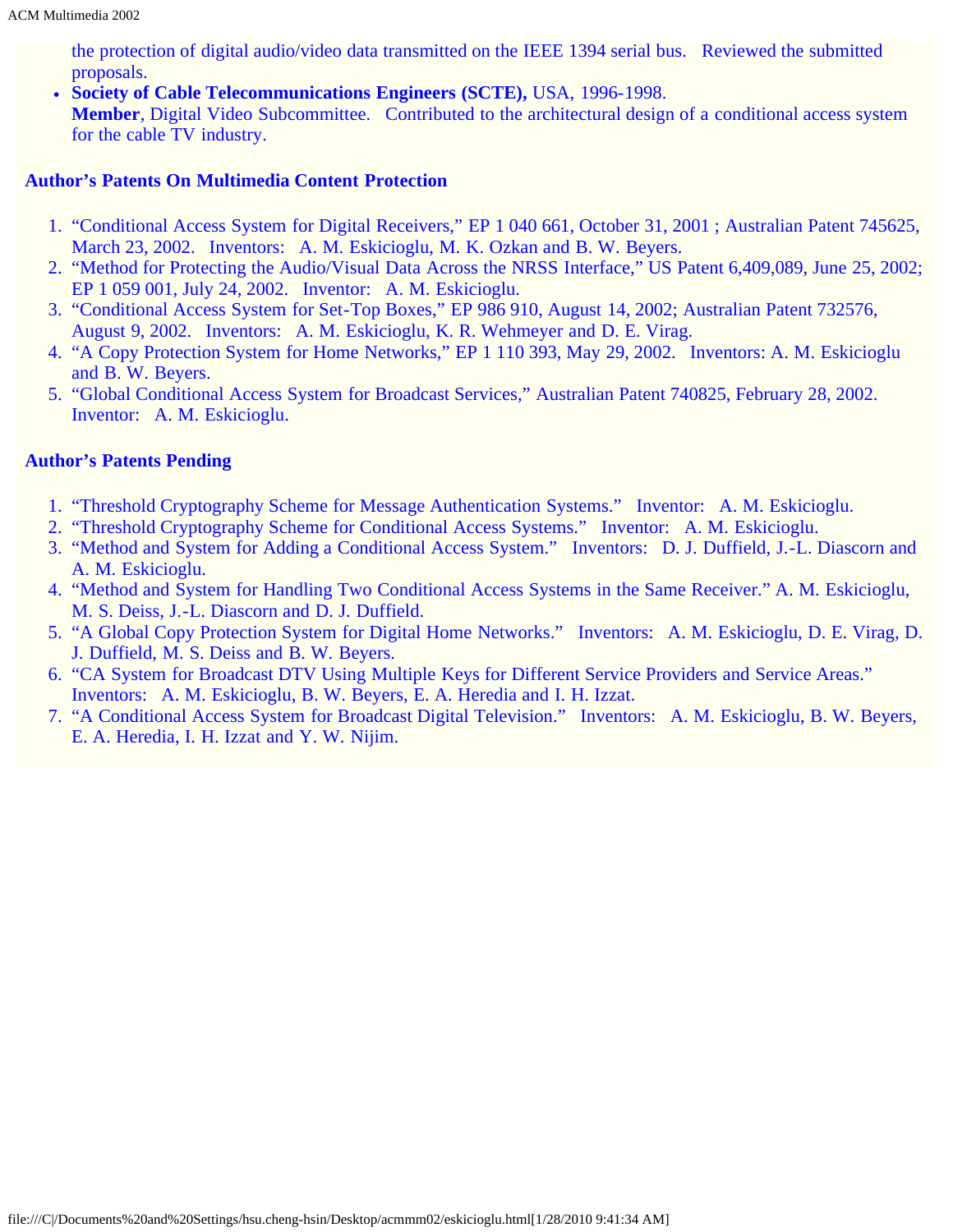# <span id="page-56-0"></span>**Tutorial TM6 Content Networking - Architecture, Protocols, and Practice**

### **Half day, Level Intermediate to Advanced**

## **Lecturer**

#### **Dr.-Ing. Markus Hofmann**

Bell Labs Research / Lucent Technologies Holmdel, NJ, USA Web: [http://www.mhof.com/](javascript:if(confirm()

## **Abstract**

The tutorial is intended for professionals as well as for students and researchers coming from academia. The tutorial concentrates mainly on underlying principles, concepts and mechanisms and tries to explain and evaluate them. It uses many examples and case studies for illustration. Specific protocols are selected as examples of how the concepts and mechanisms can be incorporated in real-life networks, but the tutorial i s not intended to provide a reference guide to web-related protocols. It rather aims to provide a systematic and architectural view of the content networking and content services field. It helps the participant in understanding the overall picture and how all the components fit together.

As more and more people start using the Internet as an integral part of their lives, scalability and reliability of multimedia Internet services become more and more crucial. It is important to help people understand the reasons for current problems in the Internet and to explain the challenges of and possible solutions for building a more reliable and scalable Internet better supporting advanced multimedia applications. The author has been working in content networking and related fields for more than seven years and has gained valuable practical experience, which he would like to pass on the participants of this tutorial.

The Internet, and in particular the World Wide Web (WWW), have become an integral part of people's life. With the increase in popularity, however, users have to face more and more problems when using the Internet - high access delays, poor quality of service and unreliable services. This tutorial helps participants in understanding the reasons for these problems. It explains the challenges in making content available on the WWW, describes basic concepts and principles for improving the current situation and outlines possibilities for tapping into the huge potential of customtailored provisioning of multimedia services over the Internet.

The tutorial starts with a discussion of fundamental techniques and protocols for moving content on the Internet, followed by an introduction to fundamental web caching techniques. From there, the tutorial outlines the evolution from web caching towards a flexible and open architecture to support a variety of content-oriented services. Evolutionary steps include support for streaming media, systems for global request routing, and the design of APIs and protocols enabling value-added services, such as compression, filtering, or transformation. The tutorial also explains how the different components interact with each other and how they can be used to build complex content networks.

The participant will learn how the technology evolved from traditional web caching towards more sophisticated content services. The participant will get a better understanding of the key components in modern content networks and of the protocols that make the components interact with each other. Various examples will help the participant to better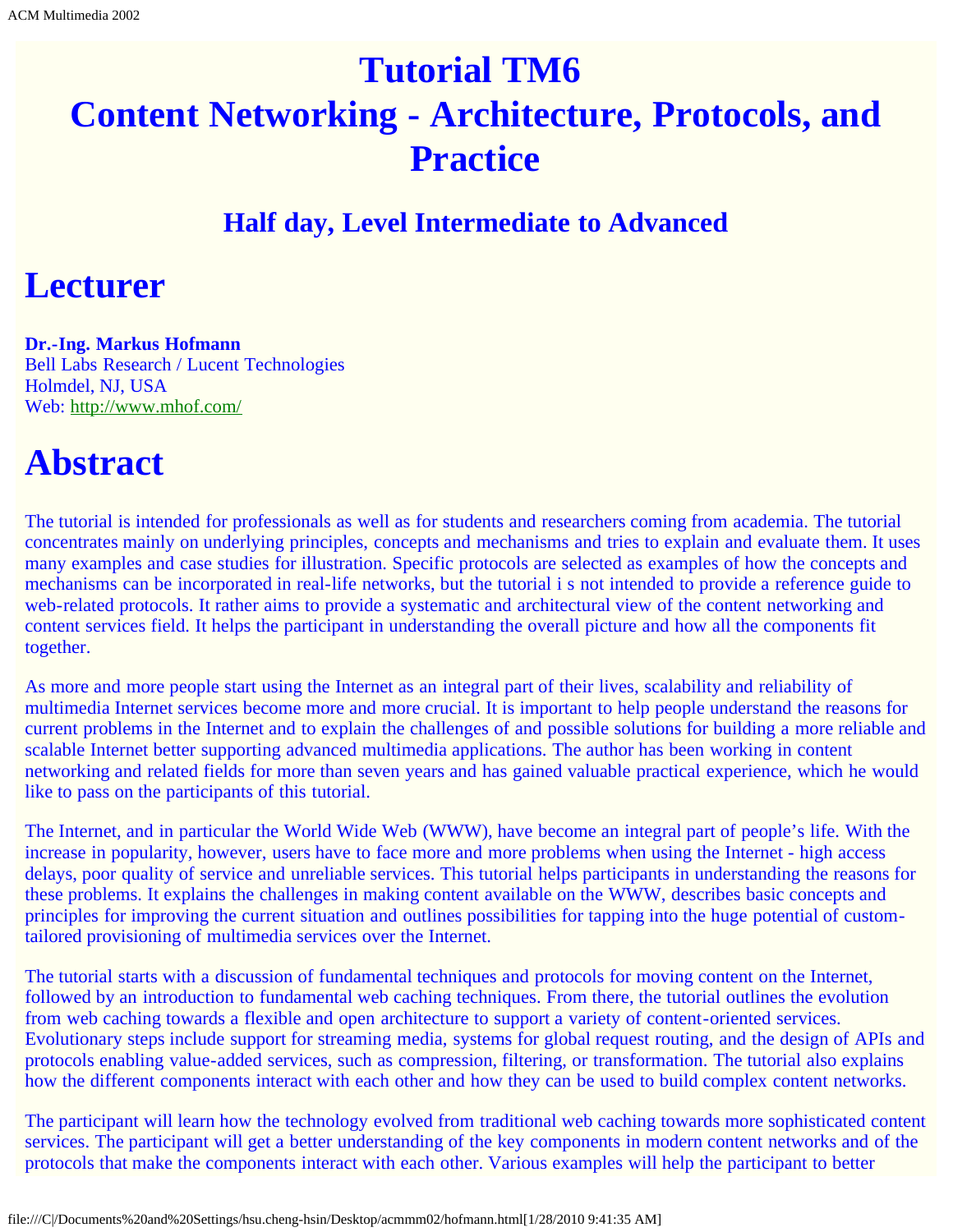understand how this technology can be deployed and how it could help their business. All parts of the tutorial will have a mix of research and industry flavor, addressing seminal research concepts and looking at the technology from an industry angle.

## **Detailed outline**

- 1. Introduction
	- The early days of content delivery over the Internet
		- From FTP, Archie, and WAIS towards the Web
	- The World Wide Web where it came from, what it is
		- A brief history of the World Wide Web
		- Basic concepts of the World Wide Web
		- Applications on the World Wide Web
	- The evolution of content networking
		- The traditional Web model comes to age
		- Evolutionary steps in overcoming the Web slowdown
		- Content networking defined
- 2. Content Transport
	- Protocol architecture and design paradigms of the Internet
	- HTTP How content is transported on the Web
- 3. Caching Techniques for Web Content
	- Motivation and goals of Web caching
	- Techniques for caching web content
		- Cacheability rules
		- Content freshness
		- Content Consistency
		- Cache replacement
		- Caching of dynamic objects
	- Application examples for caching systems
		- Forward proxy
		- Reverse proxy
		- Surrogate proxy
	- The evolution of caching systems
- 4. Caching Techniques for Streaming Media
	- Multimedia streaming explained
	- Problems with the current Internet streaming technology
	- Techniques for caching streaming media
		- Fast prefix transfer
		- Object segmentation and cache replacement
		- Dynamic caching
- 5. Switching and Routing in Content Networks
	- General problem statement and motivation
	- Techniques for request switching
		- Layer 4 switching
		- Layer 7 switching
		- Load balancing
	- Techniques for request routing
		- DNS-based request routing
			- **HTML Rewriting**
			- **Others**
- 6. Beyond Web Surfing Content Services
	- Motivation and problem statement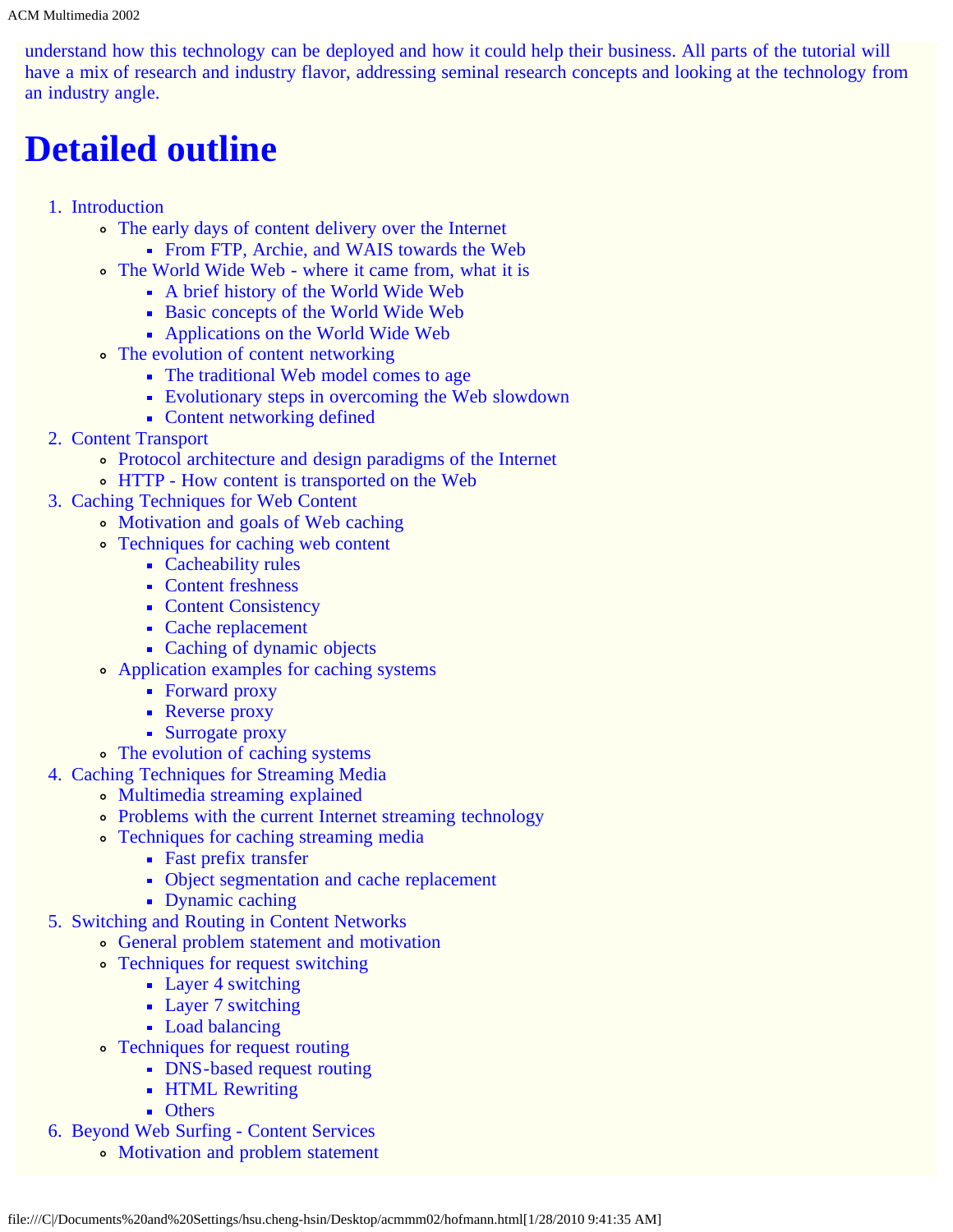- **Business aspects**
- Architectural and technical aspects
- An architecture for network edge services
	- Key components
	- Communication protocols gluing the key components together
	- Control and authorization of network edge services
	- Examples and use cases
- 7. Standards Efforts
	- On the need for open standards
	- An Overview of various standards activities
- 8. Summary and Future Trends

## **Lecturer's Biography**

**Markus Hofmann** is currently Head of the Networked Services Research Department at Bell Labs/Lucent Technologies, where he is leading Research and Development efforts on next-generation communication services and on network convergence, bringing the Internet/Web and the telephony world together. In prior projects at Bell Labs, Markus was the principal researcher and lead architect on Lucent's content networking solution named "imminet". He is well regarded in the technical and research community for his contributions to the field of multicasting and group communication. Markus is active in the IETF and has been a long time contributor to the IRTF. Currently, he is cochair of the OPES Working Group in the IETF and co-author of a multitude of recent Internet Drafts in the content networking area. Markus is also on the Editorial Board of the Computer Communications Journal and has served as co-chair of various conferences and workshops. Markus has published numerous papers in the areas of multicasting, multimedia communication and content networking, and he has filed more than ten patents. He has spoken at a variety of international conferences and workshops in the area of data networking and distributed systems. Over the last few years, he gave several graduate lectures on content networking at different universities.

Prior to joining Bell Labs, Markus was a research assistant at University of Karlsruhe, Germany, where he was leading major projects with German Telekom and other partners. In this position, he also taught several graduate courses on data networking and advised about 25 master students. He received his Ph.D. degree from University of Karlsruhe in 1998. His Ph.D. thesis won the 1998 GI/KuVS Doctoral Dissertation Award for the best Ph.D. thesis in Germany in the area of Distributed Systems and Telecommunications and the 1998 FZI Doctoral Dissertation Award for best Ph.D. thesis in Computer Science at University of Karlsruhe. For more information, see [http://www.mhof.com/](javascript:if(confirm().